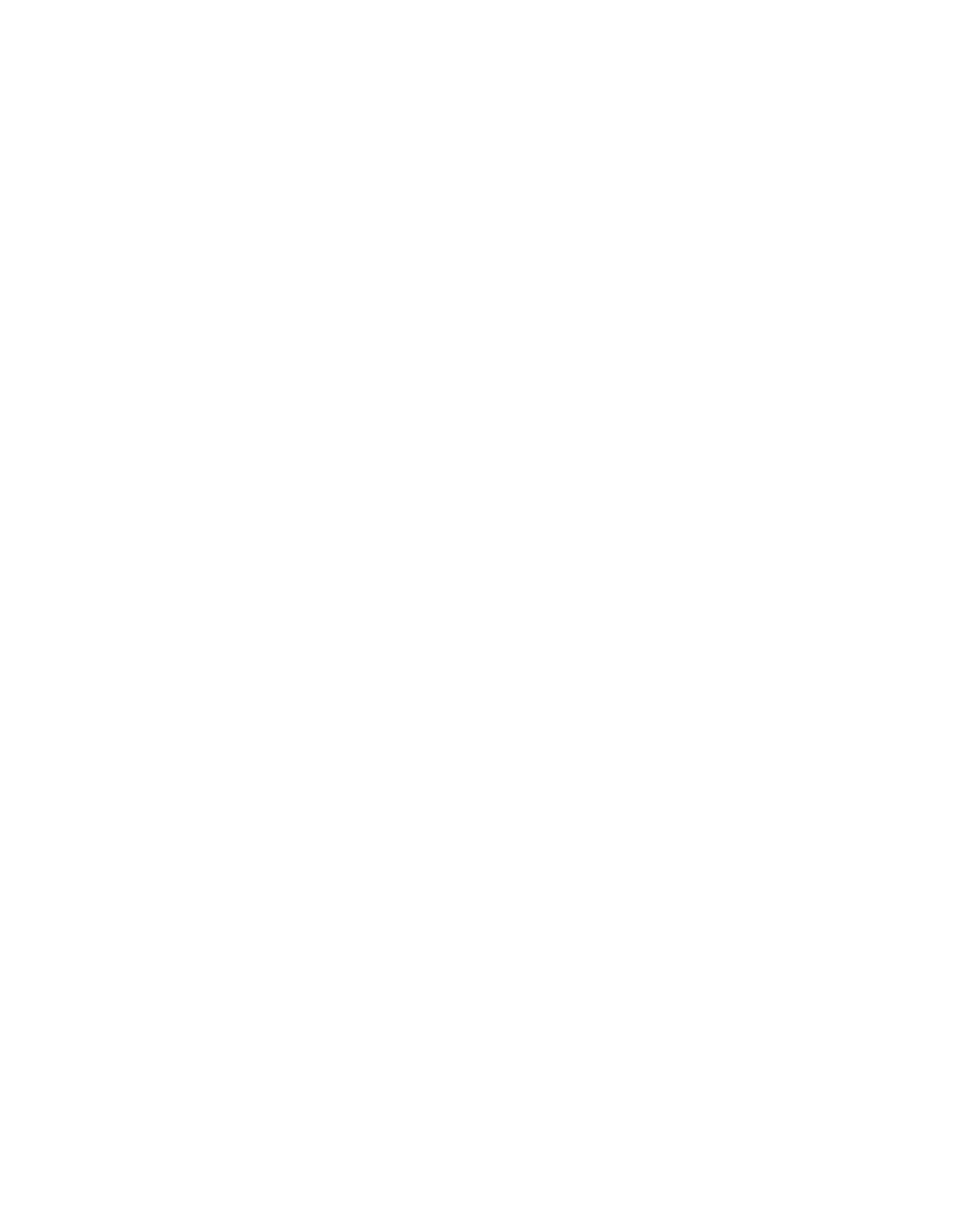# *From the Editor*

## **Stephen Spitalny**

This issue of *Gateways* is filled with many wonderful offerings to support our work with young children. Thanks to all of our contributors for providing a wealth of inspiration and taking the time to articulate in writing what they are doing and thinking. Thanks also to all of those who are starting to put their thoughts into writing, hopefully in time for the next issue. (This means you.)

Included in this issue is an article taken from an upcoming book published by WECAN, *You're Not the Boss of Me! – Understanding the Six/Seven-year-old Transformation*, and a section from a book jointly published by WECAN, AWSNA and the Research Institute entitled *Developmental Signatures: Core Values and Practices in Waldorf Education for Children Ages 3-9*. Both of these books deserve a place on the *Gateways* reader's bookshelf! They will soon be available from the WECAN office. The continuing work of Emmi Pikler is highlighted this issue with two articles articulating the connections of Waldorf early childhood work with the RIE approach. There is a sentence in one of these articles that bears repeating: *The Real Work May be in the Real Work.* This could be one of the keynote statements about our work with the children in our programs. These are just some of the wonderful contributions to this issue of *Gateways*.

When I first became editor of *Gateways*, I was worried that all of the articles would have to speak from one voice, the *official voice of Waldorf,* as it were*.* Or perhaps all the articles would resonate with my own opinions. This has not turned out to be the case, as shown this issue by an article on a St. Martin's Festival. My own inclination would be to leave all mention of saints out of kindergarten, even all elements that speak of specific religious traditions. Yet this is a different voice than mine, and this article presents a wonderful picture of a community-building festival with young children and their families. Included also is an article by this editor which he hopes you will find interesting. Please keep in mind, it is the author's perspective. There is no "one and only way."

Fall is now fully upon us in the northern hemisphere, and along with the showering of cosmic iron, I feel the heaviness of world human need. What follows is a reflection of that heaviness, with specific examples, so be prepared.

So much is going on in our world. Sometimes it is hard to think that what I do on a daily basis with my kindergarten has meaning when I learn of situations that children in other parts of the world are experiencing and enduring. Two examples jump to mind: Northern Uganda and Zimbabwe.

In Uganda, children from five to twelve years old are at risk of being kidnapped and subjected to unthinkable experiences as their initiation into military rebel groups. The children not yet caught are living in fear, on the run, and hiding in basements and back alleys with no more than the clothes they are wearing. A movie called "Invisible Children" has been produced that is well worth watching. For more information, see www. invisiblechildren.com.

In Zimbabwe, it also is very hard to be a child, let alone to live there at all, for different reasons. It is a country not at war, yet the situation there is as so very dire. Basic commodities, fuel, electricity and drinking water are in all short supply and literally millions of people have fled to neighboring countries. Inflation is officially assessed at more than 6,000 percent (Can you even imagine paying \$1 for something in January, and the same item now costing \$6000?) and the unemployment rate is 80%. International donor agencies say more than a third of the country's population of 12 million will require emergency food aid in the coming months. An angry and increasingly desperate population is consistently prevented from voicing their complaints. All Zimbabweans are victims of economic and social collapse, but those who protest are targeted for police brutality, including mothers, who often take their babies to protests because they cannot afford to pay caregivers This has resulted in babies being detained by the police along with their mothers. Some of the women are subjected to cruel, inhuman, and degrading treatment together with their children, as the police do not separate the mothers and their children when they suffer this treatment. You may find out about Zimbabwe aid organizations at www.ancient-ways.org and www. crisisgroup.org (enter "Zimbabwe" in Reports by Country link).

I sincerely hope that what we are doing with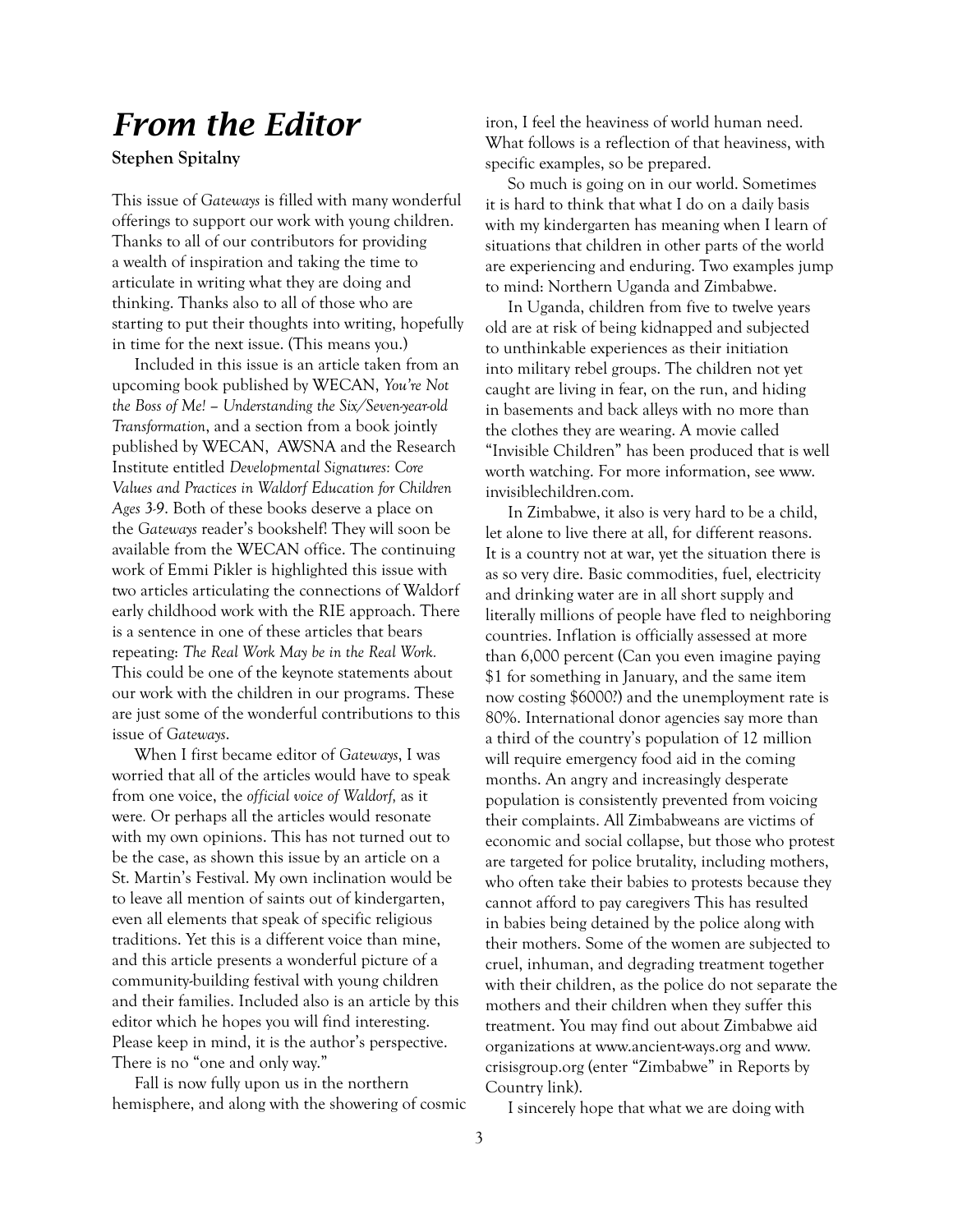the children in our care will one day lead to a better world for all, a world of cooperation and connection. In the meantime, I am doing what I can to raise awareness (hence this mention), and to financially contribute to those who are working to bring aid to these and other situations where so many children are so vulnerable.

Rudolf Steiner said in Lecture Three of *The Study of Man*, particularly in relation to younger children: "Education demands a connection in the teacher's soul with the highest ideas of humanity.  $\ldots$  " — like compassion, empathy, and helping those in need.

To close, I offer a section of a Wendell Berry poem entitled "To A Siberian Woodsman." One can easily replace the Siberia and the Kentucky of the poem with any number of locales throughout the world.

*I have thought of you stepping out of your doorway at dawn,* 

- *your son in your tracks.*
- *You go in under the overarching green branches of the forest*
- *whose ways, strange to me, are well known to you as the sound*
- *of your own voice*
- *or the silence that lies around you now that you have ceased to speak,*

*and soon the voice of the stream rises ahead of you, and you take the path beside it.* 

- *I have thought of the sun breaking pale through the mists over you*
- *as you come to the pool where you will fish, and of the mist drifting*

*over the water, and of the cast fly resting light on the face of the pool.* 

- *And I am here in Kentucky in the place I have made myself*
- *in the world. I sit on my porch above the river that flows muddy*
- *and slow along the feet of the trees. I hear the voices of the wren*
- *and the yellow-throated warbler whose songs pass near the windows*
- *and over the roof. In my house my daughter learns the womanhood*
- *of her mother. My son is at play, pretending to be*

*the man he believes I am. I am the outbreathing of this ground.* 

*My words are its words as the wren's song is its song.* 

- *Who has invented our enmity? Who has prescribed us hatred of each other? Who has armed us against each other*
- *with the death of the world? Who has appointed me such anger*
- *that I should desire the burning of your house or the destruction of your children?*
- *Who has appointed such anger to you? Who has set loose the thought*
- *that we should oppose each other with the ruin of forests and*

*rivers, and the silence of the birds?* 

- *Who has said to us that the voices of my land shall be strange*
- *to you, and the voices of your land strange to me?*

Stephen Spitalny Santa Cruz, California



*Photo courtesy of Stephen Spitalny*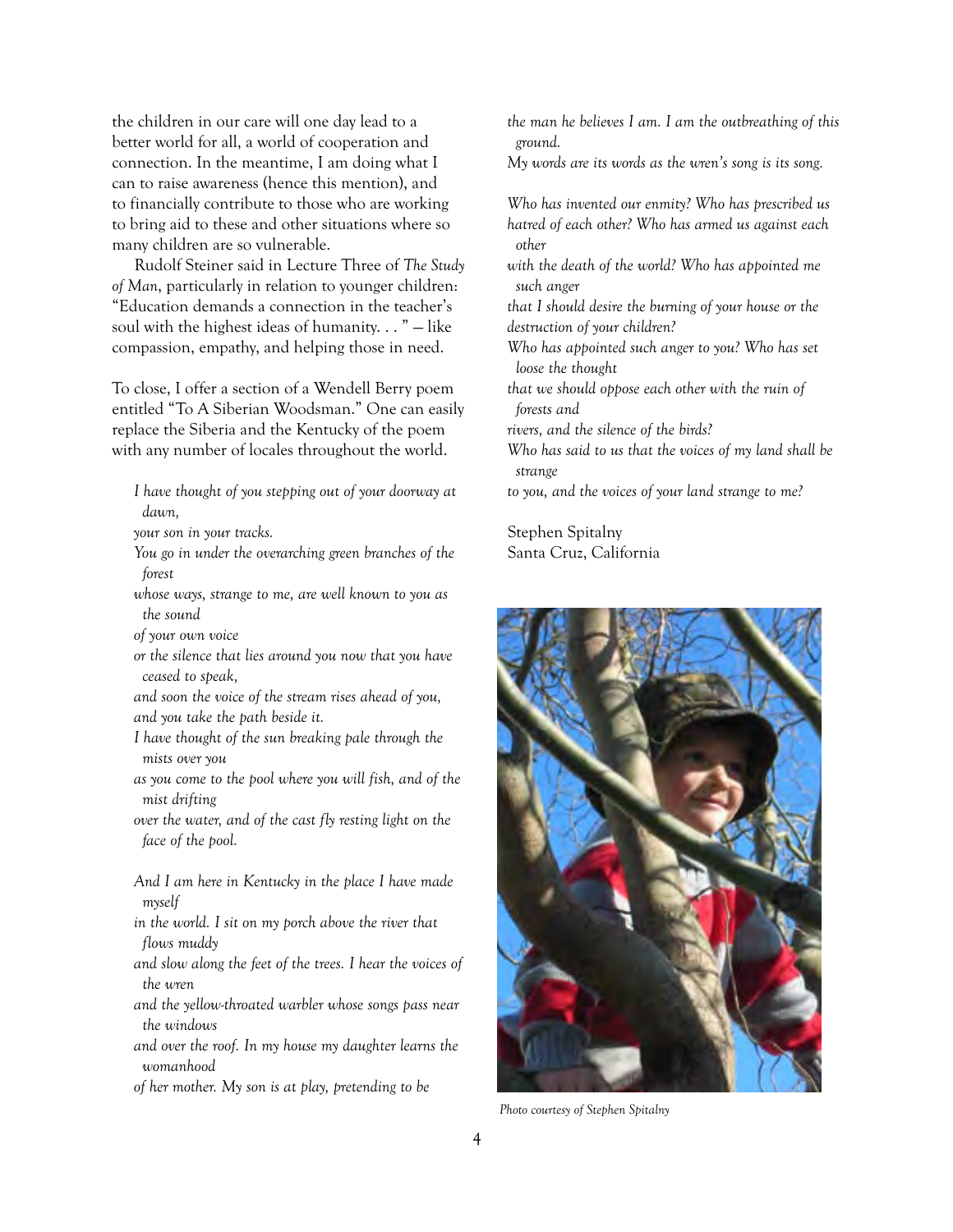# *The Role of Handwork Developing Skills and Meeting the Needs of the Older Child in the Kindergarten*

#### **Barbara Klocek**

*The long-expected* You're Not the Boss of Me! *—* Understanding the 6/7-Year-Old Transformation*, edited by Ruth Ker on behalf of the WECAN Working Group on the Older Child, will be published by the end of 2007. This comprehensive resource is packed with information and ideas about working with children who are going through the six-year-old change. Here is a sample from Section Four, "Meeting the Child's Needs: Suggestions for Working in the Classroom."*

Should handwork have a place in the kindergarten? Does it serve the children in some way or does it keep them from play? What is appropriate in the class and why? Does handwork keep the children or teachers focused on product rather than process?

In my kindergarten I have found that there is a place for handwork. It serves the children by providing them with a means for exploring substances, as well as helping them to refine their fine motor skills. The exploration of texture, new materials, and tools unfolds in a mood and process very much like that of creative play. I find that the older children in the class love the challenges the materials give them. The younger children (the four- and young five-year-olds) do not participate in some of these activities, and this allows them more space for their own imaginative play while the older children are engrossed in the handwork.

If the older children are not given challenges, often they become restless and disruptive. By being presented with wood, yarn, wool, needles, and thread, they learn to work with their hands in new ways. I have also found that the children who are not drawn to fine motor skills are often the ones who need practice in this area. We need to balance the breathing tendencies of each child with the question, Does this child need a larger or smaller focus and movement experiences throughout the day, the season, or the year?

Working with the hands on a project unfolding over time develops skills and soul qualities (like patience, for instance). There is a satisfaction in participating in bread making, making our own sandpaper, learning to screw a vice on the table,

or to drill a hole for a peg. Carding wool, making a fingerknitted belt or their own puppet requires a focus that becomes strengthened by practice. This serves the children well as preparation for the challenges of first grade.

Just as we seek to create a balance of large/small and slow/quick movements to create a healthy breathing in our circles, so we need to look at our day to see that this breathing is in the activities we bring to the children. I have found the use of handwork brings a much-needed focus to the child who is restless or chaotic. It also brings the joy of creating to the children and begins to build a practice of patience and persistence. The ability to transform wood, wool, paper, yarn, and cloth can reflect the child's own developmental transformation. The children love to play with the materials and experience the alchemy of the changes that the materials and even they themselves experience. So how does this look in the stream of the year in the kindergarten?

In the beginning of the year we are very busy learning how to go through our day, making new friends, and exploring the wonderful kindergarten spaces. Making bread is a favorite weekly activity — wonderfully tactile, from the sifting of flour to the kneading of the dough. We do this as a two-day process, with the mixing the first day, rising of the dough overnight, and then forming and baking the next day. And what a favorite snack it is! In the winter we also make soup one day a week and have many helpers chopping.

In the fall it is traditional in our kindergarten to make swords for Michaelmas. For many years, every child was encouraged to make a sword. The younger children would like to start one but were usually not developmentally able to sustain their interest and attention. I was reluctant to work with only the older children initially because I wanted the class to form as a whole. Yet I have found that the older children love to be acknowledged and given individual tasks. Whether it is in tying shoes or in helping the younger children put on rain gear, the older ones thrive on helping and on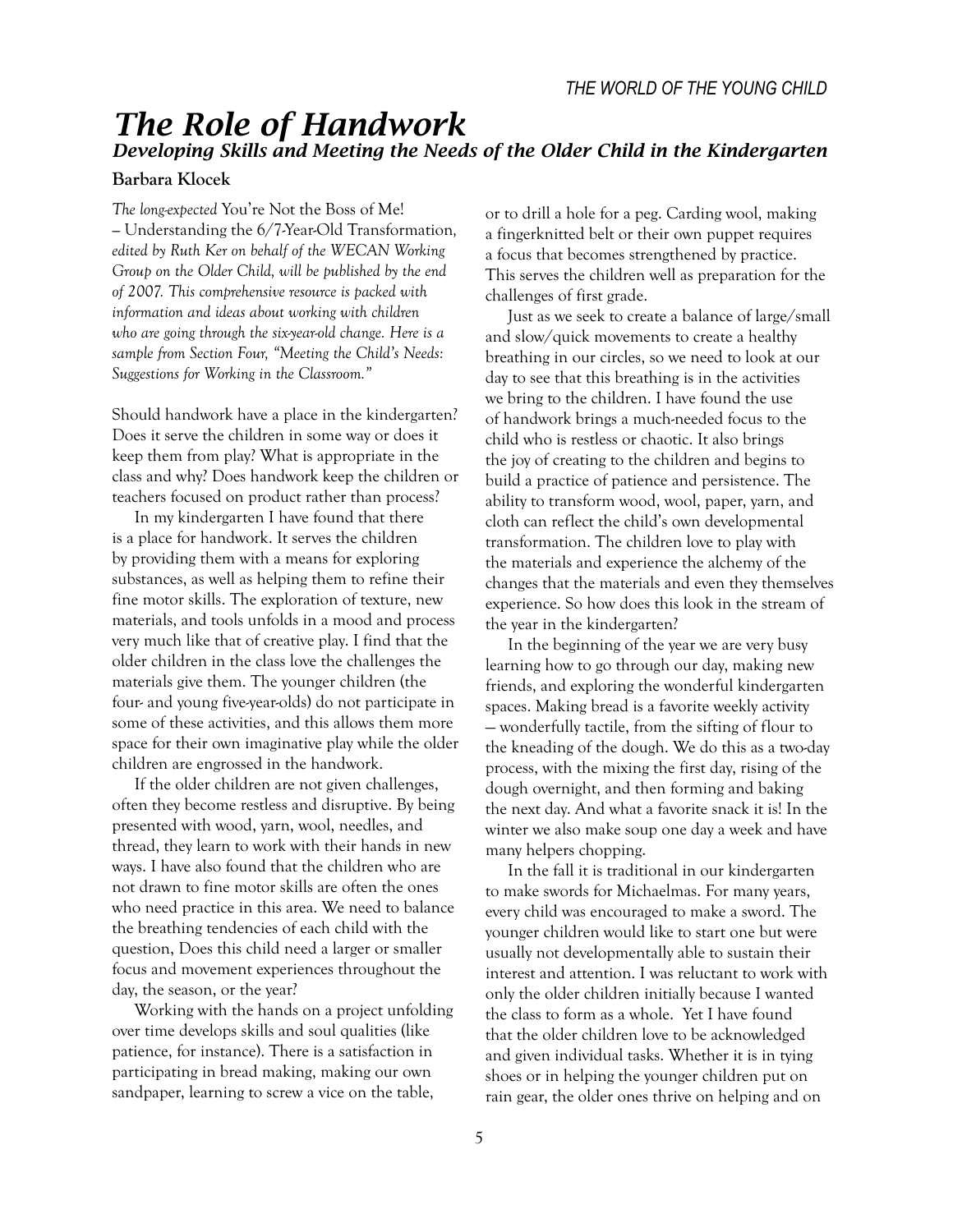having challenging tasks. So for the last three years, only the older children have made swords. Making swords is a process that takes at least two weeks of sanding, rasping, drilling, painting, and oiling the wood. What a relief it has been to work only with the older children who have been "champing at the bit," while the younger children watched with much interest and anticipation. The more eager younger ones were encouraged to work on three swords for the kindergarten during this time, to give them direction and a way to participate in this activity. This allowed for a much more sanguine way of working for these younger ones.

To ensoul the sword in the right way I created a verse for circle time:

*I will polish my sword, so strong, so bright. I will use it for the right, not for some silly quarrel or fight, but to drive away evil I will try, and protect those who are weaker than I.*

During the week of the Michaelmas festival we all dye a golden silk with the marigold petals we have dried. In the story we tell, the children have heard how Michael gave a cape of light "to give you courage, strength, and might." The older children are formally presented with their finished swords as a last activity on our Michaelmas Friday. A note goes home to the parents giving them the verse to help them carry the right mood with the sword. All of the children go home with a golden silk cape and a crown for Michaelmas, the older ones proudly carrying their swords.

Making crowns is a wonderful activity that happens several times throughout the year. These are simply made and I have heard from parents how they enhance dress-up play at home. In the fall when we are hearing a Native American Indian story, we make Indian crowns. These are made with a strip of felt tied with yarn in the back, on which the children thread six little wooden beads. A few children at a time are with me, while the other children are playing. This allows me to observe the child's eye-hand coordination. With the older children, if there is difficulty with the task I often speak to the parents at our Thanksgiving conference time and ask them to help their child by giving them opportunities at home to refine these skills.

We also decorate crowns again at wintertime, either for Three Kings' or Valentine's Day. They are made of different colored cardstock that I have cut into crowns. How the older children love to cut out hearts or use the hole punch for jewels, glue them on and, when dry, lovingly wear them.

Often for Christmas, we will sew a very simple gift for our parents. I cut out a square for a dream pillow, or a heart for a pocket full of love (stuffed with wool and lavender). I have heard of the opinion that children should not be sewing at such a young age, but rather it is better that they do fingerknitting instead. My experience has taught me that fingerknitting is much more difficult than sewing, and if one is not particular about the stitches, most children who are four-and-a-half and older love to sew. I am often asked to cut out a fish so that the child can sew a present to take home for his kitty.

After Christmas, I take the next six weeks to teach the older children to fingerknit. I have come up with a little verse: "Catch a little fish. Oh, it is so big. Pull its tail, and make it small instead." Most children take to fingerknitting easily and then want to sew their fingerknitting into horse reins, a rug, a basket, and once, a child asked to sew mittens. This is a challenging activity for some children. In order to do fingerknitting children need to have the ability to focus and to pass through an important developmental stage of crossing the midline. Observing this task can help me to see some challenges that certain children may meet when they are in first grade. My observations may be something that I mention to parents if I am concerned.

From mid-February until Easter we all explore wool that comes from the sheep at our farm. I usually do the major washing but will sometimes wash some with the class. We then finger-card the wool and then card it with little inexpensive and sturdy dog brushes that work very well. On our walk day we visit the creek or Crystal Mountain and gather small and medium-sized stones. One day we wash and sort the stones by size and then, after carding a big basketful of wool, we start making balls. In the center of the ball I put a small stone, about nickel- or quarter-size, and around this I wrap the wool we have carded. The children can pick out two colors of colored wool, which I wrap crisscross over the forming ball. I then dip it into warm water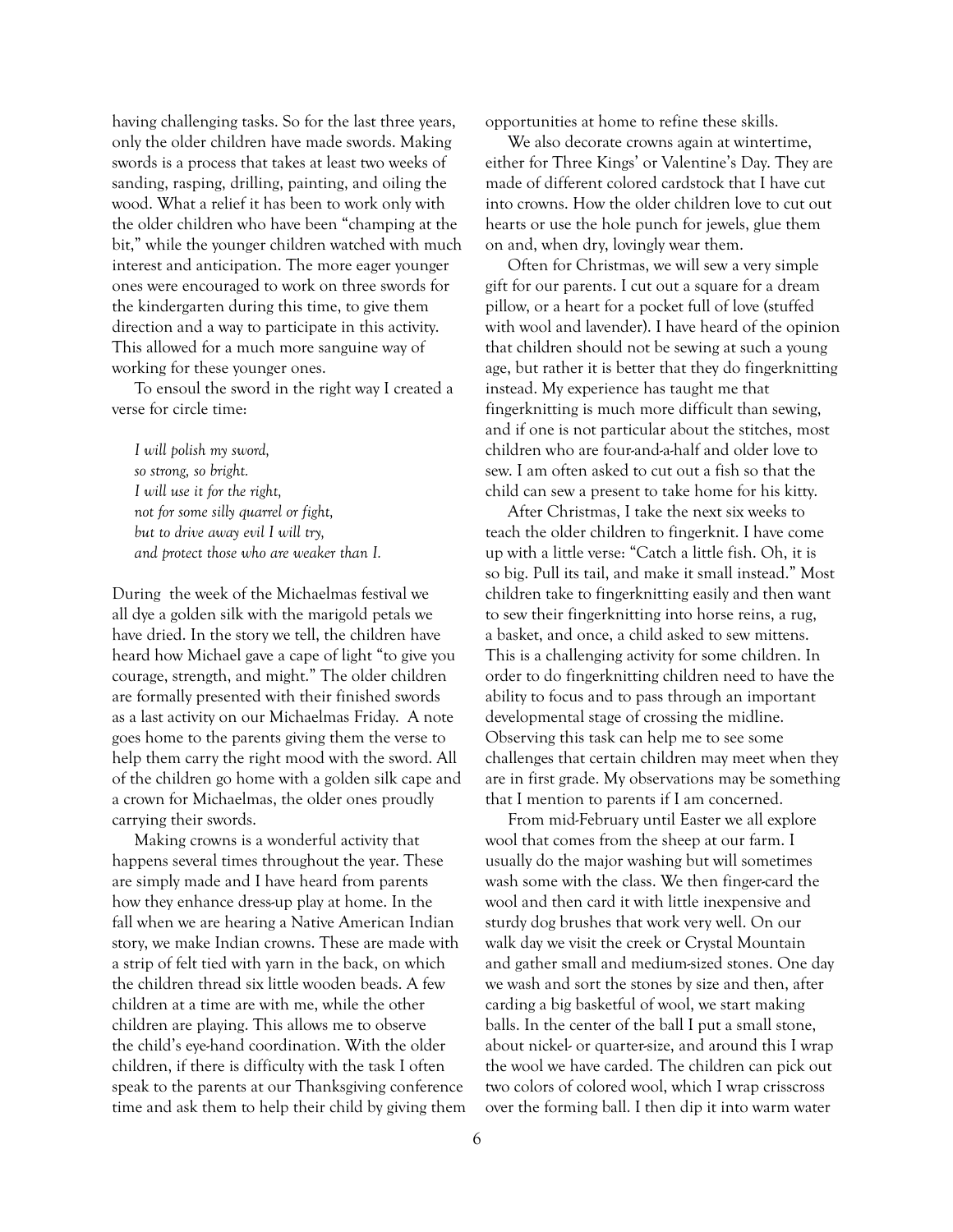in a dishpan and drizzle some mild dish soap over the ball. I show them how to squeeze and roll gently at first and then harder as the wool begins to felt. It generally only takes about five minutes. However some children work much longer and enjoy the sensory touch experience.

If there is time before Easter we sometimes make seed babies (after we hear about them in circle time). These are made with slightly larger rocks at the core and a layer of white wool and then colored wool. They are felted by the children, and the next day they have opened and inside there is a little simple baby. I take the seeds home at night, cut them open a crack, take out the stone, and make a very simple needle-felted baby to put inside. We also make little felted rabbits for our Easter baskets (from roving tied in two knots, one larger for the body and one smaller for the head, leaving out the ends for ears with a layer of wool over it). These we felt very gently, stroking the little ears. After a rinse in the warm and cold water the bunnies are named and the children are told that tomorrow their eyes will be open. I take them home and put a little brown or blue yarn through for eyes and needle-felt the eyes a bit for strength. What fun we have with the bunnies until it is time for them to go home in Easter baskets!

I feel very strongly that needle-felting as an activity does not belong in the kindergarten. The gesture is too harsh. Imagine what children, who tend to unite with the adult's gesture, are experiencing with the quick, repetitive, piercing movement of the needle-felter. This can affect their nervous systems and elicit from them nervous gestures as well.

After the spring break the older children have special projects — a needle book and a puppet. First they pick two colors of felt and some colorful thick thread for the needle book. We do a blanket stitch around the edges of the felt and then twizzle two colors of yarn to hold the needle book closed. The twizzle is stitched on the back side of the book and each child receives one needle and six pins to put inside. With this they then begin their puppet. These are simple table puppets and the children can choose whatever character they wish to create. They take time to ponder this. I only say they must be human or angels, not animals. This project takes at least three weeks and I try to have them move

through the process at somewhat the same pace. This year I made the heads earlier myself, as this was a challenging step for some of them. When they are all finished we create a puppet show for the younger children in our class. I make up a story for all the characters. One year I had only royalty; another year there was no royalty at all. Once, six out of thirteen puppets were Michaels. Then the children can bring the puppet and needle book home. This project is met with great enthusiasm as the children come out of free play to make their characters. The choleric ones want to rush right through but we all work at about the same pace so we are all putting heads, bottoms, hair, and capes on at the same time. What a lesson in patience for some and a lesson in perseverance for others.

This project is such a symbol of the culmination of development at the end of the children's kindergarten years. They come to kindergarten as young children, usually participating inclusively with a "we" consciousness. As they near the end of the first seven years, they become more individualized, creating their own inner images. They choose their character for a puppet, create it, participate in a group puppet show, and proudly take it home with the needle book. This has helped them to be ready for the next step into the first grade.

These ideas are only indications of how one could work. It is most important that the gesture of handwork be a joyful mood of creating rather than something that is product-oriented. It can be a lovely social time, while sitting around and talking and working together. . .much like a quilting bee. This year a little five-year-old girl told me that she couldn't sew her Daddy's present because her mother did not allow her to use needles. I said I thought it would be fine if she were sitting beside me. She carefully stitched around the heart. When she finished she danced around the room singing, "I can sew. I can sew." I have experienced many such successes that have filled the children with confidence and dignity.

*Barbara Klocek has been teaching kindergarten for many years at the Sacramento Waldorf School, and has also worked professionally as an artist and art therapist. A member of the WECAN Working Group on the Older Child, she contributed several chapters as well as illustrations to* You're Not the Boss of Me!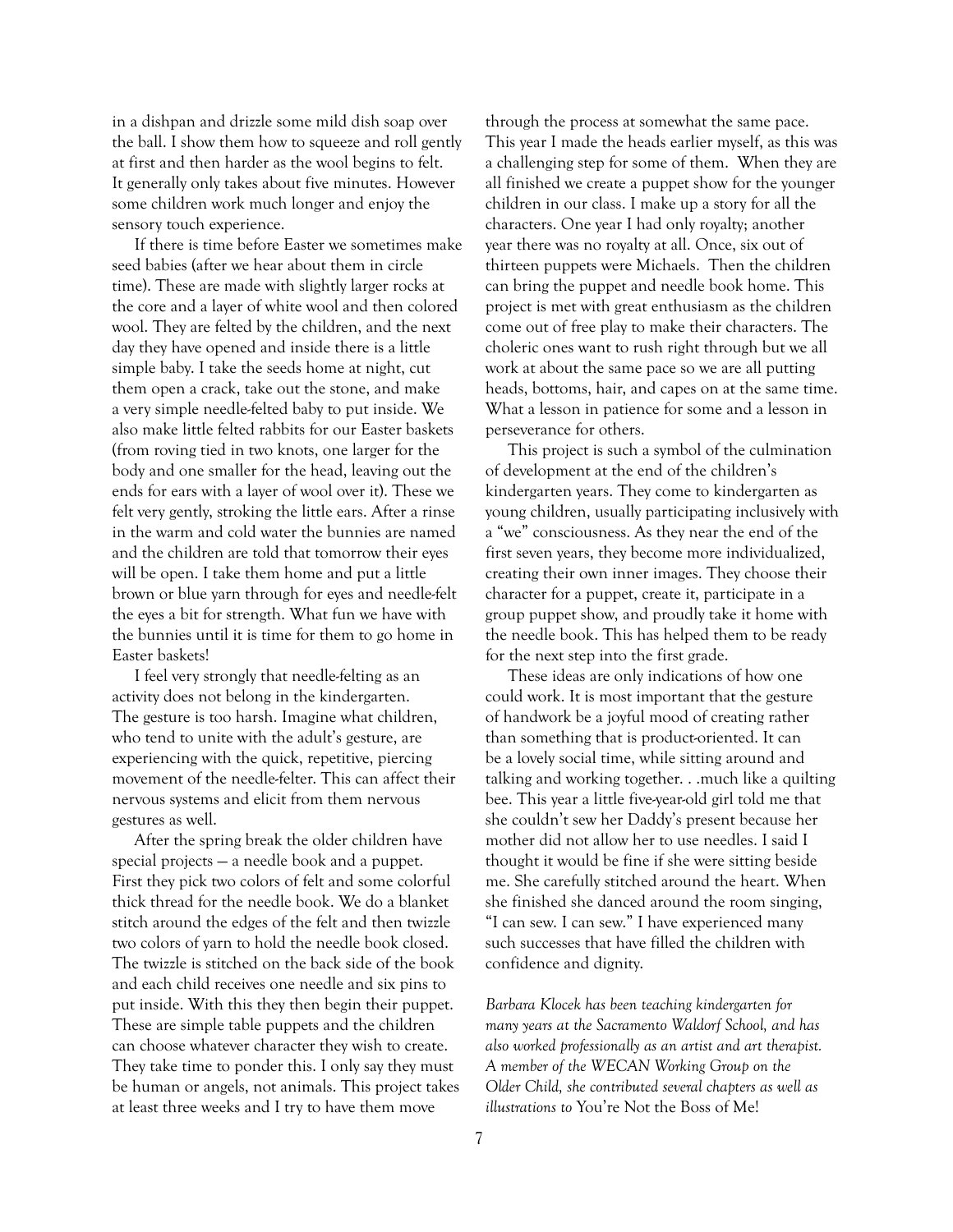# *An Archetypal Festival of Compassion and Brotherhood: Celebrating St. Martin's Day*

**Joyce Gallardo**

We celebrate St. Martin's Day each year on November 11, when the days have grown short and the air is cold and damp. We carry our lanterns into the chill darkness, singing:

*St. Martin, St. Martin, St. Martin rode through wind and snow. On his strong horse, his heart aglow, He rode so boldly through the storm. His great cloak kept him well and warm.*

*By the roadside, by the roadside, By the roadside a poor man arose. Out of the snow in tattered clothes, "I beg you help me in my plight, Or else I'll die of cold tonight."*

*St. Martin, St. Martin, St. Martin stopped his horse and drew His sword and cut his great cloak through. One half to the beggar man he gave, And by this deed his life did save.*

For weeks we have been creating in our morning circle the archetypal pictures of St. Martin, who, as the song tells us, is courageous and compassionate, and of the beggar, who is helpless and in need. In Los Amiguitos Nursery/Kindergarten, the age range of the children is from twenty-two months to seven years. We also have our nine-year-old "graduate" who comes back once a week to bake bread with us. The children have been living in the process of the preparation for the festival and have a deep affinity to it. They all want to wear the red cloak of St. Martin and carry his sword, or to be the beggar shivering in the snow.

One day I invited a three-and-a-half-year-old boy to be the beggar. He drew back and said, "No!" His younger brother, twenty-two months old, who had not joined us in our circle but had been watching from the periphery each morning, piped up, "I be the beggar!" He sat down in the "snow" of a fluffy white sheepskin and became the beggar man in the

snow. The older brother was astounded and watched his younger brother intently as he sat in the "snow." As we sang, St. Martin came riding by, cut his cloak in two with his sword, and gave half to the beggar man. The beggar man went off into the shadows with the cloak wrapped around him and St. Martin rode away on his horse. The next morning the older brother was the first to volunteer to be the beggar in the circle.

When St. Martin's Day arrives, we assemble out of doors at 4:30 PM with parents and friends, our little lanterns glowing brightly in the approaching darkness. We wind our way through paths in the woods surrounding my home, singing our St. Martin and lantern songs. Suddenly, the sound of a horse's hooves are heard and over a hillock comes St. Martin (my husband, David), riding on his strong horse, his great red cloak flowing behind him. He appears as in a dream in the shadowy light.

There is a hush and then one child is heard exclaiming, "Look! It's St. Martin!" Then another, and another, "Yes, it's St. Martin on his great horse!" All eyes look up at the hillock and the beggar (our neighbor, Richard) appears from out of the shadow of a tall pine tree. St. Martin stops his horse, draws his sword, and cuts his great cloak through. He gently places one half of his cloak on the shoulders of the beggar man, who bows to him in gratitude and then disappears, barely visible, into the encroaching darkness. St. Martin gallops off on his horse and they are both gone, leaving us with a dreamlike, archetypal picture of compassion and brotherhood to carry in our hearts into the darkness of the months ahead.

The long line of lighted lanterns weaves its way in song back to the house through woods and garden paths, until we form a circle under the twinkling stars and sing a blessing for the meal that we will share together, provided by parents and friends. We place our lighted lanterns on a stone wall at the side of the house to light the way for any latecomers to the festival. Inside, everyone eats heartily of the delicious, warm food that awaits us. It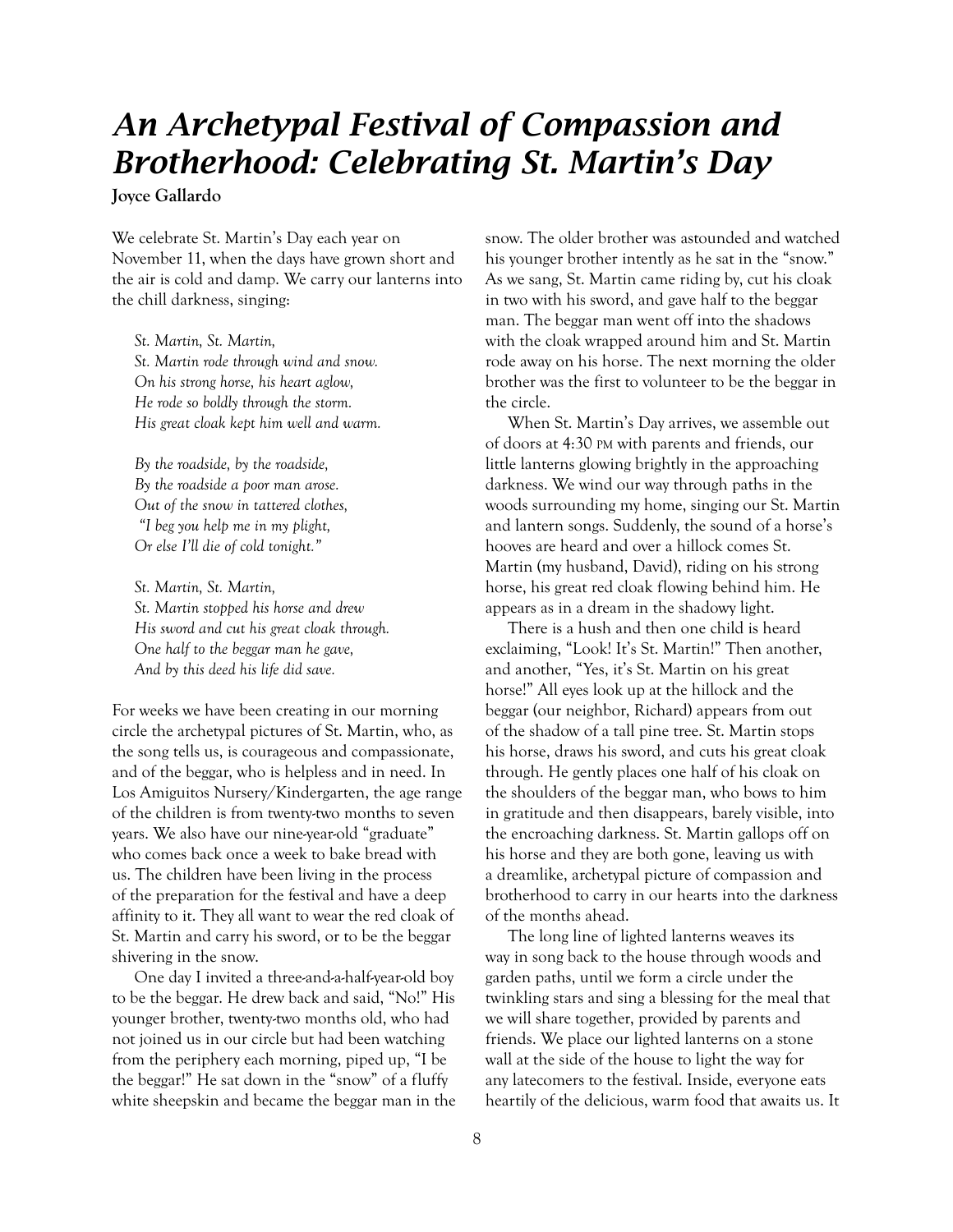is a lovely social time. We revel in our camaraderie and friendship, in the community of children and adults sharing this festival together.

After the meal we go back outdoors. A fire is lit with great ceremony as we all gather around, and each child and adult offers a stick of wood to burn in the fire. From our own little flickering lantern light to the blazing, shared light of the bonfire, we experience the full circle from the solitary individual to the fullness of community.

*Joyce Gallardo is the director of Los Amiguitos (Little Friends) Nursery/Kindergarten, a mixed-age Waldorf program in her home in Hillsdale, New York.*

### *RESEARCH*

# *Salutogenesis*

# **Rainer Patzlaff & Wolfgang Sassmannshausen**

*The following is taken from the new publication,*  Developmental Signatures: Core Values and Practices in Waldorf Education for Children Ages 3 – 9*. Jointly published by WECAN, AWSNA and the Research Institute for Waldorf Education, this volume is a translation of the first two parts of a threepart German study on the education of the young child. As Susan Howard says in her Foreword, "As we strive to adapt in insightful and meaning-filled ways to meet the changing cultural climate in which our Waldorf schools and kindergartens find themselves, and to articulate both to ourselves and to others what it is that we stand for, this study by our colleagues in Europe can serve as a helpful stimulus and support."*

#### **Salutogenesis as a Foundation for the Educational Process**

The interplay between the "I" and the threefold organization is not a routine occurrence in either children or adults. It is an extremely sensitive process prone to disruptions, requiring continual and renewed efforts to bring the whole organization into healthy balance. It is part of human freedom that these efforts can fail or be temporarily impaired. Herein lies the significant cause of illness.

Therefore, the goal of any true "art of education" must be to impart to the child the ability to meet the challenges of this process and master the obstacles. When this is successful, we speak of "health." By this we do not mean an absence of illness, but a possibility for the individual "I" to permeate the threefold organization in such a way that the full potential of the physical, mental and soul aspects can develop. Through this one gains the freedom to act according to one's own "disposition and purpose."

Health does not come about just by nature, so to speak. It requires certain conditions that need to be created and supported by education. In this, Waldorf education is in complete agreement with modern research. Investigations into salutogenesis (well-being and health) have resulted in the knowledge that health depends only in small measure upon biological factors and to an amazingly high degree upon certain mental/ spiritual conditions that a person can or can learn to produce for him- or herself (Antonovsky 1993, 1997, Schueffel 1998, Grossarth-Maticek 1999). Specifically, this research into salutogenesis has identified three areas in which special conditions must be met for comprehensive good health.

The *physical-bodily organization* of the human being must gain the ability to deal with foreign substances coming from the outside so that they are either successfully transformed into bodily substances by the metabolic organs (as happens with food) or are successfully rejected by the immune system (as happens with a splinter or germs). This ability, as can be observed in infants and young children, can in no way be taken for granted. It has to be developed over time. Salutogenesis research has looked especially at the aspect of conflict and overcoming resistance, whereby the physical-bodily organization gains strength and the ability to assert its own form.

The *soul organization* is dependent on a strong experience of coherence, a secure feeling of connection with the world. This surely can come about only if the child has appropriate experiences that lead him or her to the absolute certainty that the world is a) principally transparent (understandable), b) manageable and pliant, and c) meaningful, so that also one's own efforts have meaning, and it is rewarding to try and meet the challenges of life.

The *spiritual organization* is strengthened to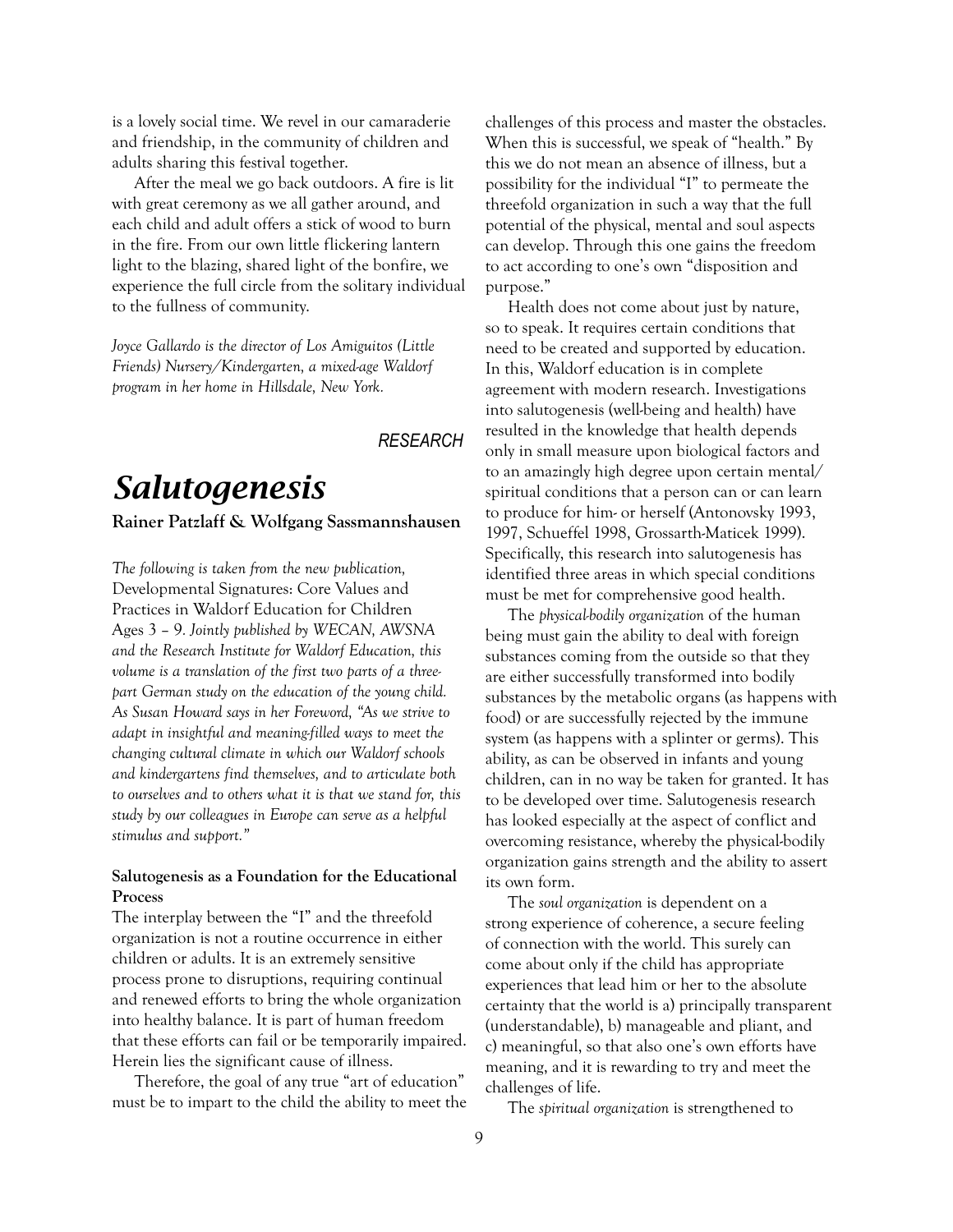master problems through experiences of coherence. It is an unconditional requirement for developing courage and security in life. In wellness research this is usually referred to as "resilience" (Opp 1999). This means the individual can meet the hardships and adversities of life because he or she views them not as unchangeable facts, but as challenges that must be met. Resilience is rooted in the knowledge that one's own forces will grow in strength through conflict and that challenges provide opportunities for self-development.

Self-assertion of the physical body, coherence, and resilience together form the foundation that makes it possible for the individual to put into action his or her own very personal impulses and plans in life, thereby becoming productive and creative. This autonomy does not come about through intellectual learning processes but from active interaction with the world through direct experiences of all kinds, from achieving mastery of the physical body, from free, imaginative play, and from meeting life's challenges head-on. In short, self-education creates the foundation for health. Education that strives to provide the highest possible freedom for the individual to unfold his own strengths and abilities will therefore work in accord with the knowledge of salutogenesis down to every detail.

#### **Developing a Healthy Physical Organization**

Various measures can be taken to strengthen the physical organization. The responsibility for these measures lies mainly with parents, but should also be acknowledged in kindergarten and elementary school. These include body hygiene, nutrition and food, exercise and a healthy environment without pollutants and high noise emissions. There are other factors important to the healthy growth of children, one of the most important being, for example, the aesthetics of the environment, which are perceived entirely unconsciously by the child, but very strongly. The architectural design of the classrooms, colors and pictures on the walls, the materials used, the way they feel and smell, the acoustics, and so forth, all affect the child clear down into his finer metabolic processes. The effects can be either strengthening or weakening (Rittelmeyer 1994, 2002).

The structure of time also has an effect on the

child. Having a healthy rhythm to the days, weeks, months and years has an extraordinarily strong positive effect on a child's mental constitution and physical organization. The younger the child, the stronger the effect. (There is more on this theme later on.)

## **Developing a Sense of Coherence through Direct Experience**

First and foremost, the young child's task is to form and permeate his physical organization. The child dedicates himself, though unconsciously, to this task out of his own impulse with the greatest intensity and from the first moments of life. Nevertheless, the child would not accomplish this goal without caring adults because standing, walking, and speaking are not genetically programmed. Rather these abilities are gained through interactivity, through example and attention provided by adults. Accompanied and encouraged by caring adults, the child builds up his sensory faculties through practice, gradually gains mastery over his muscles used for movement, and thereby gains freedom to move around and get to know his environment. All of these efforts result in the building of differentiated neural networks in the brain, and these in turn form the basis for what later appears as imagination and cognitive thinking (Eliot 2001).

Of significance for self-development is having a lot of direct experiences when interacting with the world, that is, experiences gained with and through one's own body. The child must first be able to stand before he can understand the world. He must first grasp things physically before be can grasp them mentally. A child must smell things, taste, touch and handle them before he can experience the world as a manageable and transparent place. A feeling of coherence does not come about through intellectual comprehension but through hands-on activities. These experiences in turn affect the structure of the brain and the development of motor and sensory skills, all contributing to the child's being able to make an increasingly stronger connection to his physical organization and his environment.

The lower senses (touch, movement, balance, well-being) play a special role which is not directed to the world outside, but to the inside, to one's own body. They signal one's position and movement in space (senses of movement and balance), coming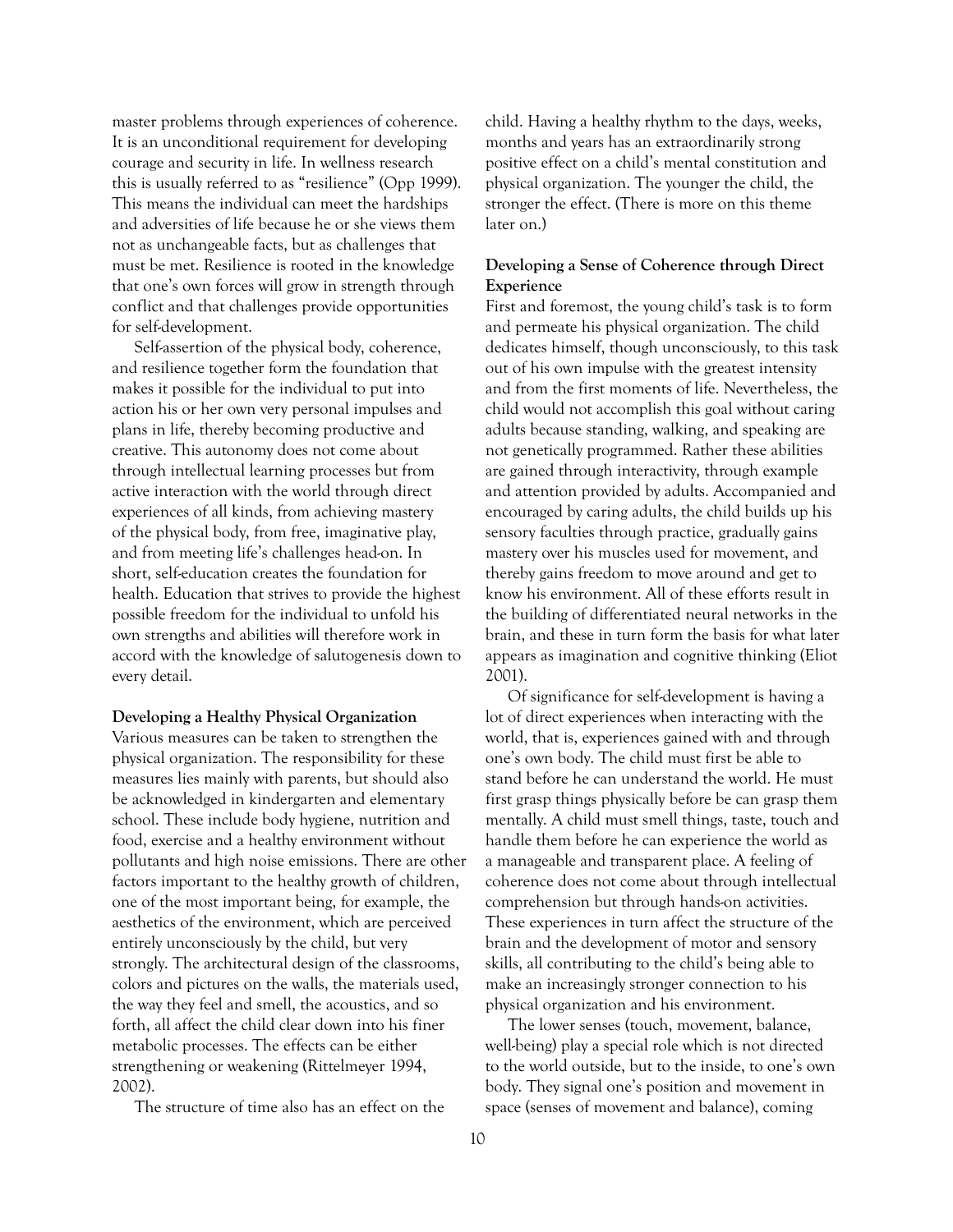into contact with things and conditions (sense of touch), and perception of the internal organs as a whole (inner sense of well-being). Through movement in space, contacts through the skin, and the effect of gravity, the child experiences 1) his own body and 2) the spatial-material outside world in which the body exists. Here experience of the self and the world flow together.

Engendering a sense of coherence requires as many such dual experiences of self and the world as possible through the lower senses. And that is just what many children today are missing. Trust in one's own strength and the manageability of the world will not come about by talking to or cajoling the children. It happens by way of concrete, physical experiences through the senses. Cultivating the lower senses and movement are among the most urgent requirements in preschool, kindergarten and elementary education today. Complete development of sensory-motor skills is required to create the space for healthy soul and spiritual development. In this early phase, electronic media do nothing to promote development. They merely give the child the illusion of encountering the world and at the same time prevent any real encounters (Patzlaff 2004, Spitzer 2005).

#### **Development of Resilience**

What the child most urgently needs is a network into the immediate world, a social network of caring adults who set examples by their own behavior of what it means to stand in the world in such a way that one is not overwhelmed by the challenges of life. Through them the child learns to put events in perspective, master situations, be accepting and able to find meaning in events. Such experiences give the child a certainty that even those events that at first appear problematic can be put to rights. A positive attitude and joy in life are given their foundation, and these in turn give rise to the strength to meet today's challenges and grow from them.

A sense of coherence that is built upon resilience in this way promotes the motivation and ability for lifelong learning and development. A person who is accustomed to working through hindrances and opposition with courage, composure, a positive attitude and interest has the potential to realize his or her aims in life which he brought into this life from the world before birth. The basis for personal

autonomy is not intellectual learning and conscious reflection but rather the feeling and willing forces that have been strengthened by coherence and resilience. Early childhood is the crucial phase for fostering these qualities. The unconscious immersion into a supportive and nurturing social and physical environment gives rise to the development of the personality and the emergence in freedom of the unique individual.

*Dr. Rainer Patzlaff and Dr. Wolfgang Sassmannshausen are the principal authors of the first part of the study commissioned by the German Association of Waldorf Schools and the International Association of Waldorf Kindergartens.*

*For full citations of the works referred to in the text, please see the bibliography of* Developmental Signatures*.*

# *The Sistine Madonna Thoughts and Experiences*

**Stephen Spitalny**

In this short article, I describe my personal experiences and ideas in relation to kindergarten work and the *Sistine Madonna*, painted by Raphael Sanzio in 1513/14. For context, know that I had the *Sistine Madonna* hanging on the wall in my kindergartens for many years and now I do not.

My first experience of the *Sistine Madonna* in a Waldorf kindergarten was when I arrived for an interview with my stepson's soon-to-be kindergarten teacher. I was still some years away from taking up kindergarten teaching. The *Sistine Madonna* hung on the wall above her as she asked many thoughtprovoking questions about his life. I was impressed by her interest and wisdom, and yet was put off by the image on the wall. It smacked of Christianity to me, and I was into spiritual pursuit, but not religion. I was willing to take a chance though, and he was enrolled.

It was still six years before I started a home kindergarten. As preparation, I went to various workshops and at one a participant asked one of the presenters why the *Sistine Madonna* was hanging on her kindergarten wall. The answer: "Because it's in all the Waldorf kindergartens."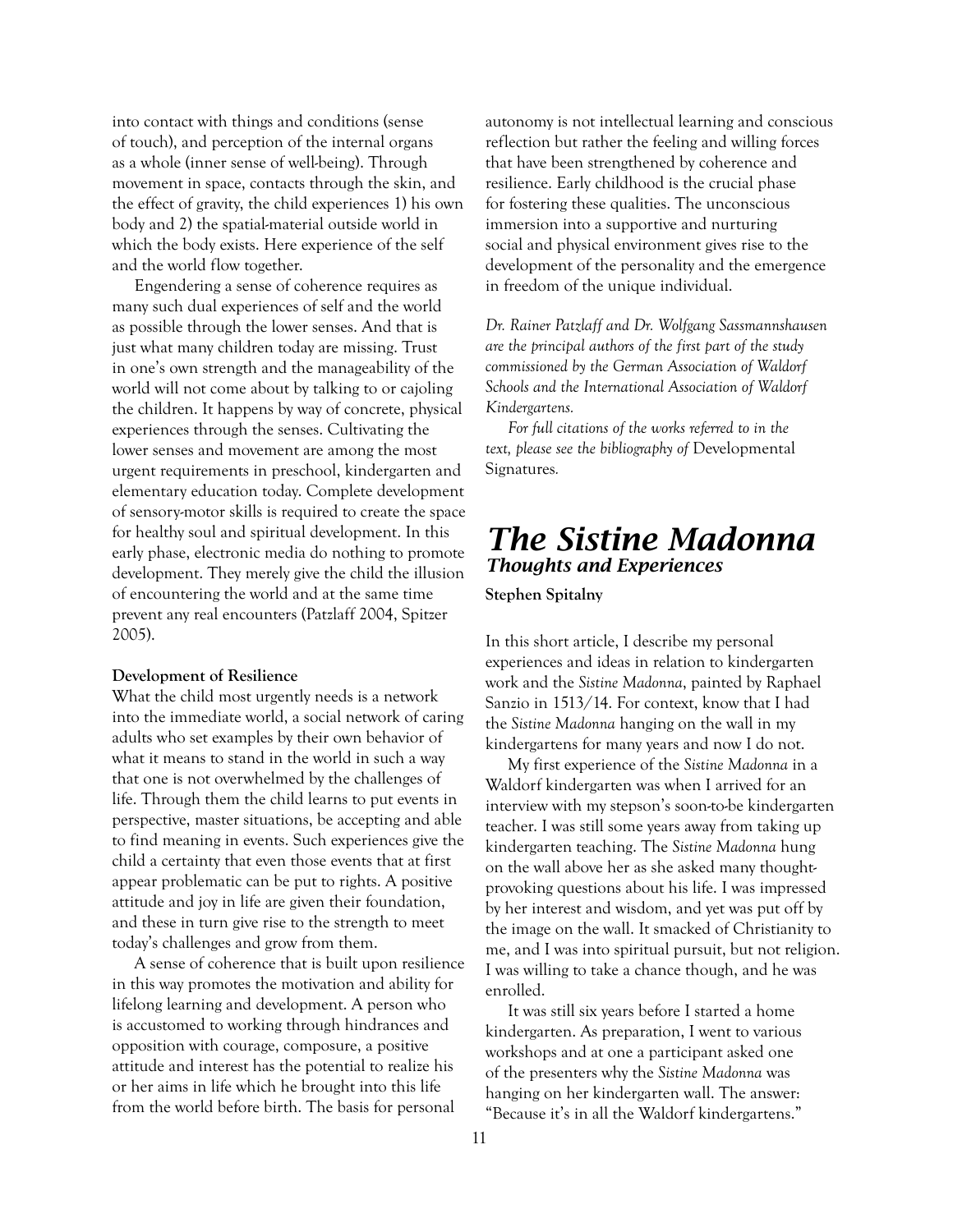I was deeply troubled by this answer, and began my personal research into the question. The idea of "Question Authority" lives strongly in me. I want to understand why I would choose to do something, so then I can be accountable for what I am doing and can explain those choices to others. So I began a personal quest to connect with this painting and to understand why I might want it on my kindergarten wall. I learned many wonderful and wondrous things over the years by attending lectures and workshops, and reading all that I could. Inspirations and insights came from Rudolf Steiner lectures I read, as well as from conversations with Rene Querido and Margret Meyerkort, and many articles and lectures. My meditative life included this painted image, and many insights came from that practice as well. My images and ideas about this painting are abundant and here will only be briefly touched upon.

An important element for me is the healing qualities of the painting, which Rene Querido described as a *yantra*. A yantra is an image that works on a person on many levels, even by its mere presence. Margret Meyerkort helped me to see the wonderful loving gesture with which the baby is held, an archetypal mother gesture. She pointed out the earlike, listening gesture of the painting itself, in the form and shape of the mother and her cloak. She especially helped me to see that the picture does not characterize a situation on the physical earth, but that the veils are pulled back and we get a glimpse beyond. Also, the colors of red and blue in her cloak and dress stand out as archetypal healing colors, especially helpful for the young child. The barefoot mother is carrying the child down through the clouds toward the material world as two saints look on, one looking away in deep reverence, and the other in sadness and resignation, pointing the way forward and downward to incarnation. The curtained veils are parted so that we can glimpse this holy moment. We can also see many faces in the clouds, awaiting their moment of becoming a child on their own path toward incarnation.

Raphael made this painting to depict Mary and her child Jesus, yet this is also a depiction of every child. Each comes from the heavenly world in a similar manner to this depiction, surrounded by angels and saints and the other spirits waiting to incarnate.

One can also see this painting as the path of the individual's ego as carried by its soul toward conscious engagement in the physical world of earth and its own body (baby as ego, mother as soul).

There is a series of healing images that Dr. Steiner recommended in Munich in 1911 to Dr. Felix Peipers as a curative therapy — the so-called Madonna Series (*Madonnenbilder)*. A key image in this series is the *Sistine Madonna*. This treatment was recommended for patients in Dr. Peiper's hospital with "soul maladies." Steiner also suggested that Raphael's Madonna images could be used in medical work with children with soul imbalances. Notes that accompany the *Madonnenbilder* card set I purchased say that these images help one to experience a flow of energy through the movement of one's attention drawn by the pictures. The fivepointed-star-like movement of etheric forces in the human body can thus be pictured, and by repeatedly viewing these images in the order given, balance and health in one's etheric body can be restored. The *Sistine Madonna* in itself, as a "whole composition pictures the moving streams of the etheric body (pentagram)."

This is part of the secret of the healing power of the *Sistine Madonna*. The etheric star pattern is depicted in movement in this painting. There are many lectures and articles one can read to try and understand this mystery of the pentagram form, including Rudolf Steiner in Munich, August 20, 1911. Christof Andreas Lindenberg has also offered his thoughts as *Left and Right Orientation in the Pentagram*, and *Left and Right Orientation in the Madonna Series*.

In several lectures in early 1913, Steiner spoke about the importance of the painter Raphael and his mission for the world (January 30, 1913, Berlin and May 19, 1913, Stuttgart). Steiner at various times spoke about other incarnations of the painter Raphael, and the experiences he had in those other lifetimes, even in the very last public lecture Dr. Steiner ever gave (September 28, 1928, Dornach). His visual art of color and form was his medium for expression of the cosmic, spiritual realities that he was able to experience in earlier lives.

Perhaps the reader can begin to glimpse the depth of value and meaning I find in the *Sistine Madonna*. I continue to be inspired by it, interested in it, and helped to heal by it. It is an important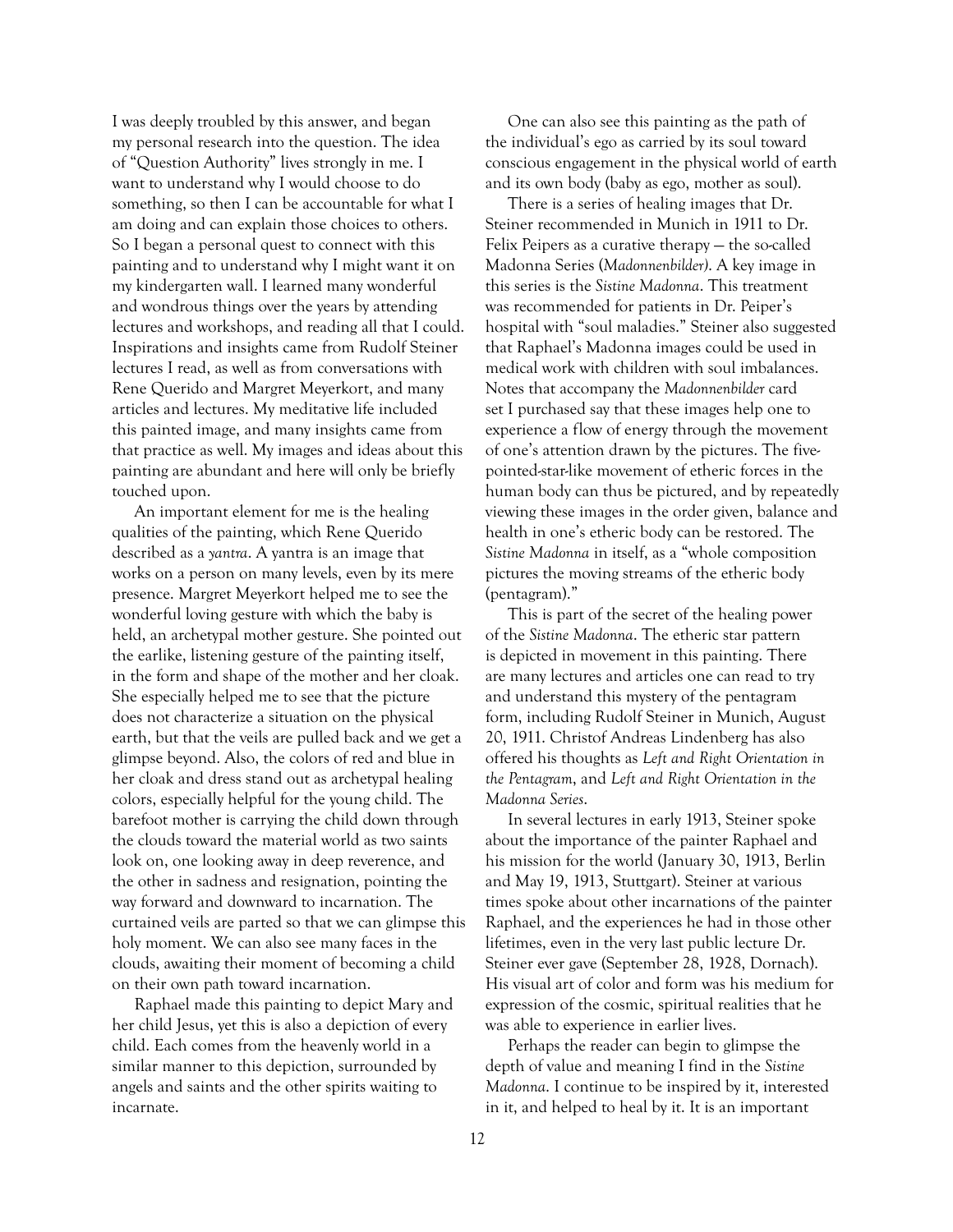image for me, and I consider it as a friend and a comfort.

When I began my career as a kindergarten teacher at a Waldorf school, I proudly hung a print of the entire *Sistine Madonna* in glorious color. Over the years I visited other Waldorf/Steiner kindergartens and always was greeted by my friend hanging on the wall. Sometimes she was surrounded by draped cloths — silks of course — and I got a funny feeling. It seemed to me like a shrine or an altar.

Over the years a conversation about the painting on my kindergarten wall (with no added cloth decorations) came up only once among the children. An African American child noted to her friend, "You see that painting? That's me and my mom."

"No," replied her "white" friend. "That's me and my mom." This interaction confirmed for me that the children see far deeply below the surface of things. But I know that grownups, who have the gift (and curse) of the intellect, have thoughts and feelings that might be simply based on the image itself. I regularly speak to prospective parents about Waldorf kindergarten, and often the question is asked, "But is this a Christian school? Why is that picture on your wall?" I get a sense of what some parents new to Waldorf/Steiner education feel about this image, based on these questions and bearing in mind my original experience of the *Sistine Madonna* in kindergarten.

Waldorf/Steiner education is a healthy and supportive developmental and spiritual approach for all children. I want our Waldorf/Steiner schools to be welcoming to all families, from all traditions and religions. I have already described some of my thinking about the painting, and I have articulated all of that and more to interested people. But I still knew that the feelings evoked by the painting could be a barrier to a family bringing their child, no matter what explanations I could offer. (There could be other barriers that bear considering — what might they be? This seems another worthy research question.)

While I was living with all of these ideas and experiences, I had a dream. I dreamed that I took the print down from my wall, and in the dream I felt a great relief. Shortly after, I described my dream to a colleague, as well as my new intention to eliminate the painting from my kindergarten for the following school year. She suggested I consider the possibility of changing to a print that just had the central details of the painting, the mother and child portion. I decided to follow her advice, and procured a copy of the painting that only had the central image, and made a wonderful oval-shaped wooden frame for it, and there it was, all ready for a new kindergarten year.

She hung on my wall in that form for many years. Several years ago, I took her down. My thinking about what sort of an obstacle this image can be for parents grew too large, even as wonderful, and healing, and esoteric, and, and, and . . . as the painting truly is. My thinking is that the feelings of people, parents for instance, are powerful, and they are *not* ruled by thinking. Feelings arise out of responses to experiences, values, needs, and even self-image, and perhaps even past-life experiences. All of my best and wonderful thinking cannot change how someone feels. I want all the families of the world to come knocking on the door of Waldorf/Steiner education, and not find an obstacle to their child entering in a print hanging on the wall. So I have made my choice not to have this amazing image adorning my wall in kindergarten.

Rudolf Steiner mentioned how the education he offered is based on the *Christ impulse*. He described that lofty ideal as that which is uniting, that which creates a bridge between people. That which is separating and creates barriers is of another impulse, an adversarial stream. It seems to me this idea of the Christ impulse is sometimes changed into a notion of Christian education, with trappings from Christian tradition including festival life and the contents of wall hangings throughout the grades. Steiner said, in Bern on January 9, 1916 (*The Universal Human*, Lecture 4, pp. 85ff):

*This is one of the meanings of the Mystery of Golgotha: the attainment of the unity of humanity from within. Externally human beings are becoming more and more different. The result will not be sameness but differences all over the earth, and human beings must exert all the more force from within to attain unity.... Such differences will always exist because human beings will only gradually be able to attain unity. At the same time, different groups will fight each other tooth and nail about everything concerning their outer life. These are setbacks from*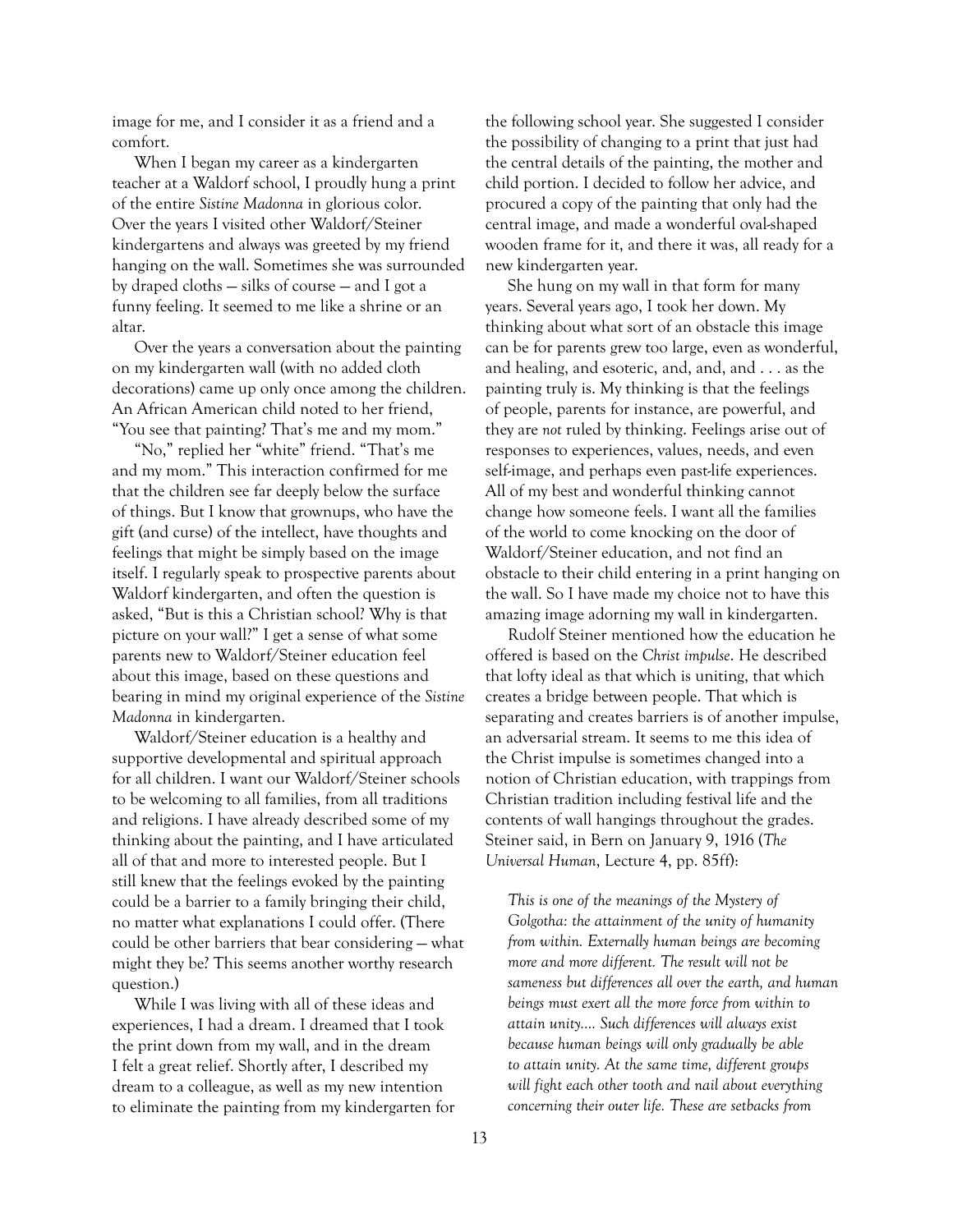*earlier epochs that run counter to the Christ impulse, rather than in harmony with it.*

*Indeed, here we have a very profound meaning of this Christ impulse. Based on true knowledge, we can say Christ is our savior who keeps humankind from being fragmented into groups…. We have the right feelings for Christ only when we see in him the savior, rescuing humanity from dispersion and separateness; only then can Christ fill our innermost I. Christianity lives wherever people are able to understand this union of humanity through Christ. In the future, it will not* 

*matter much whether what Christ is will still be called by that name. However, a lot will depend on our finding in Christ the spiritual uniter of humanity and accepting that external diversity will increase more and more….*

*We have to be able to face calmly and courageously the increasing diversity in human nature, because we know that we can carry a word into all these diversities that is not merely a word of speech but one of power. Though there may be groups that fight against each other and though we may even belong to one of them, we* 

*evolution, then you have a right understanding of our spiritual movement — you belong to it in such a way that you rightly understand the greatest of its goals based on your increasing understanding of the contrast between Christ and Lucifer-Ahriman. You understand that this contrast is vital and had to exist….*

I am not suggesting everyone now immediately remove this wonderful image of the *Sistine Madonna* from his or her kindergarten walls. I ask though, that you consider the items you choose for your kindergarten from a personally thought-out

> perspective. And you decide what images, what items and colors and shapes and materials you provide for the kindergarten environment that you are the *priestess* or *priest* in. I have chosen to have other images for my kindergarten walls (my kindergarten was a house long ago, and there are several rooms, all with walls). These images include a wonderful print entitled *Madonna with Flowers* by Brenda Joysmith (a dark-skinned mother and child in a field of flowers). This picture surely has a different mood, it is fully of the earth, and is still a

*know that we can bring something that will express: "It is no longer I who live, but Christ who lives in me" into every group. We know that this "Christ who lives in me" will not lead to the forming of groups; rather, it will bring about the spreading of the glory of the name "human being" over the whole earth….*

*You are called upon to help in this development, which will lead to something appearing to people in bright clarity, something we cannot yet express because we do not have words for it in our languages, yet something spiritual science works toward. When you feel you belong to such a spiritual stream, and feel at home in it, because you see that it is necessary for human* 

beautiful rendering of mother and child. (It can be viewed online at http://www.joysmith.com/files/ posters.asp) I also have a large print of a page from the book *Grandfather Twilight*. There is a small print entitled *Amor de Padre* by Simon Silva. (I even have a poster in my coatroom exhorting the parents to read to their children every day.)

It wasn't a lightly-taken decision to remove the *Sistine Madonna* from my kindergarten walls. Something that has supported that choice for me and the children in my care is an understanding of the reality and working of flower essences. Rescue Remedy, for example, is a wonderful tool for regaining presence and calmness. Merely thinking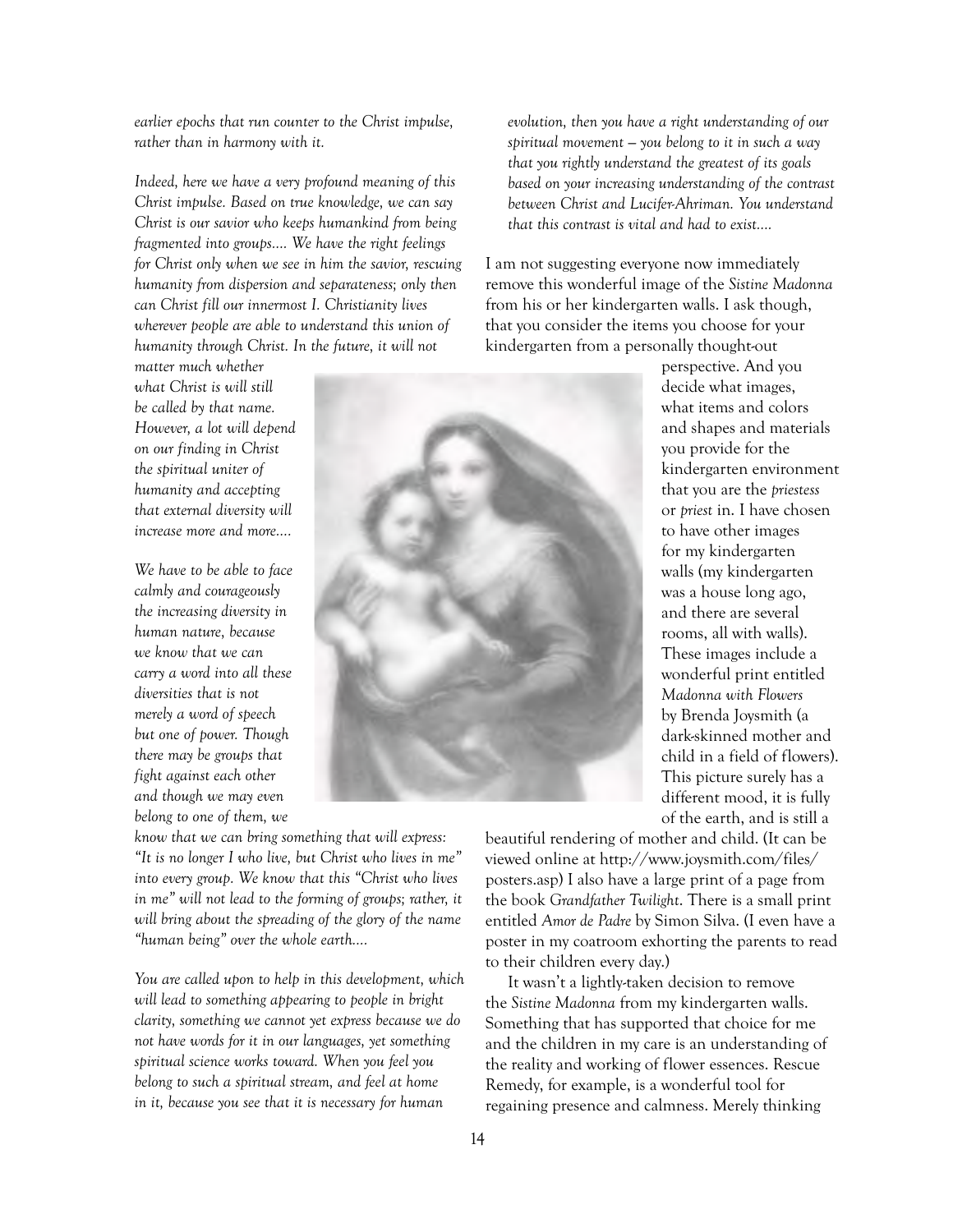about the remedy and the flowers in it can give the same effect as physically adding a few drops of the liquid to your system. I do use the *Sistine Madonna* every day as an invisible hygienic elixir. I actively picture it and I especially call it up before my inner eyes when a child seems in need of its comforting qualities.

I have not seen in person the original *Sistine Madonna* by Raphael that has its home now in Dresden, Germany. Everyone I know who has, though, mentions a profound feeling of peacefulness that came over them. Even "non-anthroposophical" friends speak in glowing terms of the feelings the painting evoked in them. It is a special image that I will always carry in my heart, and I hope one day to set eyes upon the original.

*And gazing at the sun-illumined clouds there may dawn on us the realization that the picture of the Madonna and Child is a sense picture of the eternal super-earthly element in man, that is wafted to the earth from super-earthly realms themselves and meets, in the clouds, those elements that can only proceed from the earthly. Our perception may feel itself raised to the loftiest spiritual heights if we can give ourselves up — not theoretically, or in an abstract sense, but with the whole soul — to what works upon us in Raphael's Madonnas. (Rudolf Steiner, January 30, 1913, Berlin)*

*Steve Spitalny is a longtime kindergarten teacher at the Santa Cruz Waldorf School in California, where he currently has a mixed-age kindergarten of three- to six-year-olds. A former WECAN Board member, Steve has been the editor of* Gateways *for seven years.*

# *SUPPORTING THE ADULTS*

# *Seven Important Aspects of Mindful Parenting*

# **Chuck Barbieri**

*Usually* Gateways *does not include articles geared for parents, so the following is an exception. This article can of course be offered to parents, and it can also be a resource for early childhood teachers. In it we are reminded of some essential practices that we can continually attempt in our working with the children, all supporting the essential activity of connecting with each of the children. One could easily substitute the word "teacher" each time "parent" is used. — Stephen Spitalny*

The task of parenting is one of the most challenging, stressful, demanding, and rewarding jobs on the planet. There is no instruction manual on "how to parent," and all of the popular guidebooks mostly deal with specific behavioral challenges that children present to adults. Parenting is a subjective activity that is influenced by so many internal and external factors that oftentimes we do not have time or extra energy to consciously examine how we respond to children. Day after day our relationship with our children can become an "auto-pilot relationship," where we merely react to external circumstances that are out of our control.

We have to come back to what we can control

and that is *our own* mind stream. We need to understand how to be ourselves with clarity and intention before we tackle all of the "doing" of parenting. Being with children is a profound transformative experience — it always presents us with the question, "What do I want to bring to this situation for myself and for the child?" Mindful parenting allows us to question our habits and habitual unawareness. It can allow us to realize that "whenever we believe that something besides our perception of an event or a person is angering us, we give our power away. You believe that the event or person has *made* us angry, happy, sad, or guilty" (Bailey, 2002, p. 99). Our task is to reclaim power and responsibility for our own feelings and then model that skill or behavior to our children.

So much of behaviorism only deals with external signs of behavior and how to change them into acceptable behaviors that fit into adult/parent expectations. If the goal of parenthood were to produce servile children, then this would be an acceptable parenting technique. Yet the primary task of parenting is to raise healthy, happy, independent, confident human beings who are capable of making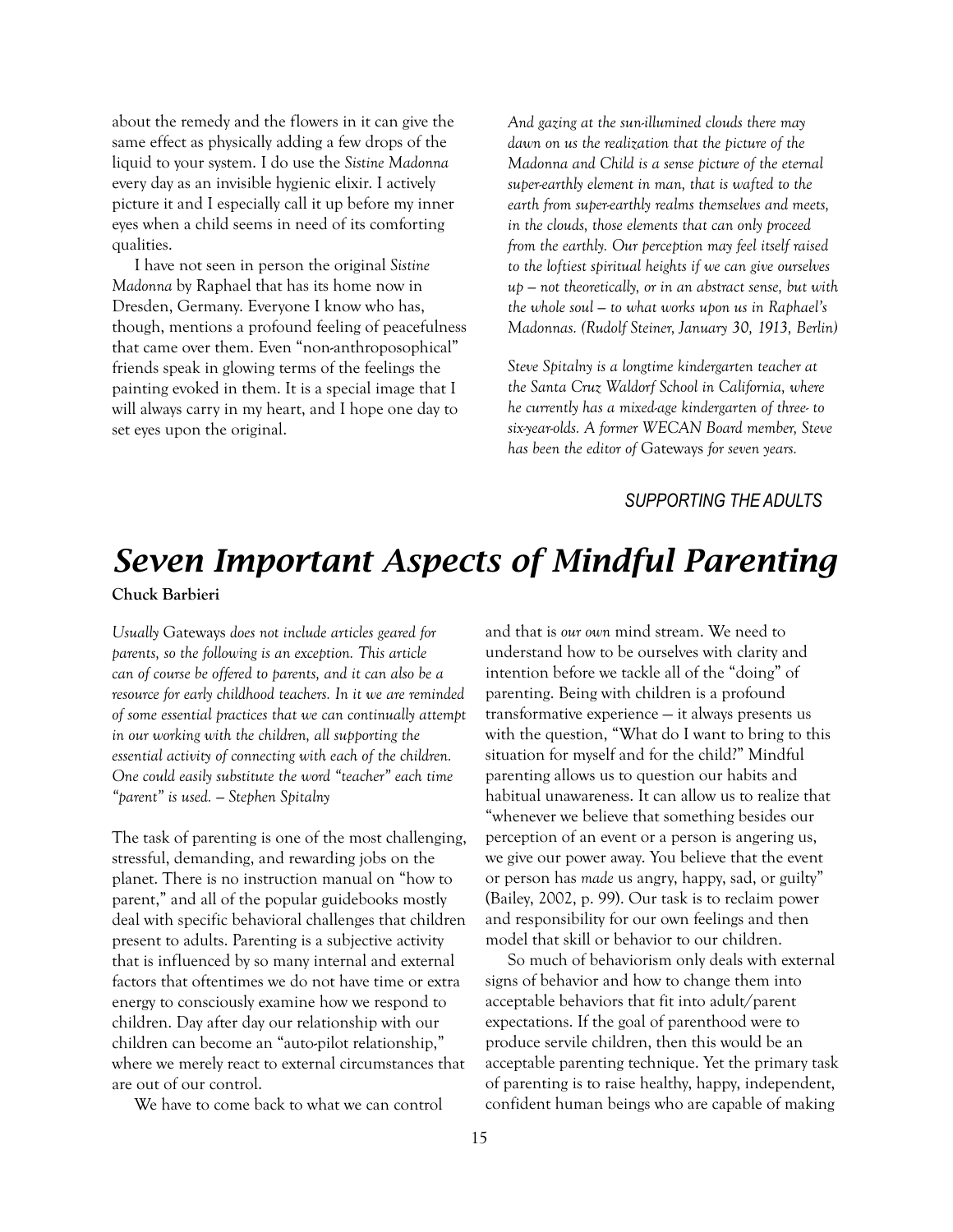responsible choices in an oftentimes chaotic and complex cultural setting. We are sorely overdue to fundamentally examine and change our reactive, reflexive habits when it comes to parenting.

This article lists seven key aspects of mindful parenting, which deserve close scrutiny from all people who work or spend time with children. This is only a brief introduction to many important topics that dominate the parenting landscape. The list of websites, resources, and books at the end of this article will be a great starting point for a critical examination of these fundamental parenting issues. Then we can start moving the dominant parenting paradigm from punitive, temporary compliance/ power and control relationships to relying on warmth, empathy, and building a transformative relationship with our children.

#### **I. Discipline Begins with Adults, then Children**

A few parenting books have recently been advocating a radical notion: Instead of focusing on what particular behavior you want your child to do or not do, you change your focus to your own selfcontrol. Parents often react to children habitually as opposed to responding mindfully. ScreamFree parenting has a wonderful website devoted to "learning to relate with your kids in a calm, cool and connected way." ScreamFree parenting's primary premise is that "loving yourself first is the only true way to be scream free because it is the only way to truly benefit your children without burdening them with the need to benefit you" (Runkel, 2005, p. 201).

In the book *Easy to Love, Difficult to Discipline*, Becky A. Bailey (2002, p. 26) defines self-control as mind control. She writes, "It is being aware of your own thoughts and feelings. By having this awareness, you become the director of your behavior. Lack of self-control turns your life over to people, events, and things as you careen through life on remote control, either unconscious of yourself or focused solely on what other people are thinking and feeling." This life on "remote control" is modeled and taught to children with our actions and words as parents.

The major premise of *Magical Parent, Magical Child* by Joseph Chilton Pearce and Michael Mendizza (2004) is that "the adult is transformed by the child as much as the child is transformed by the adult" (p. ix). Parents need to realize that you can control how you react or respond to events much more easily than you can try to change how things or events happen to you. You can consciously decide how to be in a particular situation rather than simply repeating habitual actions over and over again.

### **II. Move Beyond Punishment-and-Reward Systems of Parenting**

We still live in an era where it is legal to beat children with paddles in schools in twenty-three states! Punishments and rewards go together as a dubious, naively dualistic approach to parenting skills. Alfie Kohn in *Unconditional Parenting* has documented the effects of punishment and reward systems on children. His arguments, based on solid research data and practical knowledge, are very compelling in demonstrating the devastating effects of both punishment and reward systems as a technique in parenting.

 "One basic need all children have," Kohn argues on the book's cover, "is to be loved unconditionally, to know that they will be accepted even if they screw up or fall short. Yet conventional approaches to parenting such as punishments (including 'timeouts'), rewards (including positive reinforcement), and other forms of control teach children that they are loved only when they please us or impress us." Evaluative praise is remarkably ineffective because such extrinsic motivational techniques actually erode the development of intrinsic sources of personal motivation. To base your parenting techniques on a reward and punishment system is to base your view of your child on conditional responses (either love-withdrawal or positive reinforcement) and judgments that can become "life sentences for children." Kohn goes on to document what many research studies have shown: "When children receive affection with strings attached, they tend to accept *themselves* only with strings attached" (p. 23). This statement has been proven by scores of studies with people of different ages, genders, and cultural backgrounds and with a variety of different tasks and rewards.

 Chick Moorman (2003, p. 120) makes the important distinction between evaluative, appreciative, and descriptive praise. Too often parents rely on evaluative praise to set up an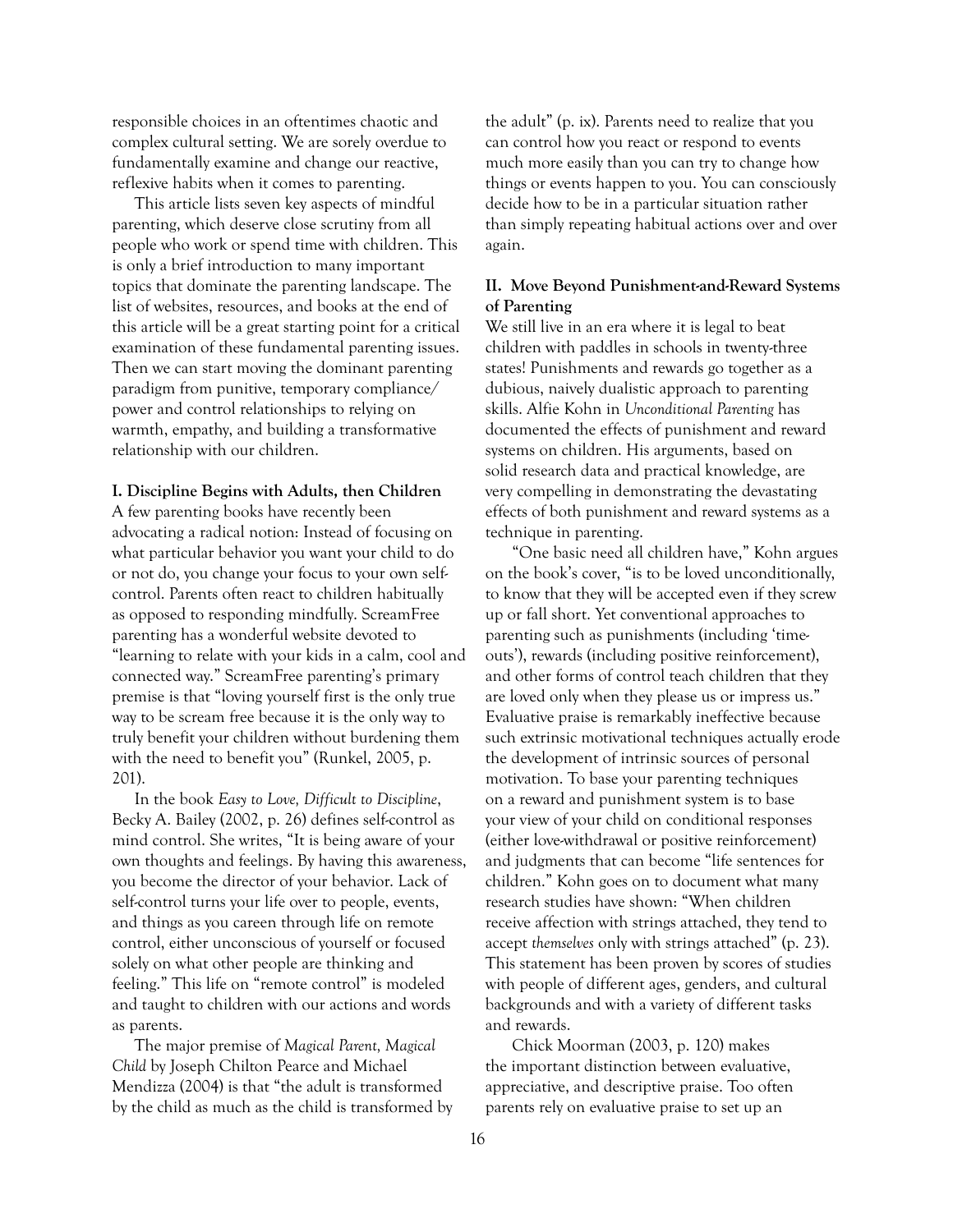external, dualistic good boy/bad boy hoop for the child to jump through, rather than relying on beneficial descriptive and appreciative praise. I think many parents are just lazy and rely on unexamined habits in using such evaluative praise as "Good job, Johnny." Parents need to exert the extra effort and attention to describe what is being praised, or to make appreciative comments.

Joseph Chilton Pearce convincingly argues that "day by day we accept the image we see reflected in the mirror of our relationships. People may talk about unconditional love and acceptance, but that is not what children see. Children see our punishments and rewards, our comparisons, judgments and contents . . . so early is our identification with external values that few ever discover or identify their authentic nature, their true self-worth" (2004, p. 89). In the book *Evolution's End* (1991)*,* Pearce came up with a shocking statement: "Punishment and rage break the child's will, the capacity to overcome obstacles and explore the unknown, which is learning itself. They will leave him or her with no self-confidence, no faith in themselves and they will fumble or retreat at every little difficulty or challenge. That youngster will grow to be one of us, thinking one thing, feeling another, and acting in a way disconnected from both" (p.76).

#### **III. Parent Talk: Your Words are Important**

Language and how we communicate to our children directly impact a child's self-esteem and also model the values that we act on. Recent research has also found that our language fundamentally affects how a child's mind develops and grows. Allan Schore's book *Affect Regulation and the Origin of the Self: The Neurobiology of Emotional Development* demonstrates that when a toddler hears the words "no" or "don't" (which is on average every nine minutes of waking life!) and sees the corresponding shaming look by parents, it brings "the shock of threat, interrupts the will to explore and learn, and produces a cascade of negative hormonal-neural reactions in the child. Shore then describes at length the child's depressive state brought about as a result of these episodes of shame stress" (Pearce, 2004, p. 137).

In *Easy to Love, Difficult to Discipline*, Bailey concisely outlines to parents how to "focus on what you want to have happen instead of what you don't

want." Focusing on what you don't want actually pits your body chemistry against your will power and undermines your chances for success (p. 31). The major focus of Bailey's book is how to turn seven powers for self-control into seven steps in discipline skills, which then models the seven values for living. This book is clear and concise in guiding adults into how to be with children in many differing situations. Chick Moorman's *Parent Talk* is another resource in this area.

### **IV. Children Need a Showering of Unconditional Loving Guidance**

Children need to be loved unconditionally — that is a love beyond whatever mistakes, whatever parental expectations may get in the way. Our kids do not have to earn our love by the various methodologies we employ to seek control of their lives. Often there is confusion among parents that responsibility *for* children involves various punishment and reward systems of controlling behavior, rather than setting a priority to be responsible *to* our children by loving them unconditionally.

It is impossible to shower kids with love if we do not first care for or love ourselves. Many parents come to a false dichotomy: "If I care for me, I feel like a selfish jerk, like I'm doing something very wrong. If I focus on my kids, I sometimes feel like a doormat, busting myself to please and serve yet feeling much unappreciated for all the sacrifices I make" (Runkel, 2005, p. 193). The relationship we have with ourselves and the relationships we have with our children do not have to be power struggles pitting one against the other. The more we invest in taking care of ourselves as parents, the more we will approach parenting from a grounded, holistic perspective. We will be able to take on the many voices that parents must artfully embody and employ to raise healthy and happy children.

### **V. Children, Like Adults, Learn from Their Mistakes**

How we view mistakes and conflicts has a direct impact on how children learn to view their own mistakes. The fact is that our children will make all of the big decisions in their lives on their own, as young and growing adults. Our task is not only to model how to make good decisions, but perhaps more importantly, how to respond and learn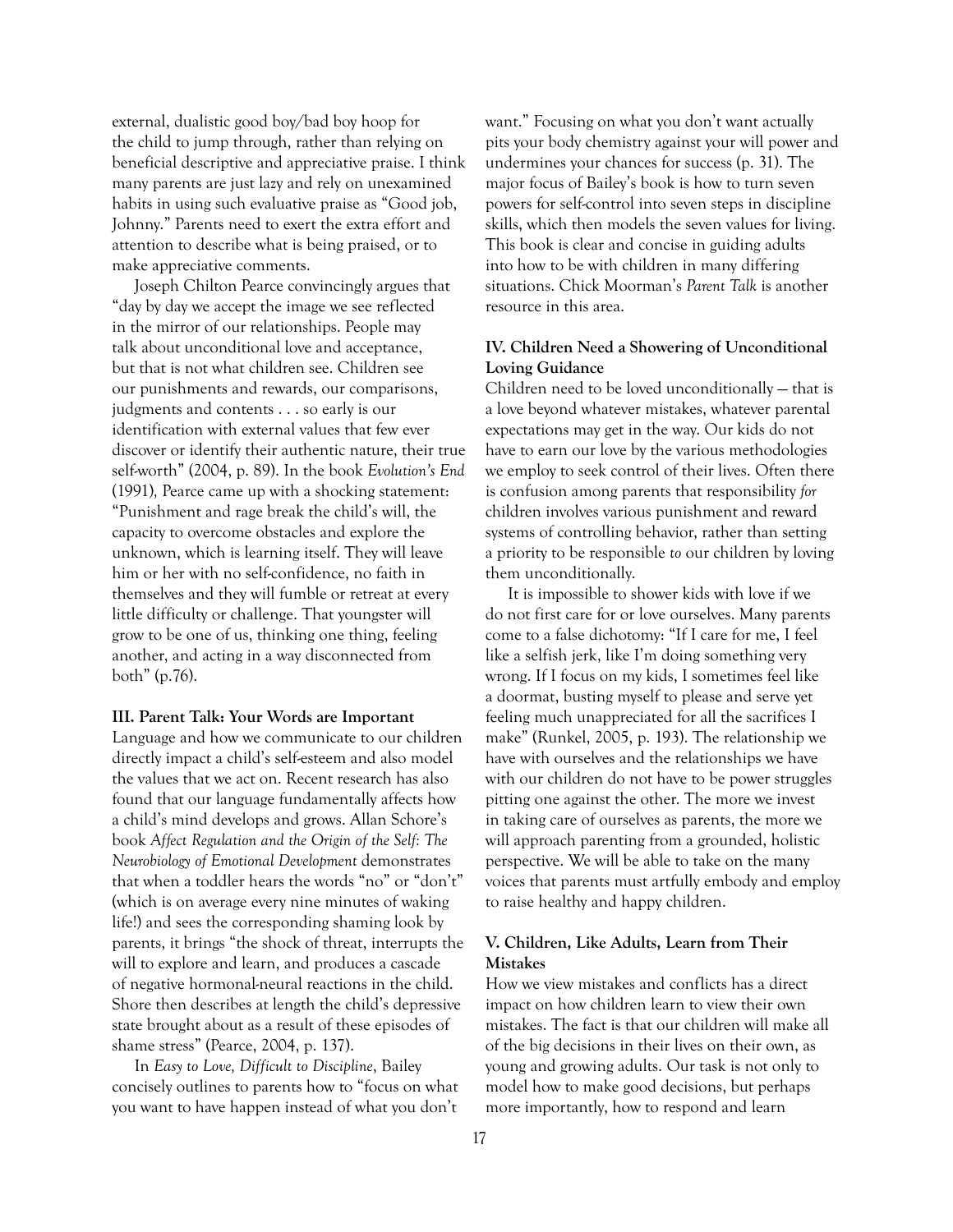from poor or bad decisions. Recent research, well documented in Joseph Chilton Pearce's *The Biology of Transcendence* (2004), extensively demonstrates how children with defensive personalities and habits are not in the position to truly learn from an experience. During defensive stances children use the fight-or-flight mode of survival and act to protect their self-esteem.

## **VI. Countering the Stress of Busyness and the Loss of Creative Play**

Today we subject our children to many practices that are eroding the very foundation of childhood: creative free play. A recent article entitled "The Importance of Play in Promoting Healthy Child Development and Maintaining Strong Parent-Child Bonds" in the journal *Pediatrics* conclusively documents how vital play is for children (Ginsburg, 2007, p. 3):

*Play allows children to use their creativity while developing their imagination, dexterity, and physical, cognitive, and emotional strength. Play is important to healthy brain development. It is through play that children at a very early age engage and interact in the world around them. Play allows children to create and explore a world they can master, conquering their fears while practicing adult roles, sometimes in conjunction with other children or adult caregivers. As they master their world, play helps children develop new competencies that lead to enhanced confidence and the resiliency they will need to face future challenges. Undirected play allows children to learn how to work in groups, to share, to negotiate, to resolve conflicts, and to learn self-advocacy skills. When play is allowed to be child driven, children practice decision-making skills, move at their own pace, discover their own areas of interest, and ultimately engage fully in the passions they wish to pursue.*

Over the years active and imaginative play for children have been replaced by adult errand activities or designed educational programs that leave no room for playing just for playing's sake without an adult agenda. Of course, we also have corporations spending over twelve billion dollars each year in order to increase the over twenty-eight billion dollars that American children from age four to twelve spend every year. Playing has come to be

defined as how children spend money for popular crazes or games that will soon end up at the garbage dump.

We now have decades of research to show us that creative and imaginative play boost "healthy development across a broad spectrum of critical areas: intellectual, social, emotional, and physical." It is vitally important to closely examine how we structure our children's lives. How much do we consider having daily rhythm, or seasonal and yearly rhythms? Rhythms help provide a sound and trusting atmosphere for a child to grow in. Adding many after-school or weekend classes produces overly stressed children who lose the capacity to play in a creative and imaginative way. The only thing left is to be entertained passively in front of a television. The Alliance for Childhood has a wonderful website that demonstrates how important play is to children and how it is threatened by our pathological culture.

#### **VII. Put the Relationship First!**

Parenting in our day and age has become less joyful because parents cling to ideas of perfection with consequential invasive control of children's lives. Yes, children need guidance and structure in order to develop into responsible, caring, and healthy adults. Yet so much of parenting has become preoccupied with getting compliance with children at whatever cost. *Magical Parent, Magical Child* is an amazing gift to all parents in discovering and engaging in the "optimum learning relationship" that transforms both the child and the adult. Pearce writes that "the true nature of children — their complexity and open-ended possibilities — places them well beyond our attempts to predict, manipulate and control. Eventually every parent and educator discovers this obvious fact, much to their dismay" (p. 10).

Parents need to focus on building a loving relationship, which is impossible to do if the adult is critically judgmental. Children cannot learn *and* defend themselves at the same time. The neurology of the brain makes this impossible. Defending oneself splits attention and energy. Let the consequence of the actions impact the child rather than having adults intellectually lecture a child as to why certain actions are bad choices. Pearce's whole book is based on the premise that true learning is playful and effortless, and that many adults have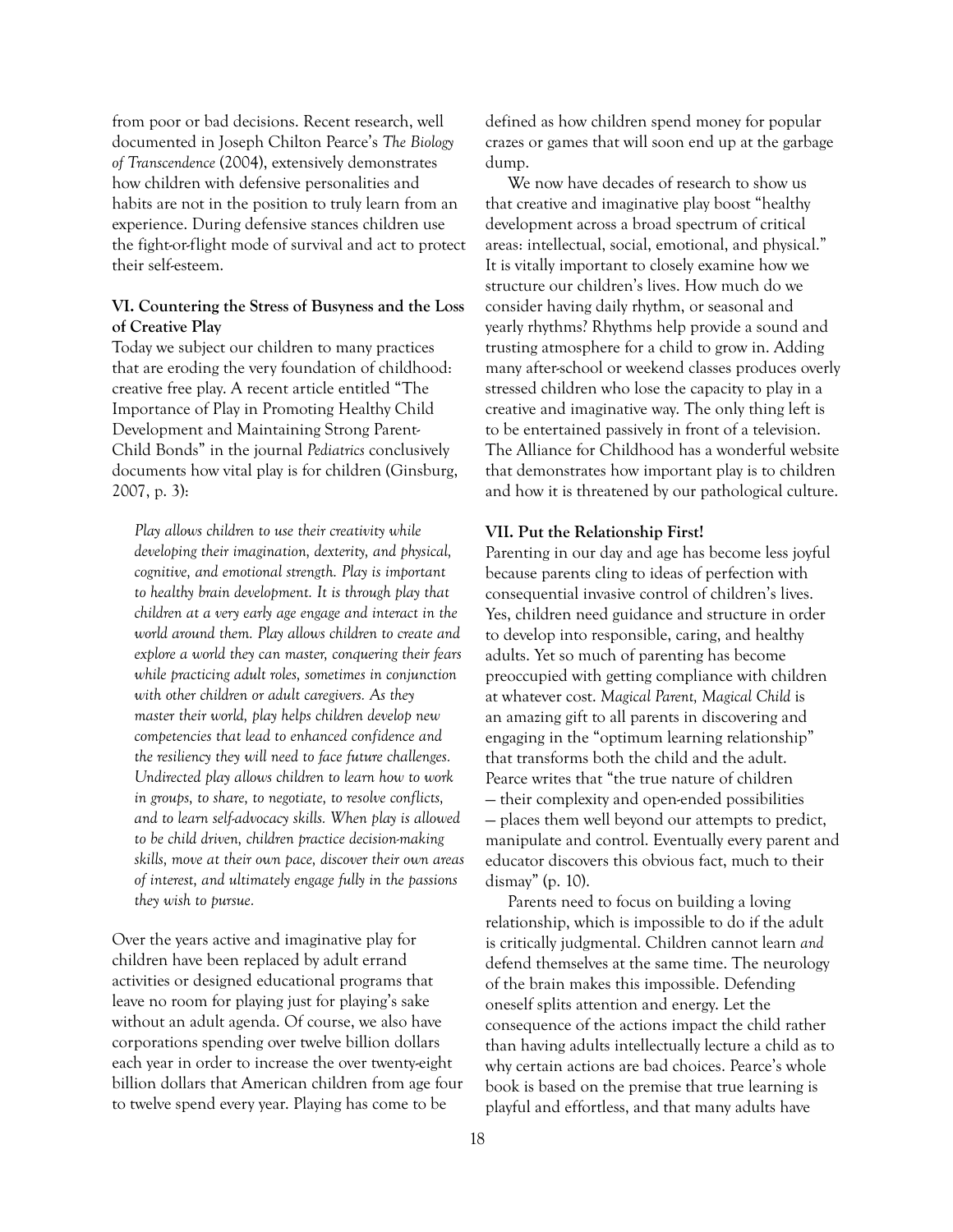no understanding of how to truly play in a loving, nonjudgmental way.

The fundamental core of a parent-child relationship is succinctly summed up by Pearce: "Nature designed us to love our children and allow them to love us. Love is the safe-space, in which both parent and child can play and where learning takes place naturally. A parent can't teach love. They can only love and the child's natural state unfolds in response to that love. A parent can't love if he or she was never loved when they were children. *But* the natural state of a child will teach the parent to love in turn, if the parent is tuned in to that child" (p. xiii).

So the questions remain: How playful are we as parents? Do we really understand the value and significance of creative, imaginative play in childhood? How often do we ask for compliance for no particular good reason? How often do we transform our demands of "do this now or else" to asking the simple question "what does this child need right now?" How often do we ask ourselves how to *be* in a relationship before we *act* in a relationship? We need to ask these fundamental questions before we can get answers as to how to unconditionally love and guide our children.

#### **Parenting Resources**

Alliance for Childhood: resources can be found at www.allianceforchildhood.org

Bailey, Becky A., Ph.D. *Easy to Love, Difficult to Discipline.* New York: Harper Collins, 2002.

Bronson, Po. "How Not to Talk to Your Kids," *New York Times Magazine*, February 19, 2007. It can be found online at www.nymag.com.

Fay, Jim. Love and Logic Institute, Inc., www. loveandlogic.com.

Ginsburg, Kenneth R. "The Importance of Play in Promoting Healthy Child Development and Maintaining Strong Parent-Child Bonds." *Pediatrics* 119 (1): 182–191.

Kabat-Zinn, Jon. *Wherever You Go There You Are.* New York: Hyperion, 1994.

Kabat-Zinn, Jon and Myla Kabat-Zinn. *Everyday Blessings: The Inner Work of Mindful Parenting.* New York: Hyperion, 1997.

Kohn, Alfie. *Unconditional Parenting.* New York: Atria Books, 2005.

Lee, Norm. www.nopunish.net. Download for free a book titled *Parenting Without Punishing*.

Moorman, Chick. *Parent Talk: How to Talk to Your Children in Language that Builds Self-Esteem and Encourages Responsibility.* New York: Simon and Schuster, 2003. Chick Moorman has a great website offering newsletters for both parents and teachers: www.chickmoorman.com. He has developed an entire parenting skills training system: *The Parent Talk System: The Language of Response-able Parenting* is a twelve-hour class that deals with many practical parenting issues.

Pearce, Joseph Chilton and Michael Mendizza. *Magical Parent, Magical Child: The Art of Joyful Parenting.* Berkeley, CA: North Atlantic Books and In-Joy Publications, 2004.

Pearce, Joseph Chilton. *The Biology of Transcendence.*  Rochester, VT: Park Street Press, 2004.

Payne, Kim John. Kim has a wonderful website, www.thechildtoday.com, where he approaches bullying, teasing, and parenting/discipline issues from a Waldorf perspective.

Runkel, Hal Edward. *ScreamFree Parenting: Raising Your Kids by Keeping Your Cool.* Duluth, GA: Oakmont Publishing, 2005. Hal has a wonderful website with newsletters and information at www. screamfree.com.

*Chuck Barbieri is the Auxiliary Director at the Rudolf Steiner School of Ann Arbor, Michigan. He is responsible for kindergarten and general aftercare and has taught gardening and outdoor education for the past ten years. He also started a successful Waldorf summer camp program. Recently, he has been active in creating a Waldorf approach to mindful parenting. He can be reached at chuckbarbieri@sbcglobal.net and is available for consultant work and Waldorf conferences.*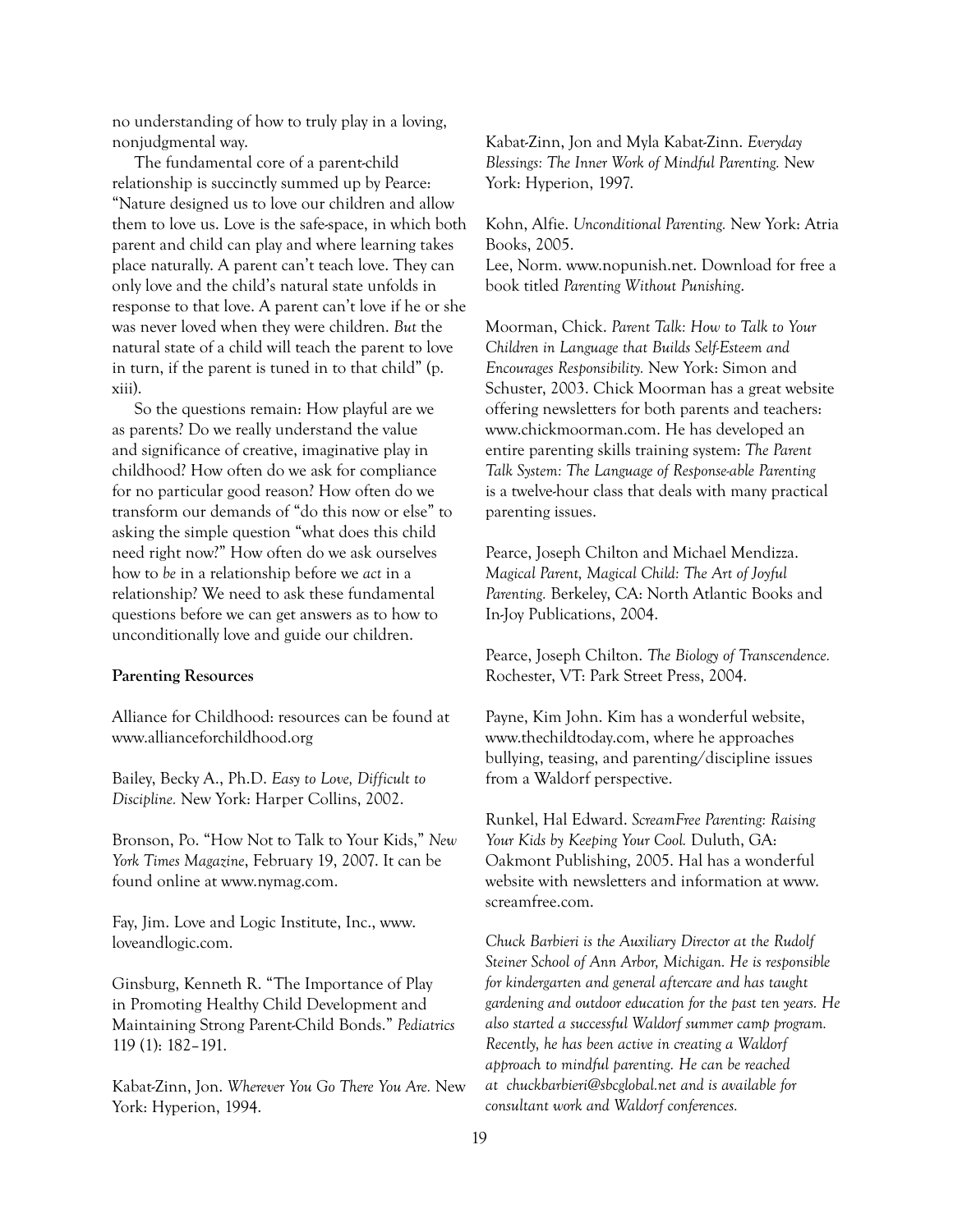# *The Kindergarten Apron*

**Annie Porter**

#### **Photographs by Euclides Santiago**

As a Waldorf kindergarten teacher, I have considered the question of what to wear in the classroom from a number of different angles. Reflecting on one's appearance from the child's perspective does keep the question simple — anything eye-catching or out of the ordinary in our appearance draws their attention to us, and they comment appreciatively or frankly on what they see. Their attention then is on us and our "stuff," rather than their play or their friends. However, I have found that in practice, wearing clothing that hides one's anatomy and offers a flowing, softened form can hinder certain types of movement. Haven't many of us gotten tangled in our skirts crawling around the circle?

In addition, while many people in many professions wear work clothes that are not reflections of their own personal style, we in the Waldorf kindergarten are particularly concerned with working from a place of truth. Careful editing must be done when we strive to leave our personalities at the door. Leaving too much of ourselves outside of the classroom can result in an empty falseness not conducive to the kind of organic, inspired energy that we hope fills each classroom.

Most objectionable to me has been the impression that the Waldorf kindergarten teacher should look a certain way, and exude a certain Victorian primness. Here I find that the apron is an aspect of our kindergarten persona that serves us well. It not only functions to protect our clothing, but also can offer a way to soften and standardize our daily appearance. Those of us who may need to come to school some days in jeans or prints can still uphold a level of uniformity for the children, and not feel stifled by our "dress code." Wearing an apron may help us in our striving to bring our higher self into the classroom.

After experiencing a year of wearing no apron (which felt particularly unsatisfactory and bare) and a year of wearing a "uniform" apron along with many of my colleagues (which felt at times too homogeneous), I have compiled my own thoughts and questions that I hope can serve to encourage teachers to bring consciousness to their use of an apron in the classroom. There is no definitive answer or golden rule about the kindergarten apron, and there is no official apron. Each teacher has to address the basic questions themselves: Will I wear an apron? Why? What kind? And where will it come from?

In this article I will make the assumption that the underlying aims of any Waldorf kindergarten classroom are recognized as consistent. These include, though are not limited to, qualities described beautifully in 1998 by Nancy Foster in a course at Sunbridge College:

- *•To support or bring about dream consciousness*
- *•To nourish the senses*
- *•To help the child develop a healthy will*
- *•To bring archetypal life activities to the child, rather than to "entertain"*
- *•To provide a healthy rhythm and form*
- *•To provide an environment of beauty and order, worthy of imitation*

Given these assumptions, this article will hopefully offer the teacher guidelines for considering:

- *•the role of the apron in the classroom*
- *•the child's experience of the appearance of the teacher*
- *•resources for different types of aprons*

#### **Why wear an apron at all?**

A simple and true answer is to protect one's clothing — after all, we work in kindergarten, and certainly create all the messes of work. Many teachers also feel that our appearance should be considered as carefully as one would consider anything else to which the child's senses are exposed in the classroom, such as the color of the walls and curtains, or the type of lighting that we use. All of these elements in the classroom support the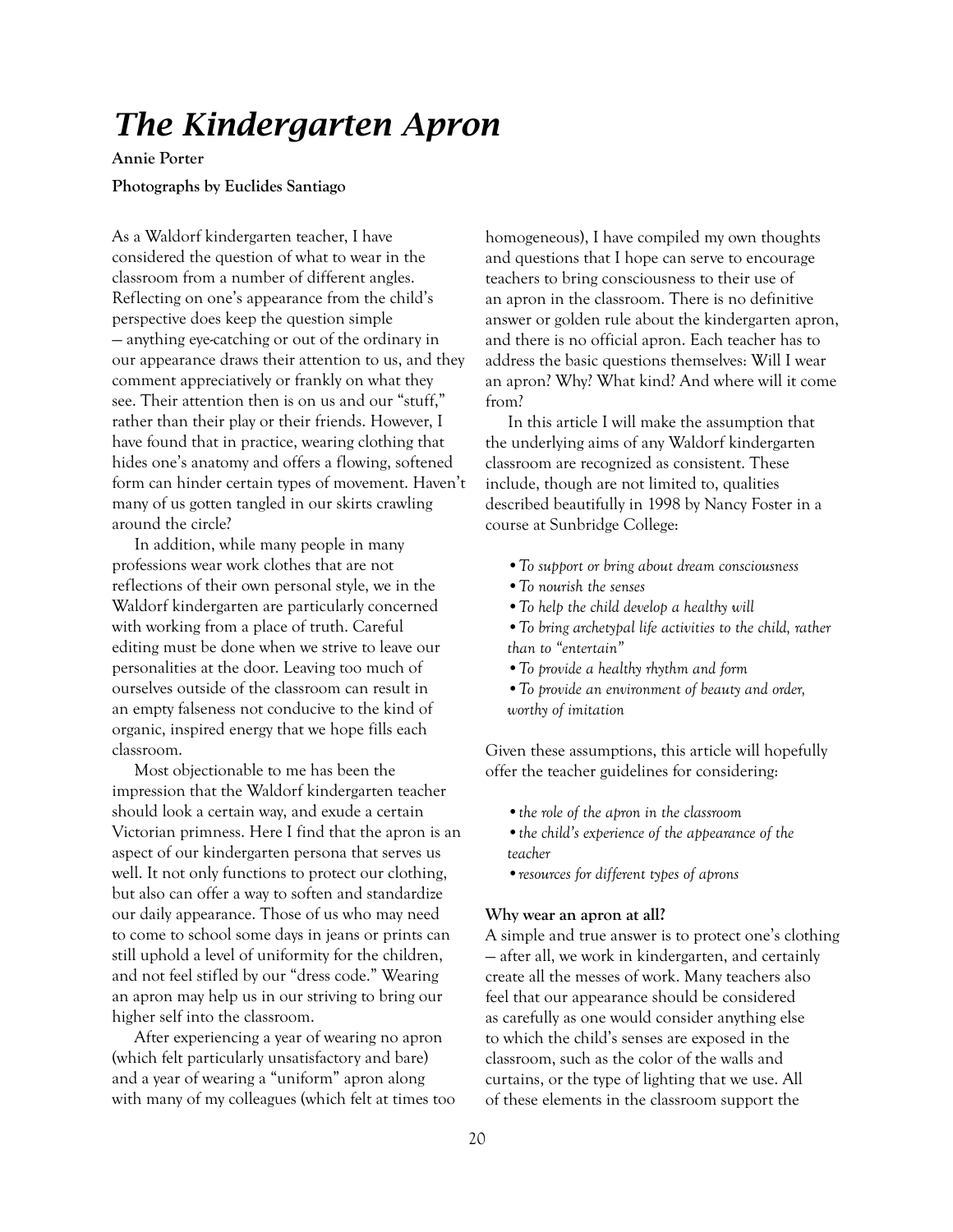"dream consciousness" of the child. An apron can be thought of as a facet of an environment of gentle stimulus.

I have also found that the simple act of putting on my apron is a step in my morning routine that helps me prepare myself for teaching. In donning the mantle of the kindergarten teacher, I am physically enacting the meditation,

*Dear God, Make it so That as far as my personal ambitions are concerned, I may completely extinguish myself, And Christ make true in me The words of Saint Paul: "Not I, but Christ in me," That the holy spirit may dwell in the teacher. This is the true threefoldness.*

In this light, the apron can sometimes remind us to leave our egos, our personal dramas, and our afternoon list of errands at the door of our classroom. By freeing us from these burdens, our creative impulses are more accessible, our openness to inspiration more palpable, and our ability to see the children more vivid.

Some teachers also feel that an apron helps create a buffer between the great physical needs of the children and the teacher's own etheric/physical bodies. I have certainly found that even the softest apron has a fortifying effect, creating a gentle armor, the layers of which support me as a pillar in the classroom.

## **What is the child's experience of the teacher with an apron, or without?**

Children who see their teacher caring for the tools of their trade experience a gesture of respect towards the work that fills the day — whether it be ironing an apron, hanging it up carefully at the end of the day, cleaning the gardening tools, or returning the thimble carefully to the sewing box. Through caring gestures, the teacher brings an example of purposefulness that offers a healing antidote to the fast pace of our lives that often overlooks process.

A teacher with an apron that is worn every day also offers to the child a comforting consistency. I have found that if the children in my class, who are used to seeing me wear the same two or three

aprons, catch sight of me now without one, they will invariably comment. It is surprisingly unsettling to them. Sometimes they ask me if I changed my clothes. I see in this how an apron lets them sleep a little longer: they are less conscious of my personal appearance. By offering consistency in my own appearance, I am not imposing my own subjectivity upon them. Nancy Foster, in her article on teachers' clothing, even considers how the teacher's astrality (expressed in his or her clothing) affects the etheric body of the child. This, to my mind, could be a question held by each teacher, depending on his or her own individuality, and also on the nature of the class.

An apron can also influence the posture, attitude, and warmth of the teacher, influencing the manner in which he or she moves in the circle, sits at the table, walks, stands, and interacts with other adults. This is an interesting experiment that each teacher can try, as an exercise in self-observation.

In addition, as kindergarten teachers, we are concerned with bringing the child archetypal images of the human being. Wearing an apron can also contribute to this effort, depending on the cut and color and shape.

Although I usually wear the same apron all week, and sometimes for weeks at a time, I do have another one clean and ironed waiting in the wings in case the one I am wearing doesn't make it through the week. My experience has been that the children hardly notice the change, even though the aprons are different in style and color. I have also found that rotating in a third style satisfies only my need to vary my wardrobe. The children will inevitably comment on the change, essentially confirming that the shift had an awakening effect.

# **Resources for different aprons and considerations of styles:**

When thinking about what type of apron to wear in the classroom, the kindergarten teacher may wish to bear in mind the following questions:

- *•Does the fit, color, and drape affect my decision to wear an apron?*
- *•Is there too much fabric?*
- *•Is there too little fabric (not enough coverage)?*
- *•Do I want a different apron for different activities?*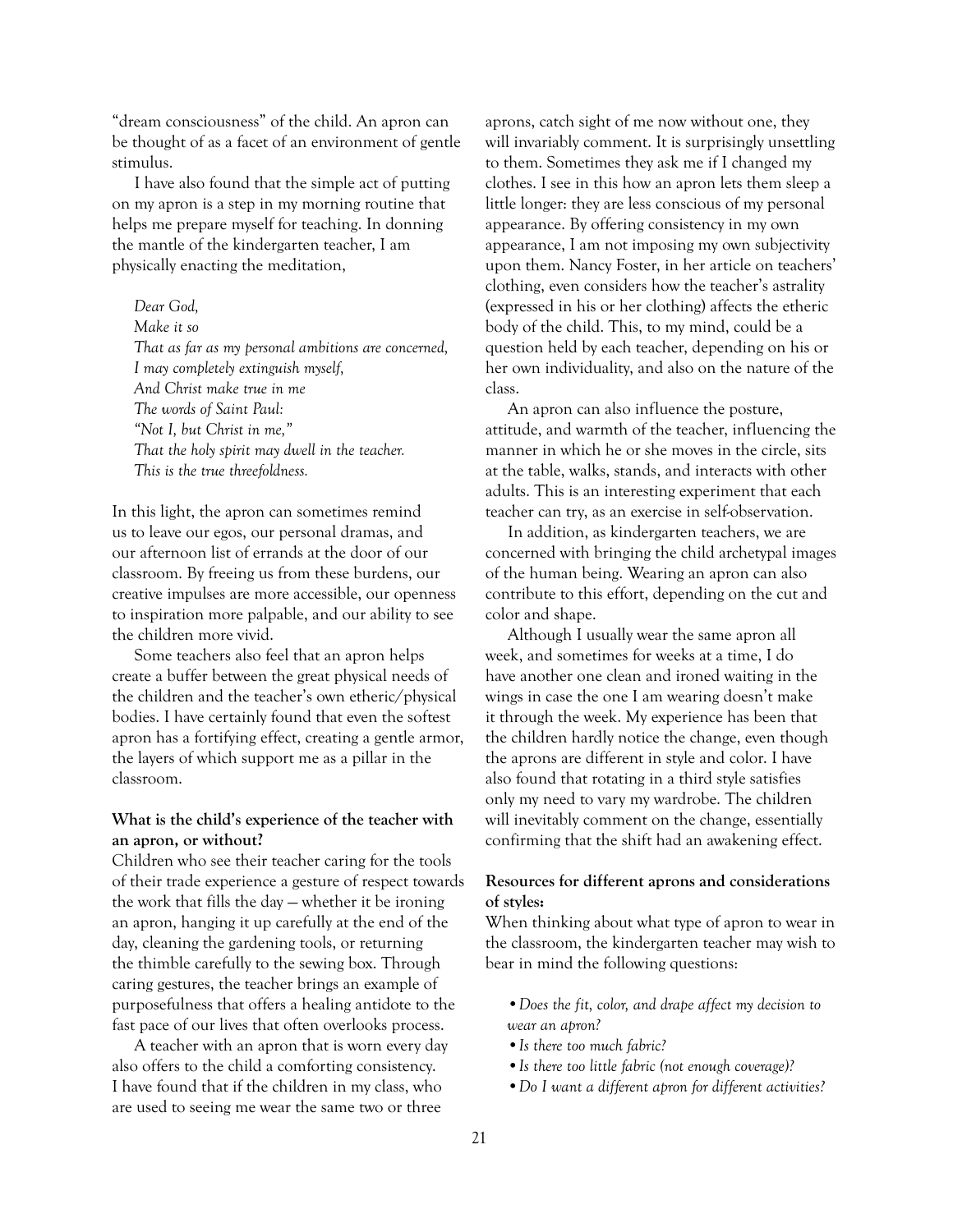## *Or one for all day?*

The following aprons offer an example of styles that I have worn in the classroom. All but one are easy to make, and the fourth can be purchased. All have advantages and disadvantages, which I will examine briefly.

#### **APRON 1, figures 1 and 2** *Attributed to Margret Meyerkort*

I wore this pinafore-style apron every day for a few years. Almost all of the early childhood teachers in my school wore this, and were easily identified as a part of that group by parents and children. I found it comfortable, and loved the amount of coverage front and back, and the roomy pockets. I tended to wear longer, flowing skirts with this apron,



because the fullness of the pinafore accentuates the separateness of the legs when worn with skirts that are shorter than the apron. I also tended to wear the same outfit under this apron, because it covered so much of my clothing that consideration of my personal outfit was mostly functional. This apron has a definite sheath or mantle quality to it — the very act of donning it in the morning could be transformational.

It is fairly easy to make, although the pattern must be tailored individually to customize the shoulder width, skirt length, and pocket placement. This apron should be made from a lighter fabric to give it a soft drape, and therefore requires careful laundering, ironing, and hanging. The amount of fabric in this apron can offer children a wonderful place to nestle or hide; however, crawling and other circle maneuvers can be difficult.



*Figure 1 Figure 2*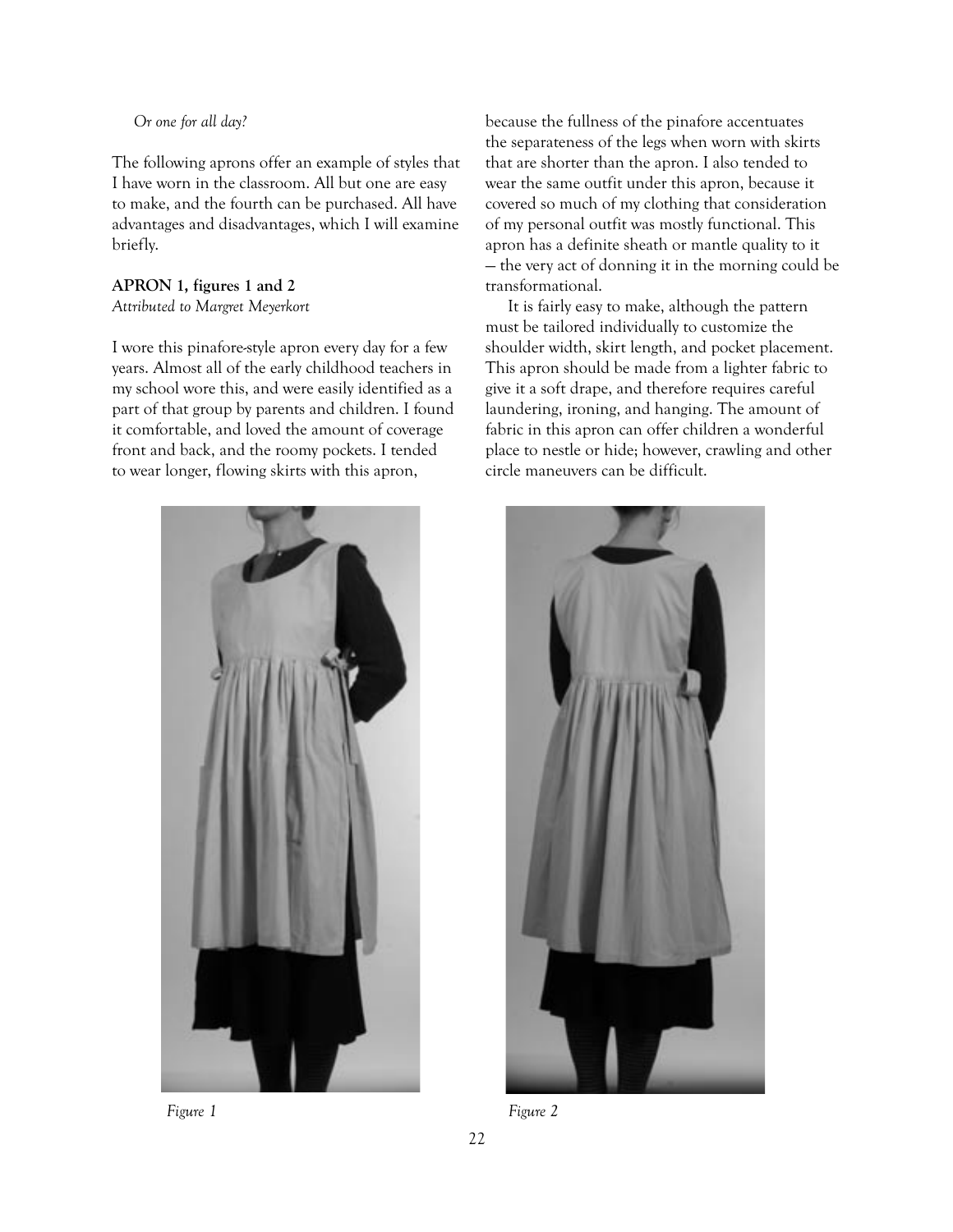# **APRON 2, figures 3 and 4**

*Simplicity pattern # 5201*

This pattern for this comfortable pinafore-style apron can be found in pattern books or ordered online at http://simplicity.com. The pattern includes two different lengths and three different sizes, which run big. It is easy to make and has wonderful pleated pockets. As can be seen in figure 4, the back wraps completely around, providing



## **APRON 3, figures 5 and 6**

I found this apron in an antique market, and easily traced its pattern on a large piece of craft paper. There are no seams and no fastenings. The straps could be made from wide grosgrain ribbon, making it even easier to sew. I made a few of these — one from an old white linen sheet with a simple excellent coverage. Children love to hide inside the folds of this apron. The form it presents is archetypal and whole, with no waist to bisect or straps to crisscross. There is a lot of fabric, at least in the longer version, and the apron can be hot and somewhat bulky. A lighter weight cotton or linen mixed with a bit of rayon will give this apron the durability it needs, as well as a bit of drape. Again, sometimes I found it tricky to crawl in this apron.



embroidered edge, and one from a wonderful 100% cotton reversible fabric that gave me two aprons (with no pockets) in one. This apron is extremely comfortable. The straps do not tug on the back of your neck, as do many halter styles, and it is lightweight and easy to launder and iron. Movement is not a problem in this apron.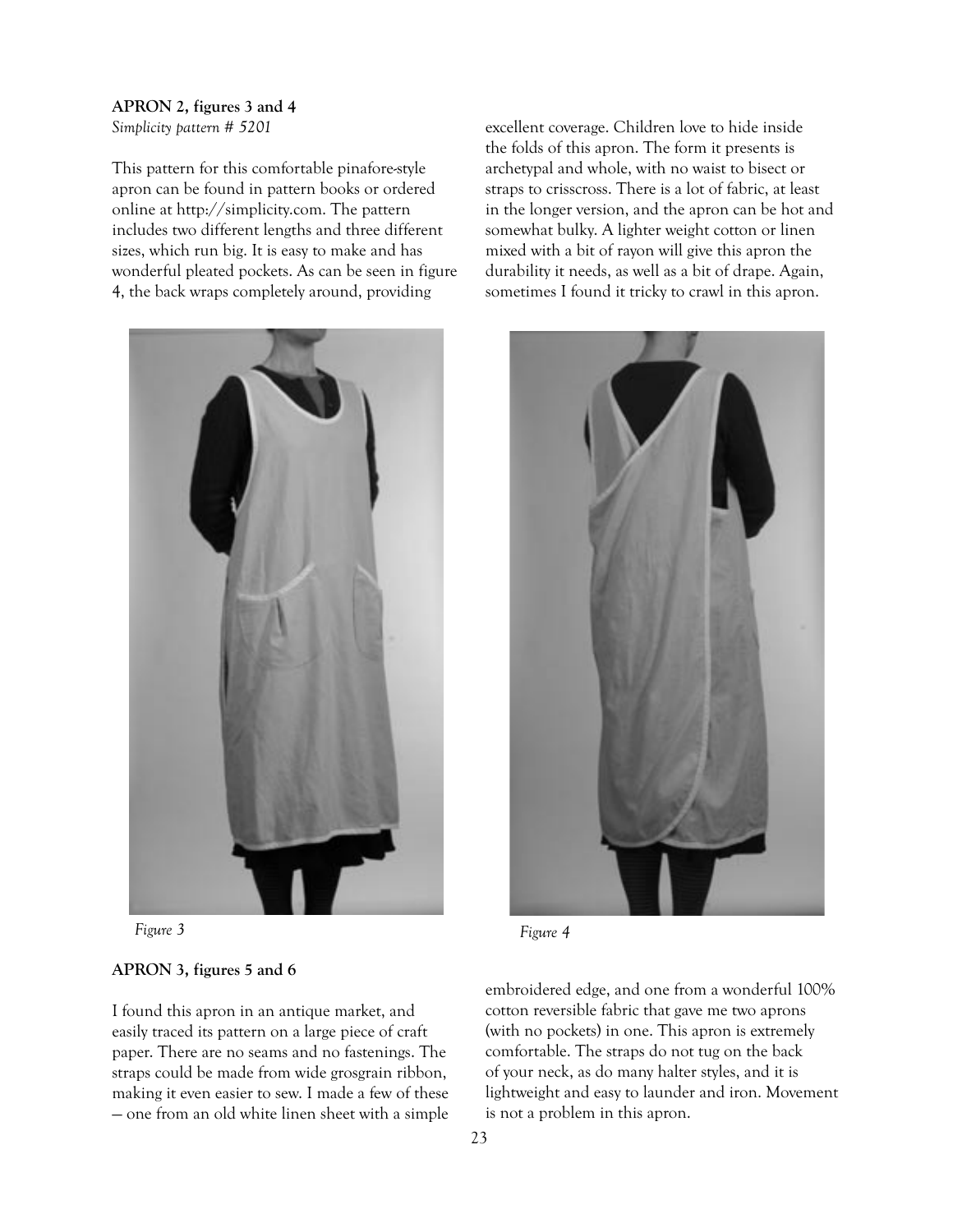

*Figure 5 Figure 6*



The shoulder straps are not adjustable (figure 6) and therefore must be custom measured. They criss-cross in back, which is a bold form, and for this reason you might choose a color for this apron that does not contrast greatly with the clothes you intend to wear underneath. Although this apron does not cover your back, it does provide a whole image from the front, with no bisecting waist.

### **APRON 4, figures 7 and 8** *Styal Mill, England*

I wore this pinafore-style apron very frequently. It is comfortable, practical, and comes in three different sizes, which tend to run big. It is easily dyed, and extremely durable. It stands up very well

to washing and needs only light ironing. Although there is a waist, the overall image is one of softness and wholeness. There are no straps tugging at your neck (figure 8), and very good coverage in the back. This apron offers the coverage of Apron 1 and 2, combined with the lightness and ease of Apron 3.

This apron comes from Styal Mill, England, a beautiful National Trust Site and working waterpowered textile mill from the eighteenth century. The apron is made, worn, and sold at Styal Mill, and proceeds from the sale of the aprons go to the Mill. In the United States, a weaver and clothing designer named Candiss Cole sells the aprons. They may be purchased directly from her by emailing her at candiss@candisscole.com.

The first three aprons listed here can be easily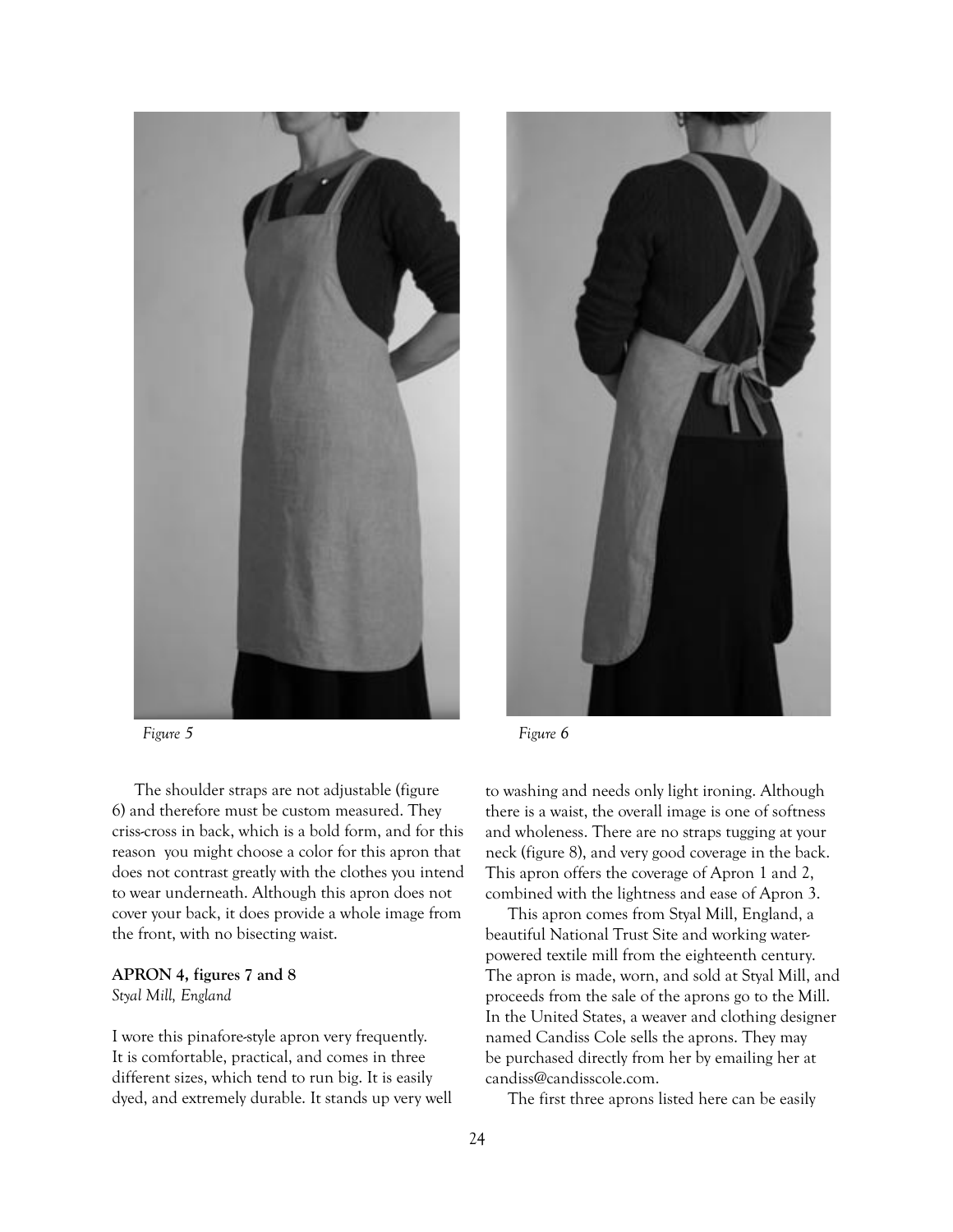



*Figure 7 Figure 8*

made. Although "figuring out" our own aprons may be an important process in itself, I am happy to offer assistance with ideas, measurements, yardage, or patterns. Please email me at annie.tjm@gmail.com.

#### **References**

Foster, Nancy. "Early Childhood Teachers' Clothing." 1998.

Foster, Nancy. *In a Nutshell: Dialogues with Parents At Acorn Hill*. Silver Spring, MD: Acorn Hill,Waldorf Kindergarten and Nursery, 2005.

Hauk, Hedwig. "The Origin of the Art of Clothing." Clothing and the Human Soul. 45–46.

Peck, Betty. *Kindergarten Education*. Stroud, UK: Hawthorn Press, 2003.

Trostli, Roberto, and Rudolf Steiner. *Rhythms of Learning: What Waldorf Education Offers Children, Parents & Teachers*. New York: SteinerBooks, 1998.

*Annie Porter teaches kindergarten at the River Valley Waldorf School in Upper Black Eddy, Pennsylvania.*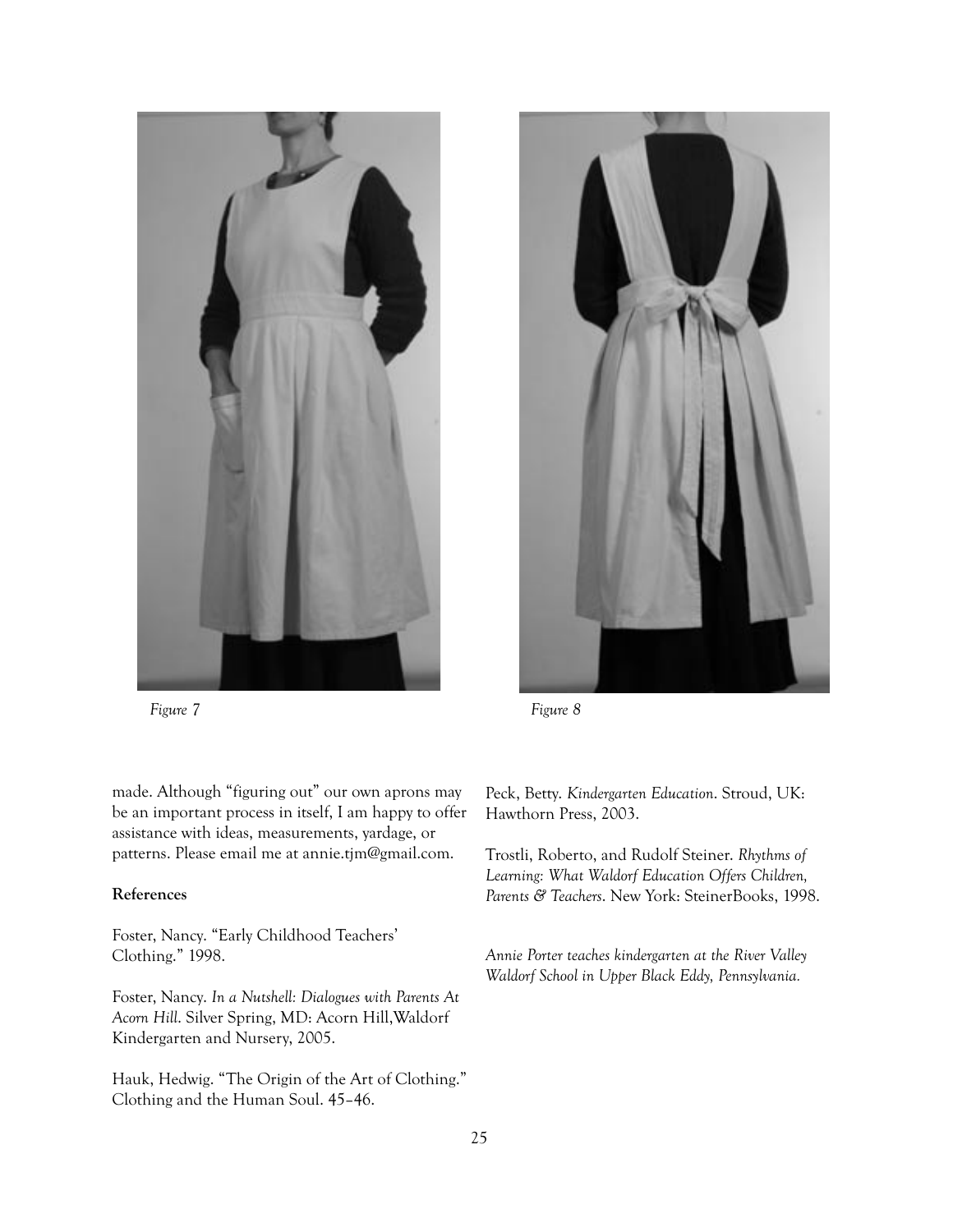# *Extended Day in the Schools*

*Sharing Challenges, Raising Questions*

## **Andrea Gambardella**

Twenty-four teachers from ten schools and Sunbridge College gathered at the Kimberton Waldorf School for a day-long meeting on April 14, 2007. Schools represented were: Sheltering Arms Family Center, Acorn Hill, Baltimore Waldorf, Green Meadow Waldorf, Kimberton Waldorf, Susquehanna Waldorf, Richmond Waldorf, Shining Mountain Waldorf, Rudolf Steiner School/NYC, Garden City Waldorf, and Sunbridge College. Many of the teachers were working in the extended-day programs in the schools.

After introductions, participants divided into four topic groups: *Sleep and rest time, Programs in schools, Teacher and care provider,* and *Facets of care.* Following lunch and a meeting of the fullmember schools, a final large group conversation offered reports from the topic groups. Presenters were teachers in the schools and programs: Lisa Gromicko, Lisa Miccio, Monika Gallardo, and Nancy Brown.

The main issues identified are the design of the programs, who are the care providers, and the financial issues of total cost of care.

The picture arose within the group plenum that many schools are designing programs using a fragmented concept, with different components morning and afternoon that are unrelated to each other. This fragmented approach has generated many issues that perpetuate social and program challenges between the lead teachers in the mornings and the care providers. It is evident there are relationship issues of colleagueship, mutual respect, and acknowledgement. Some programs are designed by lead teachers but carried out by others, with restrictions on the nature of parent interactions with the care provider. There is a call to build the imagination for the whole day of the child, with some children only attending in the morning.

There was interest expressed in a training program focused on the young child's extendedday needs. Many schools rely on individuals who are untrained in Waldorf education or child development or care, and yet bring good intuitions and demonstrate interest in learning more in order to serve the child in the whole of her day. Among the meeting group there is an interest in continuing this topic and including study of Steiner's indications for the young child in light of these extended-day programs.

Lisa Gromicko of Shining Mountain Waldorf School gave a topic presentation on sleep, drawing from Steiner and other research that offers practical indications for program design. Nancy Brown (Sheltering Arms) presented a wonderful history of childcare in America, putting these programs and attitudes into a context that also offered indications for program design. These kinds of research presentations, and *Gateways* articles such as Susan Howard's "The Essentials of Waldorf Early Childhood Education," are recognized as giving substantial guidance for schools as they form programs that will serve their communities. Indications for how to serve the young child will lead to how best prepare the adult for this work.

The finance design of the program is a big issue that concerns who the care providers are and how the program is formed. Most care providers are paid hourly and are part-time. Many schools create family groups including children older than seven out of financial need, rather than out of thoughtfilled intention. There is often an evident lack of commitment by the school for this program in the way finances are allocated, lack of support for staff, and the lack of a general attitude of regard.

In another vein are schools actively taking up the question and committing to all-day rhythms, with lead teachers taking on innovative ways to either extend their time with the children or create a rhythm that cooperates and smoothly transitions the children from morning to afternoon care. In the Mid-Atlantic region, Mountain Laurel School and Green Meadow Waldorf School are two examples. There are also some schools that have full-time, dedicated staff to direct and provide care that grounds the program and offers muchneeded continuity. The author hopes these and other schools will send reports to *Gateways* of their successes and challenges as they try to work with a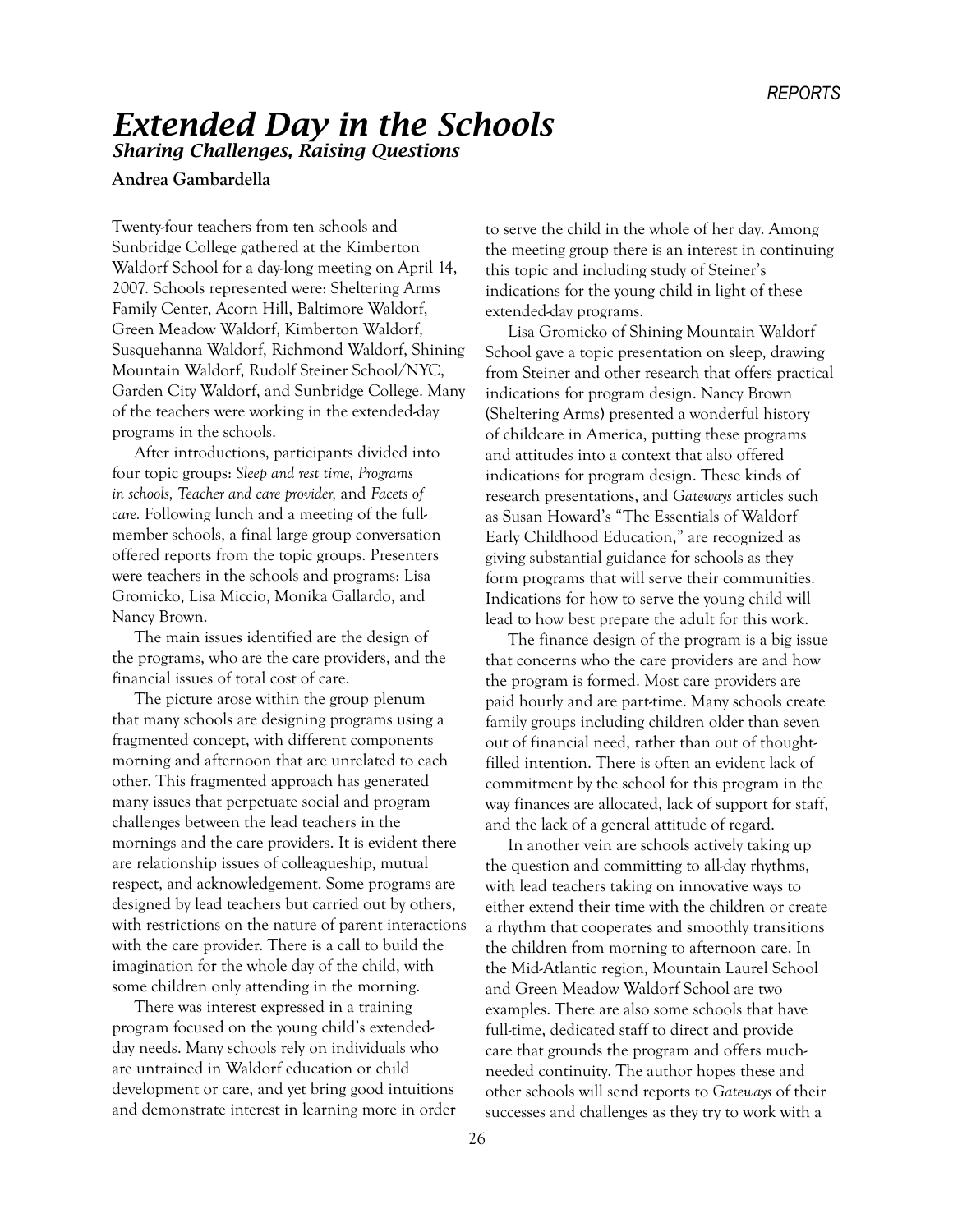healthy day for the child.

The schools with teachers present represent many Waldorf schools in acknowledging the need families have for care of their children after 12:00 or 3:00. There is still some wrestling in faculty groups around the appropriateness of providing care in the schools and encouraging families to keep children at home in the afternoons. For many schools it is an existential question, with enrollment declining when only a morning is offered. Other questions schools are asking are whether a full-day care program belongs in the schools; should these be free-standing programs as the requests for taking younger and younger children arise; how can a faculty and board hold and carry the health of an N-12 school

and build at the foundation for more care for the youngest children; and how can a program build health rather than contribute to exhaustion in the children?

For each school, the questions and concerns raised are somewhat individual to each circumstance. Yet, they all point to the future of Waldorf education, its continued relevance in a complex culture, and how to see with open eyes what the children are asking of us in this new century.

*Andrea Gambardella is a Waldorf Early Childhood Educator working with Sunbridge College in New York. She is a WECAN Board member.*

# *WECAN Regional Rep/Board Retreat*

## **Nancy Blanning**

The inaugural meeting of WECAN representatives from the North American regions took place at the Lake Champlain Waldorf School in Shelbourne, Vermont, August 16–19. This gathering was funded by grants from the Waldorf Schools Fund and Waldorf Educational Foundation. Representatives were graciously and efficiently supported in all ways by the organization of Sueanne Campbell of the Lake Champlain Waldorf School, and housed in bed-and-breakfasts in the beautiful New England landscape. This gave refreshment to the long days of study and intense discussion of regional issues. The group also reviewed the new tasks WECAN has assumed, in collaboration with AWSNA, to become the oversight body for all Waldorf early childhood programs, even for AWSNA member schools. The first year of this process has shown areas needing attention and revision for the WECAN membership process to be supportive and as easy as possible for members. The diversity of early childhood programs — home, stand-alone preschool/kindergarten, birth-to-three, as well as full school classrooms — calls for flexibility to embrace each one fairly and appropriately.

WECAN also has a unique origin. It began as an association of individuals rather than programs. This special, noninstitutional character is one WECAN wants to honor and preserve as well. WECAN is striving to become more active

on regional levels to be aware and supportive of the unique character and needs of the different geographic areas. A fundamental question now arising within this impulse is how WECAN's members can have more participation in the forming and shaping of programs, policies, and activities. All these questions created a very full agenda for the group of thirteen participants.

Time was taken to "take the pulse" of the movement. Common observations and concerns were echoed by this group as were made in the spring WECAN Board meeting last April, and throughout meetings this last spring in the various regions. Regarding the children, teachers remark:

*• The children are more sensitive, more individualized at earlier ages, perhaps more intellectually awake but less secure in the foundational senses than in years past.*

*• More children are entering the programs with diagnoses or demonstrate behaviors suggesting something in the remedial spectrum.* 

*• Children are overstimulated by everything in their environment, even without media. With media influence, it is more severe.*

*• Children are less able to play and lack imagination.*

*• The social "we" of the group is harder to create.*

*•Children hunger for and respond positively to "real" work and activities in the kindergarten environment.*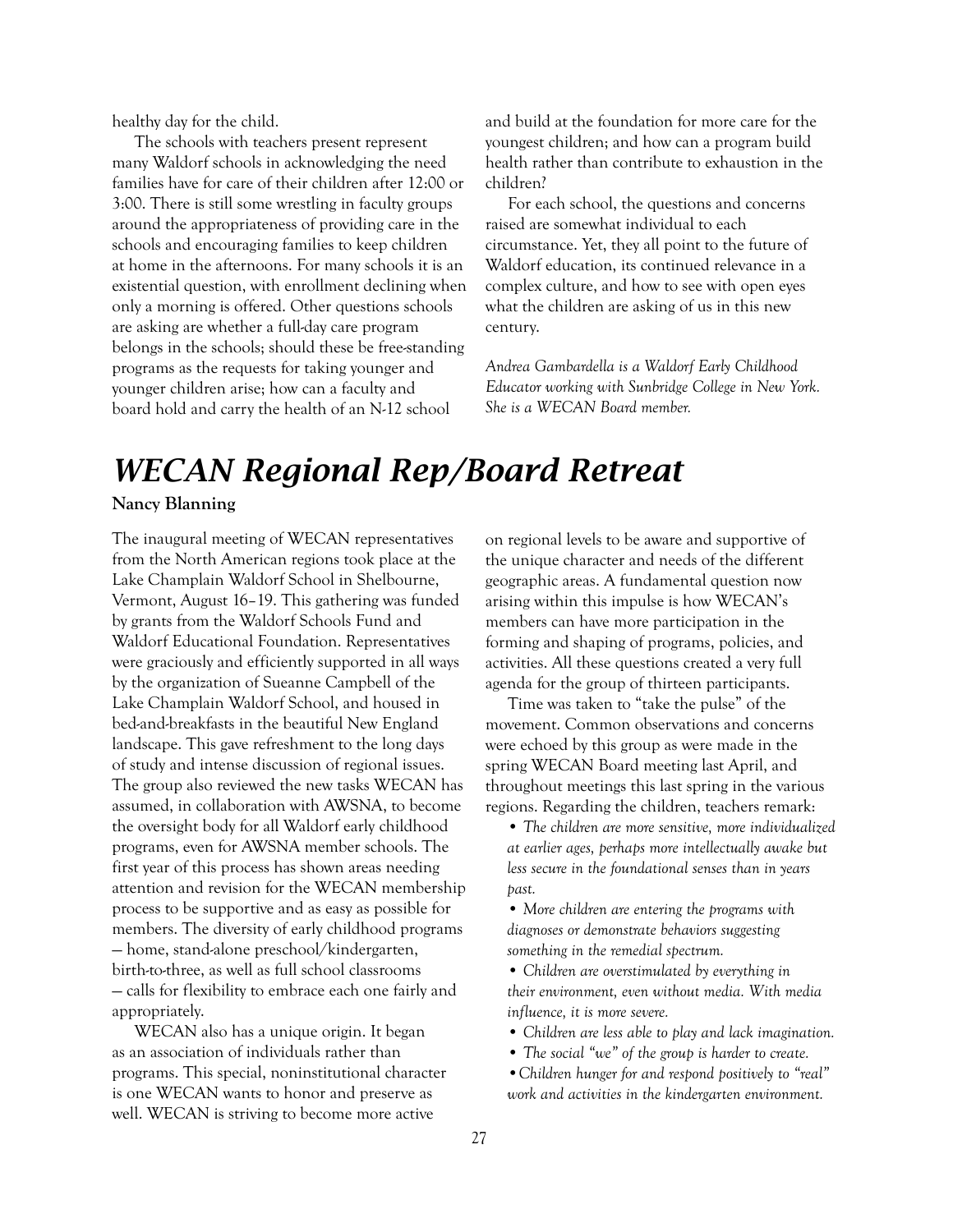*The children respond well in Waldorf programs when their hunger for authentic life is fed.*

Regarding parents, it was observed:

*• Parents are longing for direction and support, but the day of the teacher as "authority" toward the parents has passed. The gesture of "parents as partners" is what is now appropriate.*

*• Parents are fearful for their children's safety. They used to be concerned that their Waldorf children were being too protected from the "real" world. Now the fear of physical, social, or psychological injury or challenge is dominant.*

*• Tuitions grow higher and higher. Our consumer society views even Waldorf education as a "product." Parents can be demanding in their expectations.*

*• Effective communication with parents is essential and not easy to achieve. Helping parents to understand and experience the premises and practices of Waldorf early childhood is paramount.*

*• Through the parent-and-tot programs, parents are literally entering the classrooms in a new way. This behooves teachers of traditional early childhood classes to find ways to involve and engage the parents in a satisfying way at these levels as well.*

Looking to ourselves as teachers:

*• Teachers are asking for new tools and insights to help meet the "new" children entering our classrooms.* 

*• Teachers are feeling pressure from parents to do things with visible results or to include many activities in each morning. This can cause the teacher to feel stressed and rushed. The leisure of the morning and full opportunity for free play is sometimes sacrificed or compromised.*

*• Financial issues too often influence enrollment numbers in schools. Teachers across the continent observe that smaller groups seem healthier for today's children. But economic concerns often insist that a teacher accept a group larger than what he or she feels is healthy.*

*• Licensing and legal regulations are extending their influence and requirements further and further into what we are able to do with the children.*

*• Individual teachers report conflicts and strain with colleagues. The social question appears to be our big challenge.*

*• Teacher fatigue remains a concern. Some teachers are leaving schools to create smaller programs where* 

*the institutional demands are less. Being teacher, record keeper, committee member, and counselor/social worker with families asks for a great deal.*

Within the care and education of the child from birth to seven, we now see many approaches — Birthto-three (RIE/Pikler included in Waldorf programs), LifeWays, home programs, parent-tot classes, nursery/preschool/kindergarten classes within one school, mixed-age kindergarten classes, daycare, and extended care, to name some. A question standing behind all of the above-listed observations is how can all of these be integrated to create a continuously woven fabric for the child's experience, not a series of fragmented bits?

A great deal of discussion time was also devoted to looking to the WECAN membership categories and processes for attaining membership. Each early childhood program, even those in full-member AWSNA schools, needs to now complete a self-study and have a site visit to affirm full member status. This has seemed redundant for schools that have already undergone an AWSNA accreditation. It has also created a financial and practical hardship for small and home programs. Streamlining of forms and elimination of redundant questions was a practical result of the meeting. A checklist was also devised to make clear the steps for membership application and the order in which these should occur. These should make the application process much easier to step through.

Higher levels of dues for membership categories have proved a hardship for smaller and home programs. Recommendation for dues adjustment was formulated and approved by the WECAN Board. Ways to make site visits financially possible and practical for all programs will also be put into place. Specific details will come in WECAN mailings. For schools, AWSNA visiting teams are asked to include an early childhood representative to satisfy site visit requirements in an efficient and economical way.

In the midst of recognizing problems, it was also gratifying to see a most positive result of regional activity this past year, the regional meetings. These are a consciously designated time for meeting, study, discussion, and sharing among teachers in each regional area. These meetings seemed to satisfy a hunger for contact, and each region has affirmed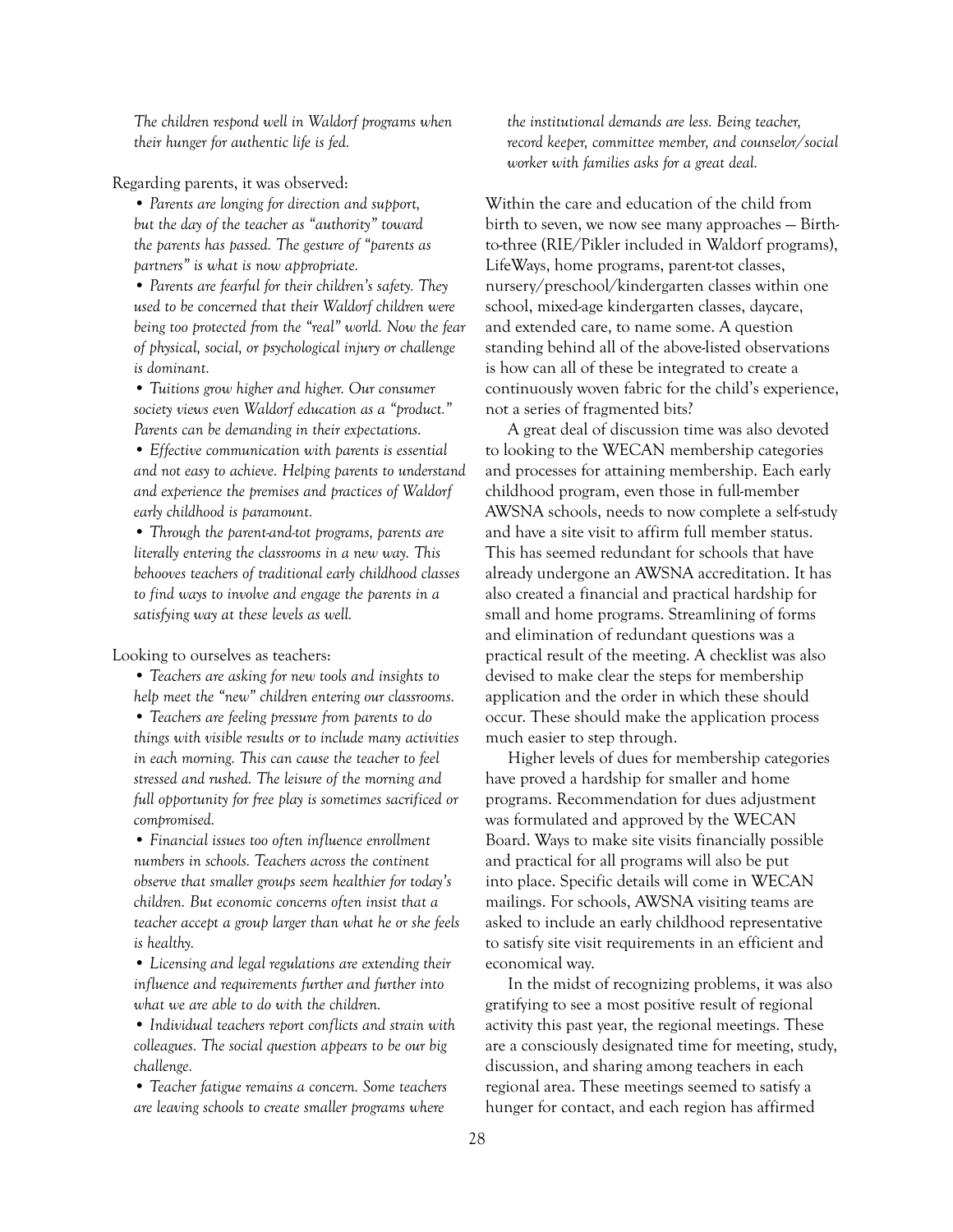that such meetings will happen once, if not twice, each school year. Several are already on the calendar. Where there are large distances separating programs, there is discussion about having subregional gatherings rather than only one central one, to shorten travel distances and make attending more feasible.

Each morning of the retreat began with study of the College of Teachers' Imagination. This imagination helps us to picture our relationship with the spiritual hierarchies and how our interaction with them can help us form a social/ spiritual vessel for our work. The participants experienced that this imagination is appropriate for any group, no matter how small, that wants to strengthen its relationship with the spiritual sources of guidance and renewal of Waldorf education. The importance of cultivating a meditative component in this work was deeply experienced by all present. The booklet *Spiritual Insights*, one of the WECAN "Little Series," offers additional verses and meditations from Rudolf Steiner that

can be a rich source for cultivating this part of our teaching practice. This compilation was created as a gift to early childhood educators by Dr. Helmut von Kugelgen, a great friend to Waldorf early childhood education.

The retreat ended with this imagination as well. The participants left feeling renewed and invigorated for the regional work, each affirming her commitment to continue for the next year. The group, hopefully with all regional representatives and board members able to attend, plans to meet again after the International Conference next August in Wilton, New Hampshire.

*Nancy Blanning has taught within Waldorf education for twenty-five years as a lead kindergarten teacher and presently serves as a therapeutic and remedial teacher at the Denver Waldorf School. Her special focus is on developing movement enrichment for young children. She is a member of the WECAN Board.*

# *Two Streams Entwined Striving to Understand the Work of Emmi Pikler and Magda Gerber in Relation to Waldorf Education*

**Trice Atchison, with Susan Weber**

*We thus see that man accomplishes a momentous thing during the first three years of his life. He is working on himself in the spirit of the highest wisdom . . . This happens because the human soul and entire being are, during the first years of earthly life, in much closer connection with the spiritual worlds . . . Man works on himself by means of a wisdom . . . mightier and more comprehensive than any conscious wisdom of later years.* 

Rudolf Steiner

*As a matter of principle, we refrain from teaching skills and activities which under suitable conditions will evolve through the child's own initiative and independent activity . . . While learning . . . to turn on the belly, to roll, to creep, sit, stand and walk, [the baby] is not only learning those movements but also how to learn. He learns something on his own, to be interested, to try out, to experiment . . . He comes to* 

*know the joy and satisfaction which is derived from this success.*  Emmi Pikler

*The newborn baby . . . is between heaven and earth, not quite here yet . . . Trust that she will develop in her own time, rhythm and manner. After all, who knows better how to be a baby than a baby?* Magda Gerber

Rudolf Steiner, Emmi Pikler, and Magda Gerber all recognized in babies and toddlers the awe-inspiring process of growth and development that takes place during the first three years of life. During this brief time, the child's organs are still forming and she learns to roll, sit up, crawl, stand, walk, speak, and think. She is becoming herself.

Steiner, with his spiritual insights that formed the basis of Waldorf education, saw in this process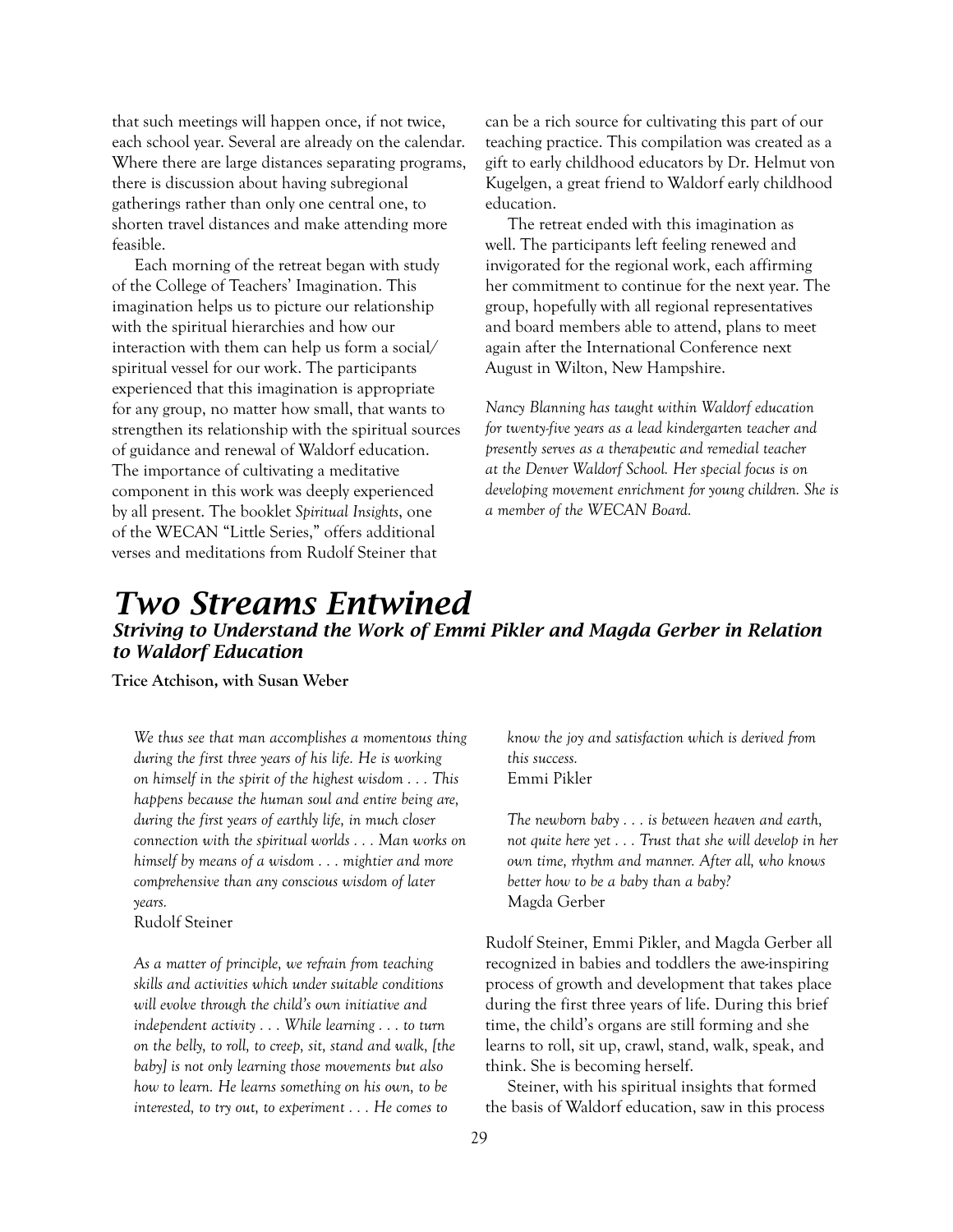the formative Christ forces at work — forces that are more active and evident during this time of life than at any other. Pikler, the Hungarian pediatrician who founded the remarkable Budapest orphanage Loczy, and Gerber, who brought Pikler's wisdom to the U.S. through Resources for Infant Educarers (RIE), also saw this process as clear evidence of an innate wisdom at work. All three spoke out against prevailing childcare practices that failed to respect this profound process by interfering with, rushing, or thwarting development or by neglecting the child's basic needs for connection and trust.

Early childhood educators who have been exploring these themes met this summer in Hancock, New Hampshire to identify topics for contributions to a publication on the first three years of life. The goal is to shed light on ways in which these streams overlap, intersect, and diverge. The proposed contributions are intended not as a definitive work, but rather as a continuing conversation on these important, and sometimes challenging, topics.

The intention is to contribute to the publishing of a book to be available in time for the International Waldorf Early Childhood Teachers' Conference in Wilton, New Hampshire, August 4 – 8, 2008. The conference is an ideal forum for disseminating birth-to-three work and for elucidating ways in which educators can consider integration of Pikler/RIE work in Waldorf settings.

As Waldorf early childhood teachers explore the insights of RIE and of Emmi Pikler, many questions arise that have the possibility to send us more deeply into learning from our own observations and from our deeper study of the anthroposophical picture of the incarnating human being. At this July gathering, the full group worked hard to clarify questions and to look at contributions that could be made to further our work with the very young child. A lively discussion engendered the following proposed topics for publication:

*What Is All the Talking About?* Ute Strub of the Emmi Pikler Haus in Germany, a foster care home for neglected and abused children, described a Waldorf teacher who had come to observe care at the home. Like many others, she wished to know why the caregiver spoke to the baby about caregiving activities, since the Waldorf approach uses fewer words with young children. At the end of her

observations, the teacher said that she had come full circle in answering her own question as she grasped the value of the connection created through this purposeful, respectful, and soothing manner of speaking. A future article will elaborate on the reasons for, and manner of, verbally engaging with young children during caregiving activities such as bathing, feeding, and diapering.

*Exquisite Play.* Another topic is the importance of teachers and caregivers serving as facilitators of healthful play. Related to this idea is the phenomenon of more and more young children being diagnosed with ADD and other disorders and, thus, beginning formal remedial work earlier and earlier. Related, also, is the growing incidence of young children who don't know how to play. How can facilitating play serve as an effective way to meet the child with various challenges, and promote general healthy development in all children, thus obviating and eliminating the need for premature therapeutic intervention?

*Independent or Alone?* Hearsay stories of questionable practices in the care of young children — attributed to the incorrect usage of Pikler/RIE principles within Waldorf settings — beg for further description of the true aims of the Pikler/RIE approach. There is a need for a greater understanding of the difference between inappropriately pushing the child toward independence and what Pikler and Gerber intended in their caregiving model: sharing in the child's joy of movement and self-mastery, which means remaining aware and respectful. Celebrating the development of independence is not the same as leaving the child alone or unassisted. We recalled the admonition of Anna Tardos, Emmi Pikler's daughter and director of the Pikler Institute: the young child needs to become independent out of joy, *not* out of duty, and it is the responsibility of the adult to warmly and intimately accompany the child on this journey to independence.

*Similarities and Differences between Waldorf Education and RIE.* Is Waldorf education open enough to allow other streams of wisdom in? How can the two worlds be bridged? An article outlining what practitioners of Waldorf education and RIE have observed in their work would be helpful noting where Waldorf education and RIE meld, and how they differ. Ute Strub mentioned that Anna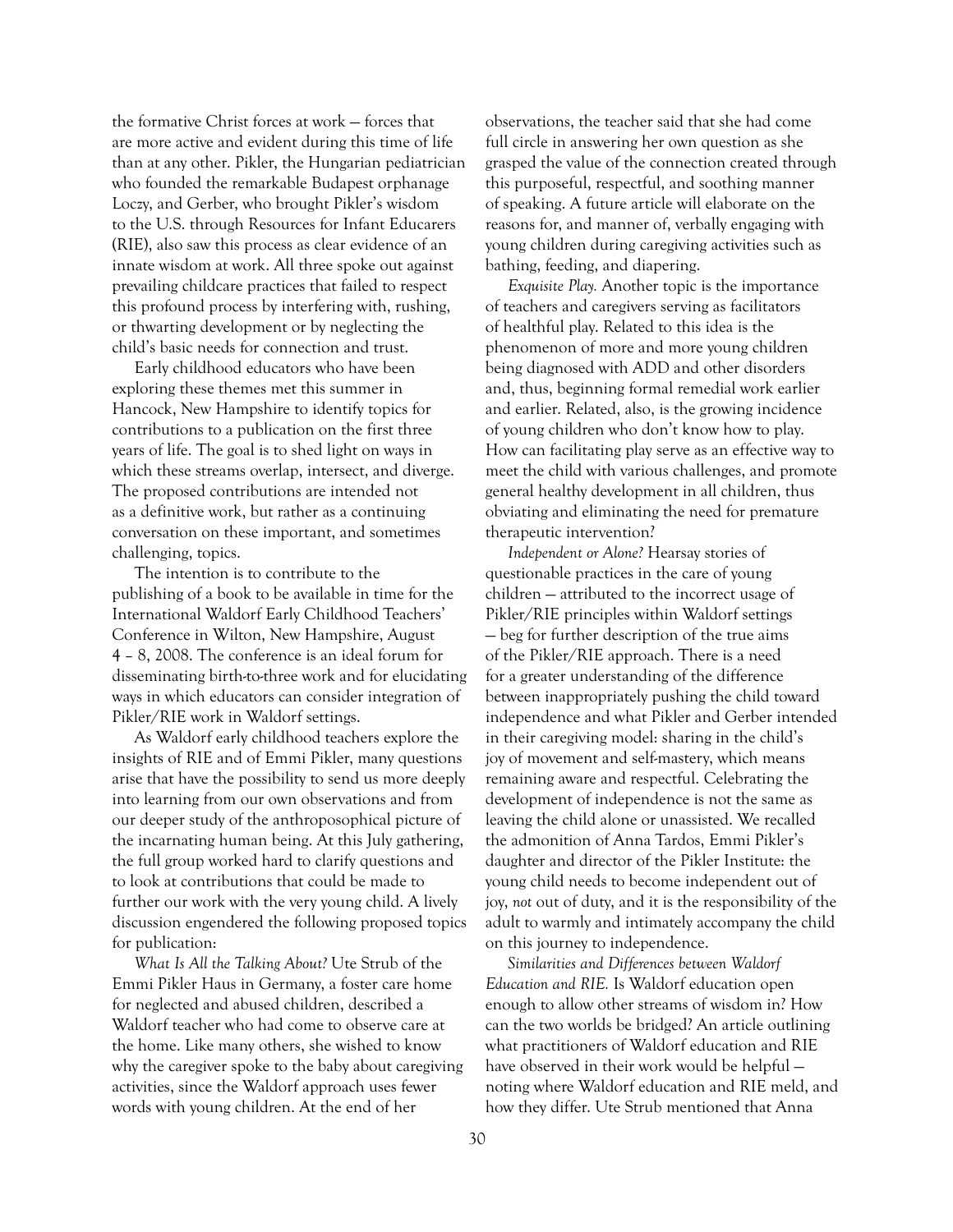Tardos specifically stated that we need to explore the differences between Waldorf education and RIE, and the reasons why they differ. Similarities, while important, can be recognized as sympathy forces that make us comfortable; dissimilarities, as antipathy forces, might ultimately bring more knowledge.

*The Spiritual Underpinnings of Rudolf Steiner and Emmi Pikler.* An exploration of what stands behind the views of Pikler/RIE and Steiner would further elucidate this work. Pikler came out of a humanistic and observational/scientific framework. She carefully observed children, and came to conclusions about what the infant/toddler does and does not need that support Steiner's spiritual-scientific observations. Anna Tardos has described Pikler as a seer who could, through observing children and their parents, tell what was happening with them now and project what would happen in the future. Pikler described, for example, one mother at the beach who allowed her young children to play while she was engaged in another activity nearby, remaining aware of the children and available to them when they needed her, versus another mother absorbed in her own business and unavailable to her children while they played. The first mother embodied the healthy Pikler/RIE approach; the second did not.

According to Ute Strub, the Pikler approach doesn't deny spirituality, but doesn't articulate it or outwardly work from it. Pikler seems to have recognized the special forces at work during the first three years, although she didn't name them as the Christ forces. She felt it supremely important not to interfere with this profound process, and so saw that the best approach was to allow the forces do their work by getting out of the way and remaining mindful not to interfere, while simultaneously remaining attentive and ready to respond.

*Reverence Observed.* Pikler herself gave no overt statements about a spiritual reality, but a strong sense of reverence was and is conveyed through deeds, through the caregiving ritual, and the relationship between adult and child. One research group member, when observing at the Pikler Institute, saw a nurse tenderly oiling all the creases of a baby's arms and legs. Anna Tardos said, "Look, she is anointing the child in the way Mary Magdalene anointed Jesus." Another member similarly experienced a sense of the sacred while watching a Pikler Institute pediatrician work with a seriously developmentally delayed sixteenmonth-old. Every day the child needed his spastic limbs moved. The pediatrician sang, spoke, and otherwise engaged with the child in such a loving and healing manner that the observer felt that she was witnessing spiritual substance, the I-thou relationship, in action.

*Transformation of the Adult's Gesture toward the Child from Birth to Age Seven*. A year's research conducted by staff working with the older children (four- to six-year-olds) at the Pikler Institute included observation, looking at the daily records of caregivers and studying Pikler's writings, with the intention of recognizing what the evolving gesture of the adult toward the children needed to be. This presentation at the April 2007 international symposium prompted the idea of an article on Waldorf early care that would look at this question from the other side: what inner transformation is needed by a Waldorf early childhood teacher in his or her gesture when the care of children in the first three years (rather than from age three to seven) is taken up? This question could be viewed through various lenses — for example, in terms of movement, sensory awareness, rhythm, touch, imitation, and so on.

Ute cautioned that many older children today haven't had a Pikler/RIE experience as a baby and may need to experience what they haven't had in order to regain confidence and mastery; therefore in certain cases the nursery or kindergarten teacher may need to bring in elements considered appropriate only for younger children. In these cases, the caregiver would be conscious of what she was doing and the reasons for doing it, rather than unwittingly neglecting to adjust her behavior to the changing needs of a child at a different stage as new soul, spiritual, and physical qualities emerge.

*Mixed Ages or Developmental Stages*? The Emmi Pikler Haus in Germany groups children by developmental stage. Other educators and childcare providers advocate mixed-age settings with a wider range of ages as being more familial and natural. A look at the different explanations of these groupings and real-life scenarios is another topic for future consideration.

*Fragmented Care: Is There a Better Way?* Great care is taken in Waldorf grades programs to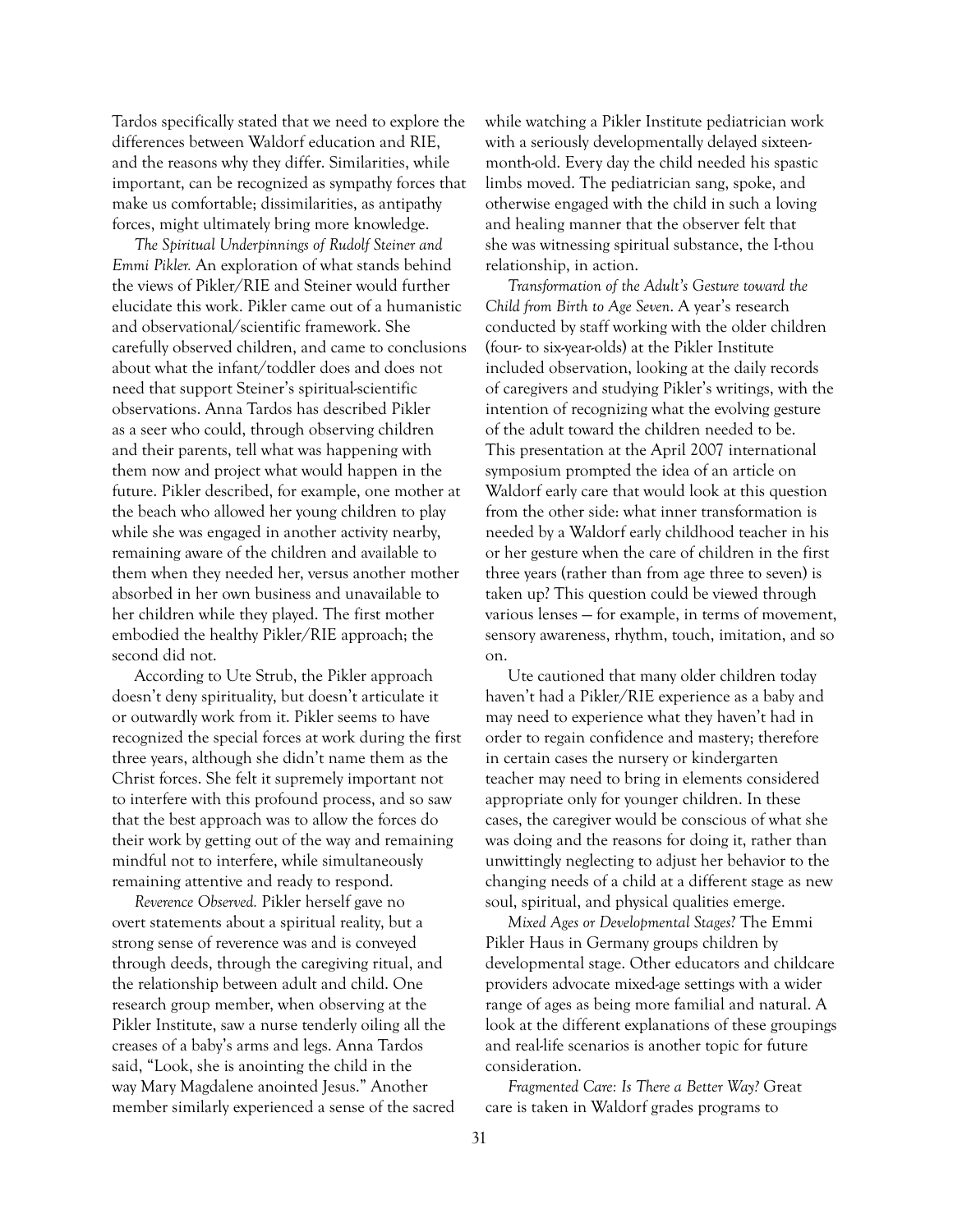provide children with the continuity of the class teacher through grade eight; this is in contrast to the tendency within Waldorf early childhood settings for the young child (who arguably needs greater continuity of care and a stronger sense of security) to experience several different teachers from parent-toddler to nursery to kindergarten to lunch/nap to aftercare. Helle Heckmann, of the noted Waldorf early childhood center Nøkken in Denmark, for example, thinks that the kindergarten children should be with their teacher through lunchtime. Helle asks, "Why in North America do we experience that the teacher does not have the will forces to be with the child through lunch?"

*The Real Work May Be in the Real Work.* The question was asked, "Why are the kindergarten lead teachers not doing more of the physical/ practical work of the classroom?" Many in the group observed that, for them, it is the daily maintenance and physical work — whether in their homes or caregiving settings — that is the most rejuvenating and, arguably, the most necessary for young children today to witness. Also, it may be a confusing message for the children for the division to be so wide that the lead teacher appears to be much like the "queen" who leads the creative activities and presides over the class, while the assistant may be viewed almost like a servant who quietly sweeps and scrubs in the background. Some members of the group felt that a more shared responsibility for these different types of activities may be healthier for the adults and children. This is another interesting area for further exploration.

Other potential topics include:

*Small Acts of Grace: How Tender Caregiving and Supporting Gross Motor Movement can Promote Healing in Young Children.*

*Time Together, Time Apart: How Bringing Deep Attention to Caregiving and Allowing for Breathing Space between Caregiver and Child Supports Both Bonding and Freedom.* 

*Out-of-home Care at Earlier Ages: What is Truly Worthy of the Child and Family in Terms of Providing Warmth, Nurturance and Security?* 

*Are We Meeting Their Needs? Sensitivity to the* 

*Younger Two-year-old's Emerging Presence in Traditional Waldorf Nursery Settings.*

*A Closer Look at Toddler Conflict: How Waldorf and Pikler or RIE-based Approaches Can Help Teachers and Parents Effectively Respond to Toddler Conflicts in a Parent-Toddler Setting.*

*Seeing with New Eyes: A Look at How Careful Observation of Children Can Help Parents and Caregivers Meet their Needs With Greater Sensitivity and Respect.*

*In Support of Motherhood: How to Ease the Path of Parenting for Mothers Experiencing Postpartum Depression.*

*Joyful Beginnings: A Description of One Existing Approach to Infant/Parent Work, Incorporating Waldorf, Pikler, and RIE insights.*

The research group looks forward to exploring these and other topics.

*Trice Atchison teaches in the Early Childhood program at the Great Barrington Rudolf Steiner School in Massachusetts. Susan Weber biosSusan Weber, one of the founding circle of Sophia's Hearth Family Center in Keene, was invited to present the work of Sophia's Hearth Family Center at the Pikler Institute's 60th anniversary symposium in Budapest in April 2007.*

## *FLY ON THE WALL*

*Two five-year-old girls:*

"She hit him."

"No I didn't. I was out of my mind."

"Then where were you?"

*Pointing to stomach:*  "Cause I wasn't thinking."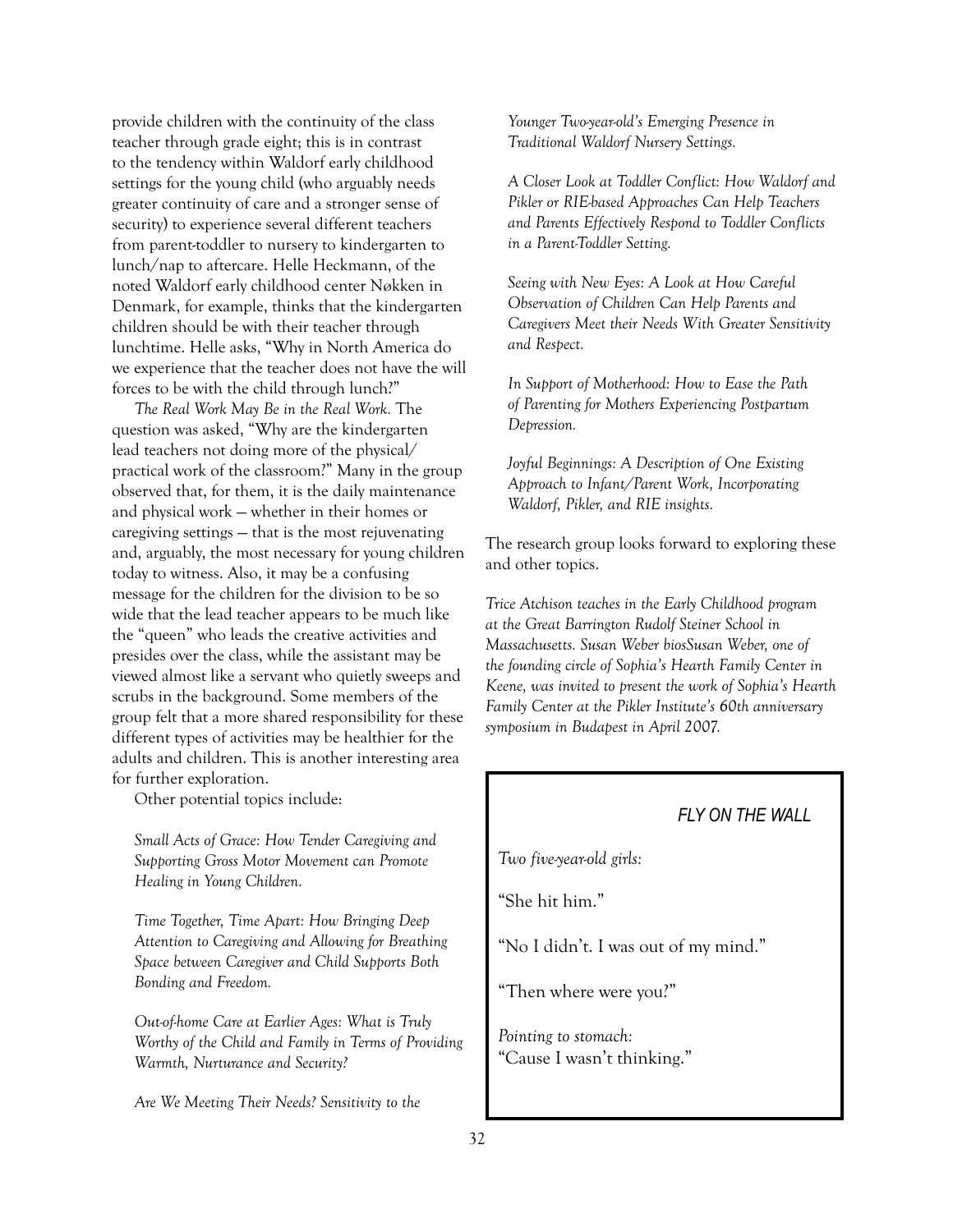# *Casa Emmi Pikler A Children's Garden in the Andes Mountains of Ecuador*

### **Joyce Gallardo**

When I arrived at the big wrought-iron gates of Casa Emmi Pikler one sunny morning in July, parents were arriving with their children. The petals of rosecolored bougainvilleas climbing in a welcoming arch over the porch of the house fluttered like butterflies in the soft morning breeze. There was a flurry of greetings — *buenos dias!* — to teachers and hugs and *hasta luego!* to mama and papa, as the patio came alive with the shouts and laughter of the children going off to the various play spaces with their caregivers.

A flower-decked path cut into a carpet of green grass to the right of the house led to the gate of a delightful, magical garden, a peaceful haven for children, protected by a high brick wall along which grew tall eucalyptus trees. Trees laden with fruits shaded the play areas and the many fragrant flower beds provided palettes of color against the backdrop of a carpet of green — all offering a feast for the senses. Hundreds of white butterflies fluttered near the vegetable garden where the gardener was composting the soil from a large compost pile. In the distance the deep purple peaks of the Andes soared silently towards the blue vault of the heavens. And this was just a few blocks from the hustle and bustle of the center of town.

Katharina Becker is the co-founder of Casa Emmi Pikler. She told me that she first started a group for parents and children one and a half to two and a half years old in her home in April 2001 with three children. In February, 2002, Casa Emmi Pikler was inaugurated.

Katharina found a site that she transformed into a special garden for children, where they could spend most of their time outdoors in the year-round temperate (averaging 65 to 80 degrees) climate of the town of Tumbaco. It is large (3,000 square meters), with plenty of room to create play spaces, and it is close to the center of town. Today seventy children from four months to six years old are enrolled at Casa Emmi Pikler.

Katharina facilitates the parent-child groups and is the director of Casa Emmi Pikler, which receives its inspiration from the insights of the Hungarian

pediatrician Emmi Pikler, for whom it is named. The spaces that had been created for the different age groups of children are divided by low child-sized fences and gates made of *carrizo,* a reed-grass that grows in Ecuador. The fences and gates have the appearance of just "growing" out of the ground! In the two-and-a-half- to three-and-a-half-year-old group, several straw mats, called *esteras* are laid out on the grass with toys on them. There is a climbing ladder, several wooden boxes, a hammock seat and some large curved pieces of tree trunks for climbing. A beautiful playhouse structure constructed of wood and other natural materials, with wide spiral stairs topped by a red-tiled roof and a fenced platform, is in the middle of this area. The platform provides a large shady space underneath for the table and small stools, as well as a space for diapering.

The caregiver receives the children individually as they arrive by applying a natural bug repellent specially made by Katharina of lavender, cloves, lemon balm, lemongrass, aromatic eucalyptus and sunflower oil to their tender, exposed skin. Her touch is light and delicate and she gives each child her undivided attention as she explains what she is doing in a soft voice meant just for his ears.

Adjoining this space is the parent-child space. Mothers arrive with their one- and two-year-olds at 10 AM and Katharina is there to greet them. The mothers soon stretch out comfortably on the grass in the warm sunshine to observe their children playing with big colored beach balls, small wicker balls, large wicker baskets, and with the water in the small swimming pool. Some children climb on the wooden rungs of small climbing structures and in and out of low wooden boxes like the ones at Loczy in Budapest.

Katharina says that "the snack is an offering, not an obligation." A food tray is brought to a small table in the shade of a tree with little stools scaled to the size of the children, and they are invited to come. They come quickly to eat the slices of fresh fruit and crackers, brought by the parents. It is a peaceful, quiet snack time. Soon it is time to go home. At the gate, warm goodbye hugs are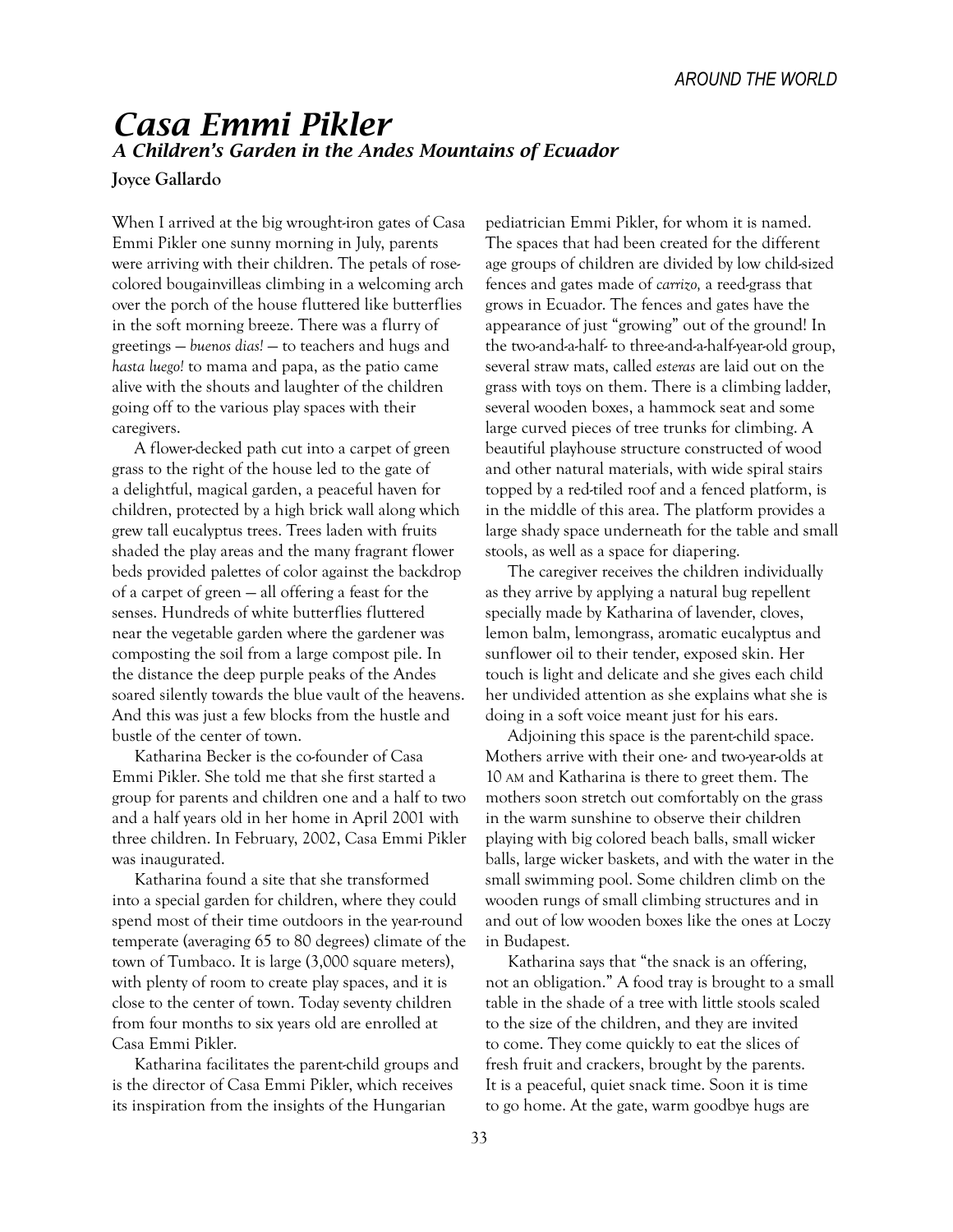exchanged with Katharina. *Adios, hasta manana!* Good-bye until tomorrow!

Respect for the autonomous motor development and independent movement of the child, as well as free play without direct interference from the adult, are among the key principles of the Pikler work. Emmi Pikler felt that the child's very individuality and experience of competence arise out of self-initiated independent movement and that the proper attitude of the adult is of paramount importance to the child's development. These are the cornerstones of the work with the children at Casa Emmi Pikler.

Casa Emmi Pikler is open from 8 AM to 1 PM five days a week. Various services are offered to children and families: workshops for pregnant mothers, home visits to families with newborns, and weekly reunions with parents on questions of child-rearing and development. They also offer national and international student internships. Outreach and dissemination of information about the Pikler work are important components of Casa Emmi Pikler.

St. Martin festivals and the Advent Garden celebrations are enthusiastically received by the children and their parents. Katharina is also striving to learn more in depth about the festivals native to Ecuador. She celebrates the summer solstice festival, called *Inti Raymi*, an important festival for the indigenous peoples in Ecuador, with the families at Casa Emmi Pikler, amidst music and dance. The children bring fruits to offer and seeds to plant in the vegetable garden.

Story time happens every day at noon for the older children. "The children come only if they want to," Esteban told me. Esteban is the only male caregiver here. His daughter attends Casa Emmi Pikler. His group is the largest one there, with seventeen kindergarten-age children. The kindergarten space is the largest by far and its only boundaries are natural ones — the pool, the brick wall, a thicket which provides a natural tunnel for play, a grove of eucalyptus trees where there are tall stumps for climbing, and a house made of *carrizo* with a curtained doorway.

Three children were sitting on a four-foot-high stump. One had a doll in her arms. Two boys were daring each other to jump off the stump onto the ground. It was the girl who jumped off first and ran to the natural tunnel to hide. Other children were

climbing and hanging by their legs from a jungle gym. They were all completely absorbed in their play and hardly noticed me observing. The grove of trees offered a welcoming shade from the sun overhead and the pungent smell of eucalyptus wafted through the air on currents of wind scurrying through the garden.

In the house at Casa Emmi Pikler, there are three small rooms with toys and Montessori materials which the children can use whenever they wish. The rooms were orderly, with cubbies and open shelves easily accessible to the children. A few children were playing in one of the rooms when I entered. There were two adults working in the kitchen preparing the snacks. The children played uninterruptedly, except for snack time, until noon, when most of them went to hear the story Esteban would tell near the pool. Esteban had been sitting a little distance from the children, observing them while they played. He was there for them, but I did not see one child run over to "tattletale" on someone or to ask for assistance. The children were deeply involved in their play and I saw no conflicts arise. The only near-conflict I observed in the whole garden was in the one-and-a-half- to three-and-a-halfyear-old group, where one child was pouring water from a small bowl on the heads of several other children. Their caregiver did not intervene right away and the children were complaining (one was crying). They did not like having water poured over their heads. The caregiver, who was new, did not intervene soon enough.

The parents of Casa Emmi Pikler said that they were working closely with Katharina to help promote respectful caregiving by disseminating information to local child care centers, known as *guarderias de ninos* in Ecuador, where the caregivers were interested in knowing more about the insights of Emmi Pikler and how to apply them in their work with children. Katharina told us that Casa Emmi Pikler has plans to develop a training program in the near future for teachers, caregivers and parents from abroad who are interested in coming to learn more about what they do in Ecuador. There would also be an opportunity to work as an intern side-by-side with the caregivers at Casa Emmi Pikler, with Katharina as mentor.

I was pleased that Katharina accepted our invitation to the festive graduation ceremony at the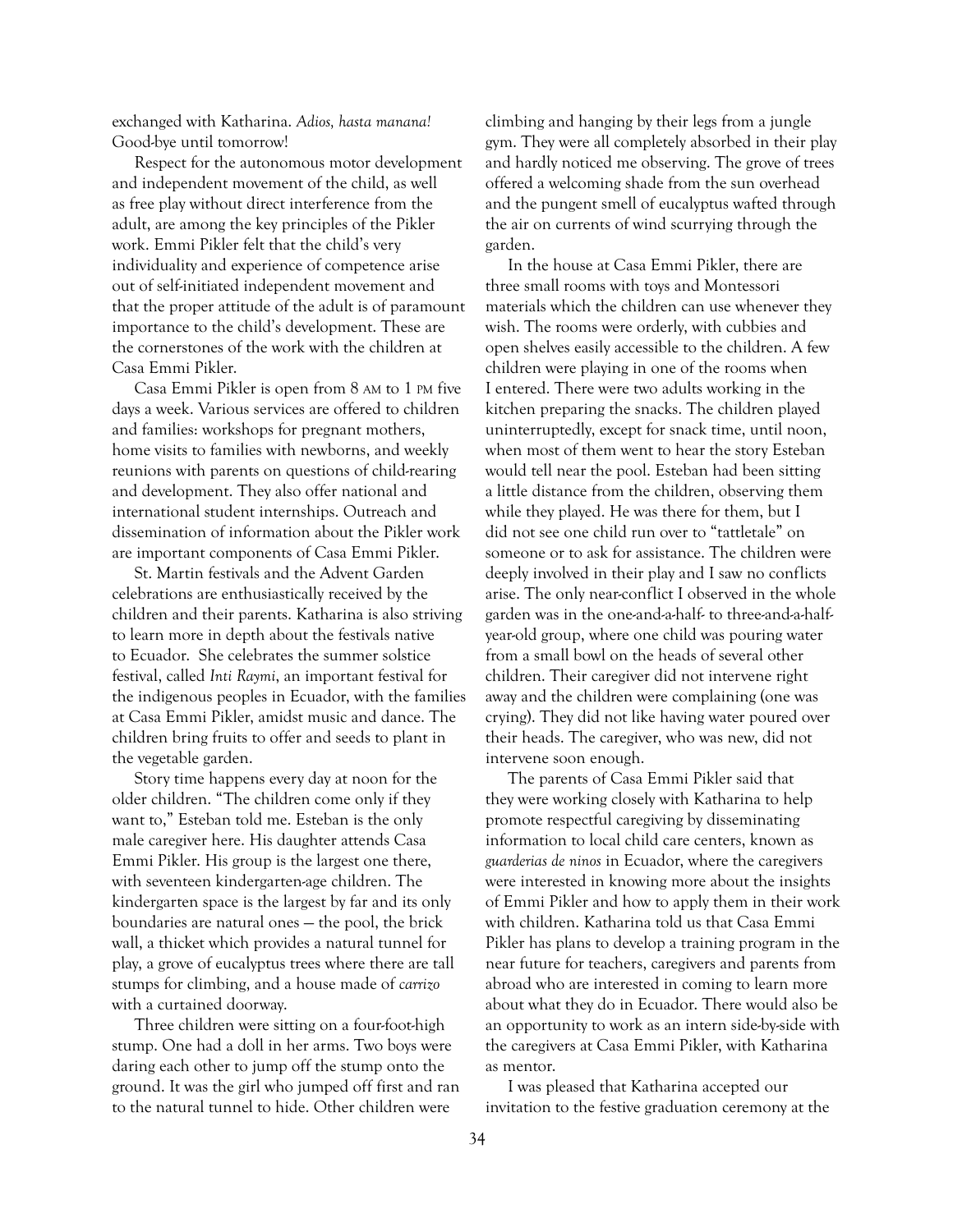Waldorf School, Centro Educativo Micael, where new collegial relationships and friendships were forged. The kindergarten and preschool teachers, as well as a class teacher, were invited to visit Casa Emmi Pikler and Katharina would recommend Centro Educativo Micael as a possible choice of schools to her parents whose children were ready to enter first grade. This is community building, consciously creating a nurturing worldwide community to support the respect and dignity of the young child.

Casa Emmi Pikler embodies the ideals of respect and dignity for the young child within an *artistic*

context. Through her vision and her commitment to these ideals, Katharina has created an artistic model for center-based care in Ecuador where childhood is honored out of a conscious respect for the dignity of humanity worldwide.

*Joyce Gallardo is a member of WECAN'S RIE (Resources for Infant Educarers)/Pikler Research group and recently completed the RIE I training. If you have any questions regarding this article, you can reach Joyce at joyceagallardo@yahoo.com. For questions regarding the training program and internship at Casa Emmi Pikler, you can reach Katharina at pohlmann@uio.satnet.net.*

# *Waldorf Education and Teacher Training in Chengdu, China*

**Elisabeth Swisher**

Five years ago I took a sabbatical from teaching at the Chicago Waldorf School to teach English in a Chinese public high school in the north of China. I was amazed and in awe of what I experienced there. After I had finished teaching, I traveled through China on my own, stopping in Chengdu to see the panda research center. At that time there were no Waldorf schools anywhere in China, but I thought if I came back to China I would like to teach in Chengdu. I just liked the city, the parks, and the temples. Later on, people who knew about my connection to China introduced me to Zewu Li, Li Zhang, and Harry Huang, the founders of the new Chengdu Waldorf School. I was very happy to hear about their work and decided I wanted to help them in any way I could to support Waldorf education in China.

The Chengdu Waldorf School opened its doors three years ago with about ten children in kindergarten and first grade. Thanh and Benjamin Cherry are the godparents of this beautiful school. They provided the founders with much-needed practical advice as well as inspiration. Today the school has five kindergarten classes and seven grades. It sits on a huge, beautiful piece of land with a big pond, and is surrounded by farmland. There are plans in the works to build another classroom building. The growth rate of the Chengdu Waldorf

School is about the same as in the rest of China's economy. This is a little disconcerting because Li, Zewu, and Harry are burning out fast. And without them things would deteriorate quickly. Because they needed trained teachers, they decided to start the training courses on the school premises. These courses run during school vacation in the summer as well as in October and May.

There has been tremendous interest in the training courses. The first module of the grade school training had 100 students and the kindergarten training had 50 students. Twenty prospective students had to be turned away due to lack of space. Many of the students came from Montessori backgrounds, some came from other teaching jobs, and there were several who were "just parents," who came to learn about education, especially in the kindergarten course. One student, a Montessori school mentor and advisor, told me that she always felt that there was something missing in this education, which she has finally found in Waldorf education. Other Montessori teachers in the course told me similar stories. There were students from all parts of China: from Taiwan, Hong Kong and many areas of mainland China. One of the teachers at the school who also participated in the courses was from Tibet. It was very touching to see how Waldorf education and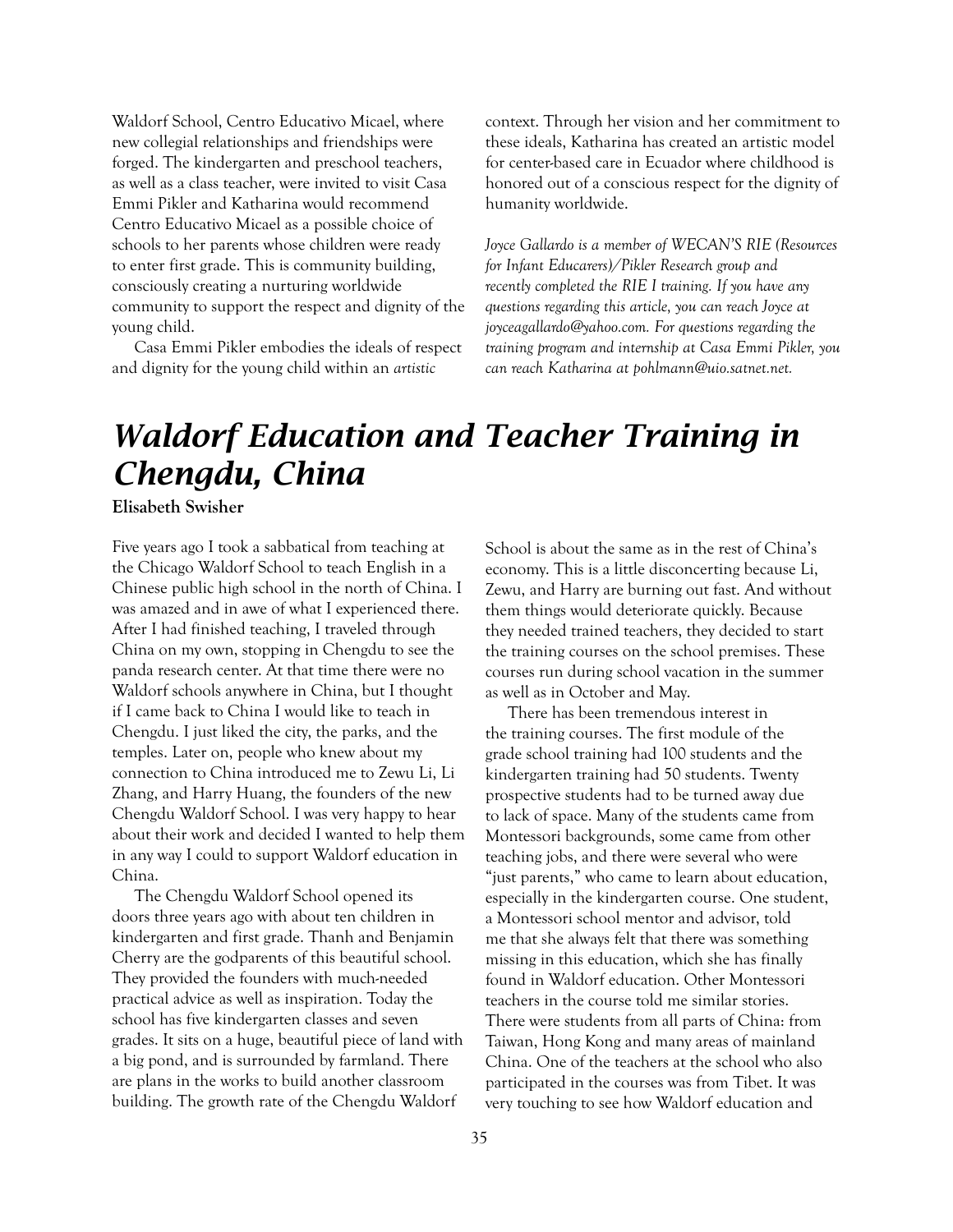anthroposophical striving brought all these people together to look in the same direction and to pursue the same goals.

The first module (three five-day weeks) of the three-year grade school training course held in July 2007 was led and planned by Benjamin Cherry from Australia and Harry Huang. Ben gave wonderful lectures in the morning about the nature of the human being (the three-fold, four-fold, seven-fold, and nine-fold human being) and the essential concepts of thinking, feeling, and willing in the development of the child. The second part of the morning was dedicated to the teaching of language arts, with Zewu taking the lead in Chinese and Ben giving assignments in English. In the afternoon I taught Werbeck singing exercises, choral singing, the "mood of the fifth," and the pentatonic flutes. This course also included five days of biography work led by Ben, and folk dancing, led by me, in the morning to wake up, get moving, get to know each other, and have fun. The days concluded with reviews, questions, and answers.

In August the third module (two six-day weeks) of the three-year kindergarten training was led and planned by Thanh Cherry (from Australia, originally from Vietnam) and by Li Zhang. Thanh gave most of the morning lectures on such themes as the Nature of the Human Being; Rhythm, Ritual and Reverence; Child Study and Child Observation; Constitutional Types; and the Four Temperaments. I gave three morning lectures on Circle Movements, the Western Festivals, and Music for the Young Child and the Mood of the Fifth. The course also included classes on hand gesture games, presentations of morning circles by the students, creating regional festivals, singing, understanding the mood of the fifth, learning how to write songs, learning how to play the pentatonic Choroi flute, and folk dancing in the morning. Yang Ting, the handwork teacher of the Chengdu school, taught knitting (beautiful flute cases and cute babies), and plant dyeing with silk and cotton gauze.

Almost none of the students had any musical education from high school or university, but they loved to sing, knew many of their folk songs by heart, and they sang them beautifully on pitch. Very few people could not hold a tune (mostly the men). But when I tried to teach some rounds or two-part songs, many could not hear certain half-tone steps

and were not able to get them right. It dawned on me that the Chinese still live mainly in their pentatonic music (which does not contain halftone steps), even though they know and love lots of Western songs, such as "Doe, a Deer. . . " , and that they have yet to complete this step into another consciousness through music and Anthroposophy.

Classical music, especially piano and violin, is much loved and some children of well-meaning, music-loving parents get exposed to lessons (and drills) at a very early age, usually around four years old. Achievement and money are keys to success, and materialism has taken hold of most Chinese people, sometimes even more strongly than in the U.S., which I was very surprised to discover.

The students were incredibly appreciative, loving, enthusiastic, and eager to do well, to shine, and to learn. They took in everything they learned without seeming to get tired, asked wonderful questions, and were very respectful to their teachers. They loved their pentatonic flutes and were very happy about the fact that they now understood more about music.

The challenge of teaching Waldorf education in China is not so much the language (we had fabulous translators), but the fact that the basic books by Rudolf Steiner have not been translated yet. Therefore, one has to present all the ideas of Anthroposophy that are relevant to Waldorf education in the class lectures. This also precludes the students doing independent reading of Steiner texts. We had to say many times: "You don't have to *believe* what we are saying. You have to live with it, ponder it, and work with it to find out if the things we are telling you, which come from Rudolf Steiner's insights, ring true to you. You should not just believe us, you have to give it a try, explore and feel if this is right out of your own experience."

Another delicate fact is that some people are afraid of having anything to do with religion due to their Communist education. Christianity especially sounds suspicious to many of them, even though almost all of China celebrates Christmas for the gift giving and commercial fun, without really knowing what it is all about.

As you probably know, China has another big problem: the one-child family and the fact that many families still prefer boys over girls. The girls are sometimes given away for adoption so the parents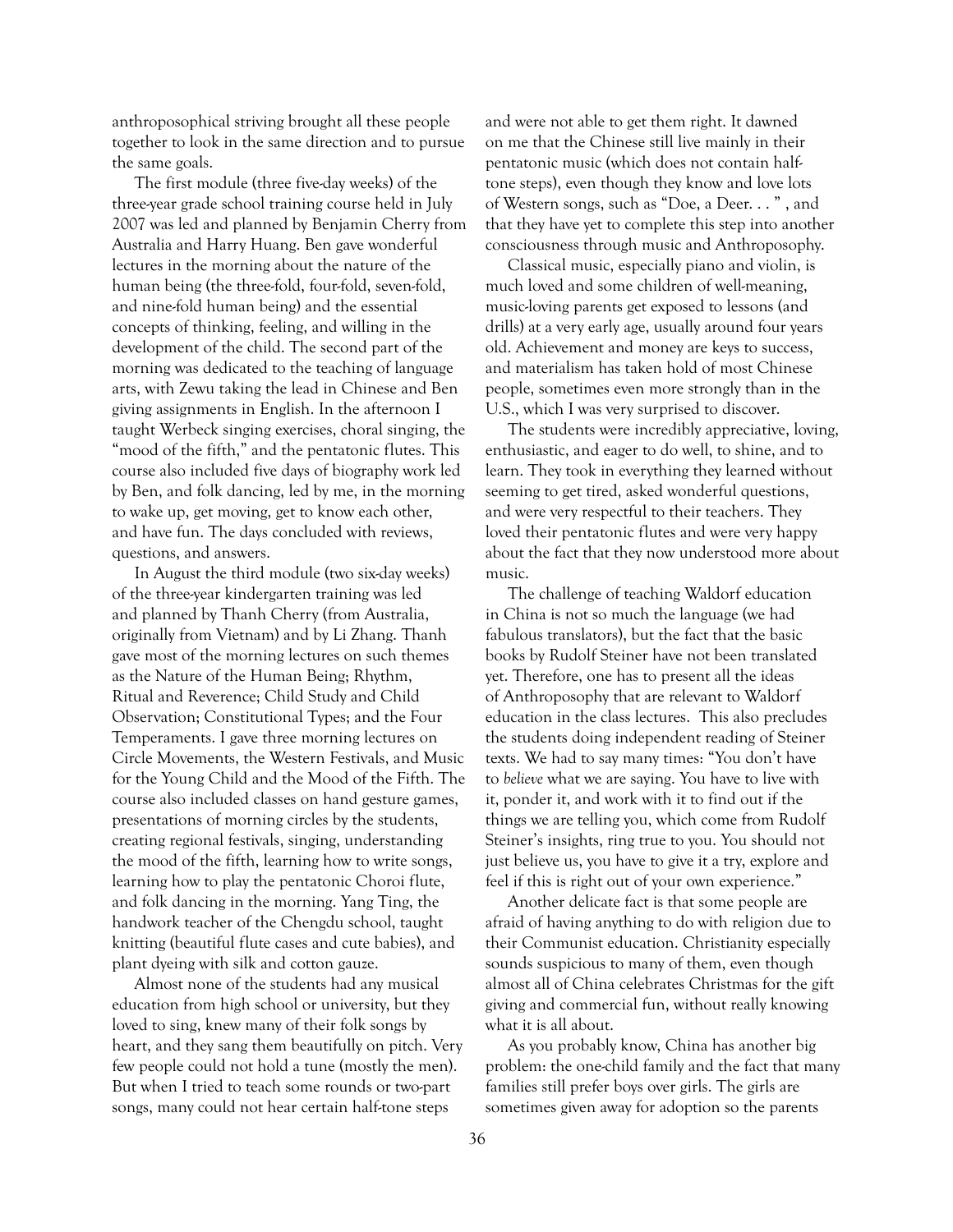can try for a boy again. The boys then are raised by two parents, often both of them working all day, and four grandparents who all spoil them rotten into "little emperors." The phenomenon has arisen that boys are especially disrespectful to their mothers: swearing at and hitting them, and not listening to them at all. The mothers are desperate. The teachers have a hard time with the boys, because their social skills are nonexistent. I was asked to attend two parent evenings where the parents were given the opportunity to ask questions, and many of these questions dealt with this topic.

The Chinese have been through many changes, and I hope that with the start of the Waldorf school and the teacher training a balance to the materialistic view can be brought to this part of the world. The Waldorf movement in China not only needs teacher training instructors, but also people who can mentor new kindergartens, schools, kindergarten teachers, and grade school teachers on a regular basis.

If you would like to help, please write to: Li Zhang at waldorfchina@126.com, or Harry Wong at waldorfcd@126.com, or Thanh Cherry at thanh@hinet.net.au.

*Elisabeth Swisher was born in Austria, was a Waldorf student in Stuttgart, Germany, studied music at the University of Vienna and did her Waldorf teacher training in Stuttgart. She taught music for all grades and teacher training at the Vienna and the Chicago Waldorf Schools as well as summer courses in different parts of the U.S. After a sabbatical in China she opened her own Waldorf early childhood program in Chicago in 2003. In July and August of 2007 she taught for five weeks at the Waldorf teacher training courses in Chengdu, China.* 



sought more space. *Li Zhang, Harry Wong and Zewu Li meeting in the Chengdu Waldorf School's hallway. Photo: E. Swisher*

# *Betty Szold Krainis Early Childhood Building Dedication*

**by Christine Inglis and Michelle Kuzia**

On May 17, the entire Great Barrington Rudolf Steiner School community gathered to dedicate our newly renovated early childhood building to our beloved founding kindergarten teacher, Betty Szold Krainis, whose life spanned April 16, 1923 to September 19, 2002.

In 1959 Betty and her husband Bernie Krainis purchased a marvelous fifty-acre property in Great Barrington that included a Colonial-era house, cottage, and barn. Ten years later the Krainis family created the Good Food Coop with more than a hundred families, and housed it in their barn. Some of the same people interested in wholesome food were also interested in starting a Waldorf school, so in 1971 the barn in Betty's backyard was transformed into the Pumpkin Hollow School, a kindergarten, with Betty serving as teacher.

Betty was a teacher on many levels. Her colleagues learned much from her through example. She wasn't daunted by hard work, and rolled up her sleeves to do the physical work necessary to create a school, and taught us the hard task of fundraising. Second only to her family, who were dear to her, Betty loved being a kindergarten teacher. She believed deeply in Waldorf principles and saw the happy years of early childhood as optimal for developing confidence in the child. This, she knew, together with cultivating capacities of wonder, reverence, and gratitude, builds inner strength in the child.

The school soon began to outgrow itself, and so Betty, with her generous spirit, donated the land and barn, which was moved a quarter mile down the road to its present location (and now houses our school library). Not only was Betty Krainis a founding kindergarten teacher at our school from 1971 to 1988, her gift of the land and barn enabled the Pumpkin Hollow School — later renamed the Great Barrington Rudolf Steiner School — to really take root and flourish. For many years, the barn served as the kindergarten classroom, while the grades program grew up around it. Eventually the burgeoning early childhood program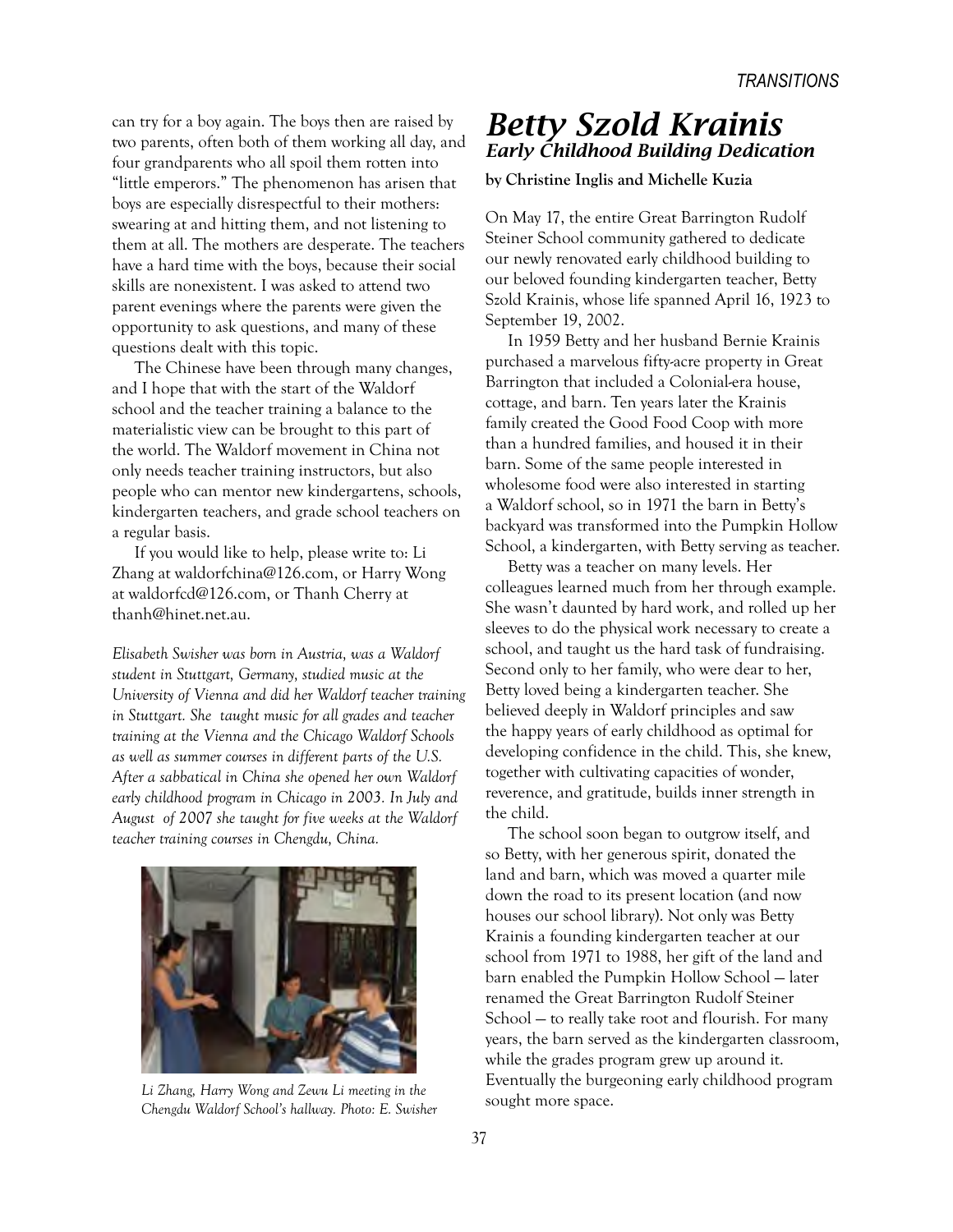The current early childhood building, or North Building as it was once called, was originally built as a Waldorf high school. The building has served many purposes over the years, but for the last twelve years it has been home to our kindergarten, nursery and parent-toddler classes. Over the past two summers, a wonderful renovation took place, making the building truly functional for our young children. We now have five beautiful classrooms, each with its own kitchen and child-sized bathroom decorated with decorative tile work evocative of its name: Robin's Nest, Rose Room, Sun Room, Star Room, and Rainbow Room. Many parents, teachers, and community members were involved in this project and we wish to thank everyone who helped in creating this welcoming and nurturing new space.

Thirty-six years after that first kindergarten got started under Betty's loving guidance, we have a thriving, bustling early childhood program housed in a space that is a model for Waldorf early childhood programs everywhere. We wish to honor our founding kindergarten teacher and benefactor by dedicating this building to Betty Szold Krainis. Just as her warmth and love touched the lives of so many little children — some of whom now bring their own children to our school — we hope that this building will continue to serve as a haven for generations to come.

# *Mary Thienes Schunemann October 7, 1960 - August 30, 2007*

*Many of you have been touched by the work of Mary Thienes Schunemann of Naturally You Can Sing Productions. She passed away quietly at home in East Troy, Wisconsin on August 30 after an intense, valiant journey with gastric cancer.* 

*After years of being asked to record the songs she taught in several trainings, Mary took the time to create seven children's songbooks to help parents and teachers learn how to sing for and with children. Her music was not only liltingly beautiful but it was full of enthusiasm and joy. A former Waldorf kindergarten and music teacher, Mary finished her final CD one week before she died. This CD, a collection of healing songs, is called* I Still Have Joy *and is scheduled to be released on her birthday, October 7.*

*As many of you know, Mary was a dear friend and mother to my two youngest goddaughters. The girls and their daddy are beautifully surrounded by the Prairie Hill Waldorf School community and their local community. While fond memories and those habits of life (the time of day when Mary and I would often talk on the phone, or the urge to call and tell her a joke or sing a song with her) can bring tears, those who were close to Mary in life have a warm awareness of her newfound freedom and the largesse of her spirit. The greatest gift we can give to Mary is to continue singing and playing our instruments. She was, and is, a music ambassador.* 

*Here are excerpts from Mary's eulogy by one of her longtime friends, Reverend Carol Kelly of the Christian Community. It was a privilege to serve with Carol at Mary's funeral on September 2, 2007. — Submitted with love and respect by Cynthia Aldinger*

When a tone sounds through a human voice, from where does it come? Something invisible and inaudible comes into the earthly sphere. It touches down for a moment and it leaves again. It lives.

When a song comes through a human voice we receive not only the gift of the song but we also receive something of what lives in the soul/spiritual nature of the person who sings it. There is a gesture, a signature of the human being behind the voice and it enters our deepest soul.

Mary was a wellspring of song, a fountain overflowing with such gifts. She gave her music with ceaseless generosity to all who wished for it and she even gave to some who were not yet aware that that was exactly what they "needed."

When we think of Mary we think of her outpouring radiant joy, sunlight, color, beauty, humor, outrageousness. She was always trying to make the world more beautiful. Her gesture was spontaneity, movement, flexibility. She was in love with "aliveness," seeking on earth what was a true reflection of the spirit. She took delight in all that sparkled, but also in deep velvet; she had depth of soul, and appreciated inner and outer beauty equally.

When she was a junior in high school she played the role of Maria in *The Sound of Music*. She was the "star," and perhaps the seeds were sown for her future musical career right then and there. But how DO you solve a problem like Maria?

Her quest began. She needed to go out into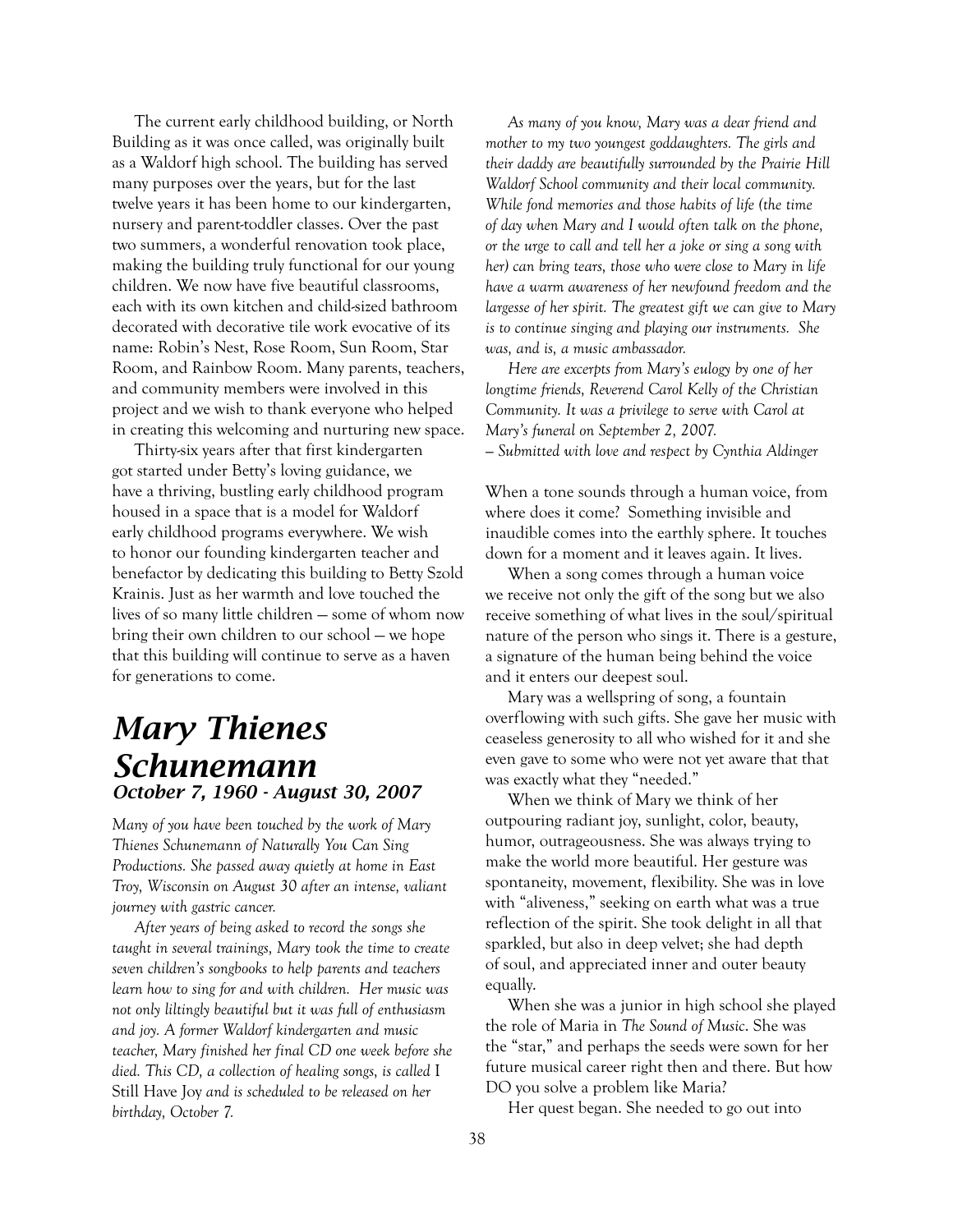the world and find herself, her mission in life. She was a bit of a gypsy, a seeker of truth, a wanderer. She traveled throughout her twenties between California, Europe, and the Middle East and back to Minnesota. She wasn't sure what to do with her life, but she was gathering experiences for the future. At twenty-six years old she returned to college and received a bachelor's degree in general studies. Then she began a massage training in California, and it was there that she met Anthroposophy — an encounter that would change the rest of her life.

In 1988 she attended Early Childhood Teacher Training at Rudolf Steiner College in Sacramento, where she discovered music and singing again! She had been lost until she found music again. She taught kindergarten at the Prairie Hill Waldorf School, the Urban Waldorf School in Milwaukee, and also in Louisville, Kentucky. Then she went for further voice training in Germany and Finland, developing a distinct, silvery tone that one would come to identify as Mary's unique and magical sound. Afterwards, she returned to Wisconsin to teach music, and reconnected with a man who was to become the love of her life, Sven Schunemann. Meanwhile, two "star children" were looking down from heaven and longing to come to these two lovely parents. There was a magnificent wedding celebrated in "queenly" style, in a manor house on Saint Bride's Bay in Wales. Baby Aurora was carried down the aisle by her godmother, Cynthia Aldinger. Another golden girl, Allegra, would appear on the scene nine months later.

Mary was a founding faculty member and longtime music teacher of the LifeWays trainings and also taught in other trainings. Dozens of people have credited Mary with the reason they now sing — some even joining choirs!

Mary gave presents and presence in abundance. She was often wrapping a wonderful scarf around one's neck or putting a bracelet on the wrist. She would find treasures and give them away. Then there was the gift of music, which will live on in all who had the privilege of working with her. For when a person teaches you a song, you have it for life. You can teach it to others, passing on the joy and the life of it in endless profusion without ever losing it. You can sing it outwardly or hear it inwardly. It is a living thing, which touches down to earth when we sing it and then returns. We can be sure that Mary will be

listening and rejoicing whenever we are singing from now on.

In one of her recent gift-giving moments, a friend received the following poem, which seems poignantly appropriate at this time:

*I fill this cup to one made up of loveliness alone, A woman, of her gentle nature the seeming paragon. To whom the better elements and kindly stars have given*

- *A form so fair, that, like the air, 'tis less of earth than heaven.*
- *Her every tone is music's own, like those of morning birds,*
- *And something more than melody dwells ever in her words.*
- *The coinage of her heart are they, and from her lips each flows,*
- *As one may see the burthened bee; forth issue from the rose.*

Our beloved rose, may our highest thoughts and love rise up to meet you. *— Rev. Carol Kelly*

#### *ANNOUNCEMENTS*

# *INTERNATIONAL SUMMER CONFERENCE, AUGUST 2 – 6, 2008*

WECAN will host a world gathering of Waldorf early childhood educators on the campus of the Pine Hill and High Mowing Schools in Wilton, New Hampshire from August 2 – 6. The conference theme is Care and Education of the Child from Birth to Seven and keynote speakers will include Dr. Michaela Gloeckler from Dornach, Dr. Johanna Steegmans from Seattle/Alaska, and Dr. Renate Long-Breipohl from Australia. The conference is co-sponsored by the International Association for Steiner/Waldorf Early Childhood Education, and we expect Waldorf early childhood educators from as many as forty countries to attend.

Further details will be available in January; travel support is needed. Can your school community support someone coming from Asia, the Middle East, Eastern Europe, South America or Africa? For further information contact the WECAN Office at info@waldorfearlychildhood.org or 845-352-1690.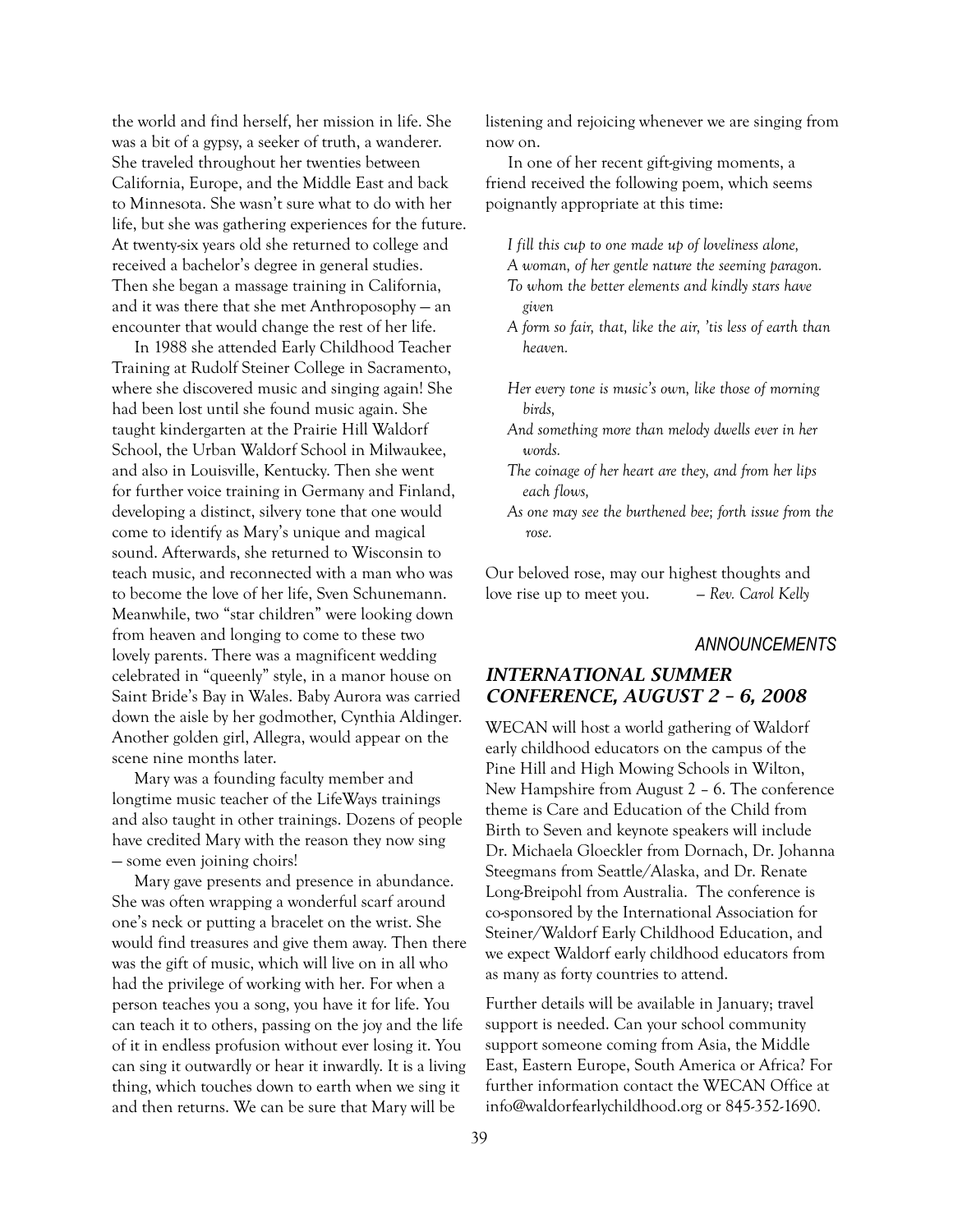# *Calendar of Events*

### *Conferences, Workshops and Short Courses*

**Sources of Strength: Rudolf Steiner's Soul Exercises,** January 25–27, February 14–17, March 14–16, 2008, in Spring Valley, NY. This course explores the power of eurythmy to bring balance and harmony into our lives. The so-called "soul exercises" are a special gift which Rudolf Steiner created for the needs of the modern age. This is a rare opportunity to learn and practice the exercises, which can give much-needed support for the life forces. Contact Michael Widmer, 845-426-3746, weekendeurythmy@gmail.com.

**East Coast Waldorf Early Childhood Association** 

**Conference,** February 8–10, 2008 in Spring Valley, NY. Theme: "Difficult Children: There is No Such Thing!" Keynote Speaker: Henning Koehler, author of *Working with Anxious, Nervous and Depressed Children*, and *Difficult Children: There is No Such Thing!* Henning Koehler is a curative educator and child therapist at the Janus Korczak Institute in Southern Germany. At a time when increasing numbers of children are seen as displaying behavior disorders, he encourages educators and parents to develop a spiritual-educational practice to support the incarnation of each unique child. This practice includes a deepened understanding of the development of the senses, conscious collaboration with each child's angel, and willingness to engage in one's own self-education on behalf of the child. Henning Koehler's lectures will be in German, with translation.

Conference information packets will be sent out in December to WECAN Members and last year's conference participants. Registration will take place through Sunbridge College. Enrollment is limited. For further information contact info@sunbridge.edu or call 845-425-0055 ext 10.

**The Preservation of the Life Sense in the Young Child — an ECE Conference,** February 15–16, 2008, at the San Francisco Center for Arts and Renewal. With Dr. Thomas Cowan, Nancy Blanning, and Suzanne Down. Contact Julie Fellom at waldorfplaygarden@yahoo.com, 415-971-4963.

#### **West Coast Teachers Early Childhood Mini**

**Conference,** February 17–20, 2008, at Rudolf Steiner College, Fair Oaks, CA, Keynote speaker: Michaela Gloeckler; other faculty includes anthroposophical doctors and nurses. The mini conference will focus on the anthroposophical medical aspects of the child from birth to seven with hands-on workshops. Contact Lauren Hickman at Rudolf Steiner College, 916-961-8727 ext.

117 or earlychildhood@steinercollege.edu.

**Nurturing and Nourishing: Caring for Children, Caring for Ourselves,** March 7–9, 2008 in Milwaukee, Wisconsin at Milwaukee LifeWays Early Childhood Center. With Cynthia Aldinger, Mary Ruud and an anthroposophical medical practitioner. This is an open session of the Midwest LifeWays training. Learn how to apply poultices, wraps, inhalations, rubs, massages, how to care for infants and young children and how to care for ourselves. Limited enrollment. Contact Cynthia Aldinger at 405-579-0999 or ck.aldinger@sbcglobal.net.

**Puppetry, Nursery Rhymes and the Development of Speech in Early Childhood,** April 2–4, 2008 at Rudolf Steiner College, Fair Oaks, CA. With Suzanne Down and Cynthia Aldinger. This is an open session of the Rudolf Steiner College LifeWays training. Limited enrollment. Contact Admissions Office, Rudolf Steiner College, 916-961-8727, admissiona@steinercollege.edu.

#### *Ongoing Courses*

**Family Ways Parenting Series,** September 2007–May 2008, with Lauren Hickman, Simone Demarzi and Guest Faculty. Rudolf Steiner College Parenting Series for parents, teachers and caregivers. Contact Lauren Hickman at Rudolf Steiner College, 916-961-8727 ext.117 or earlychildhood@steinercollege.edu.

#### *Puppetry Arts: Juniper Tree Puppetry Events*

For information on the following events, contact Suzanne Down, 1-888-688-7333 or suzanne@junipertreepuppets. com; www.junipertreepuppets.com

**Healing Puppetry Workshop,** February 21, 2008, Sacramento, CA. Developing the Protection Story and Story Vessels for Modern Times.

**Northern California Puppetry Professional Development Tour,** February 23–March 20, 2008. Teacher training, parent workshops, weekend regional courses. Contact Julie Fellom, waldorfplaygarden@yahoo. com, 415-971-4963.

**Atlanta Regional ECE Puppetry Professional Development Weekend,** April 19–20, 2008, Waldorf School of Atlanta. The Therapeutic Art of the Rod Puppet: Mother Earth and the Greening of Story.

**Florida Regional ECE Puppetry Professional Development Weekend,** Gainesville, FL. Developing Protection Stories and Story Vessels for Modern Times, a therapeutic puppetry exploration.

**Banff/Calgary Regional Puppetry Weekend,** May 2008, details TBA.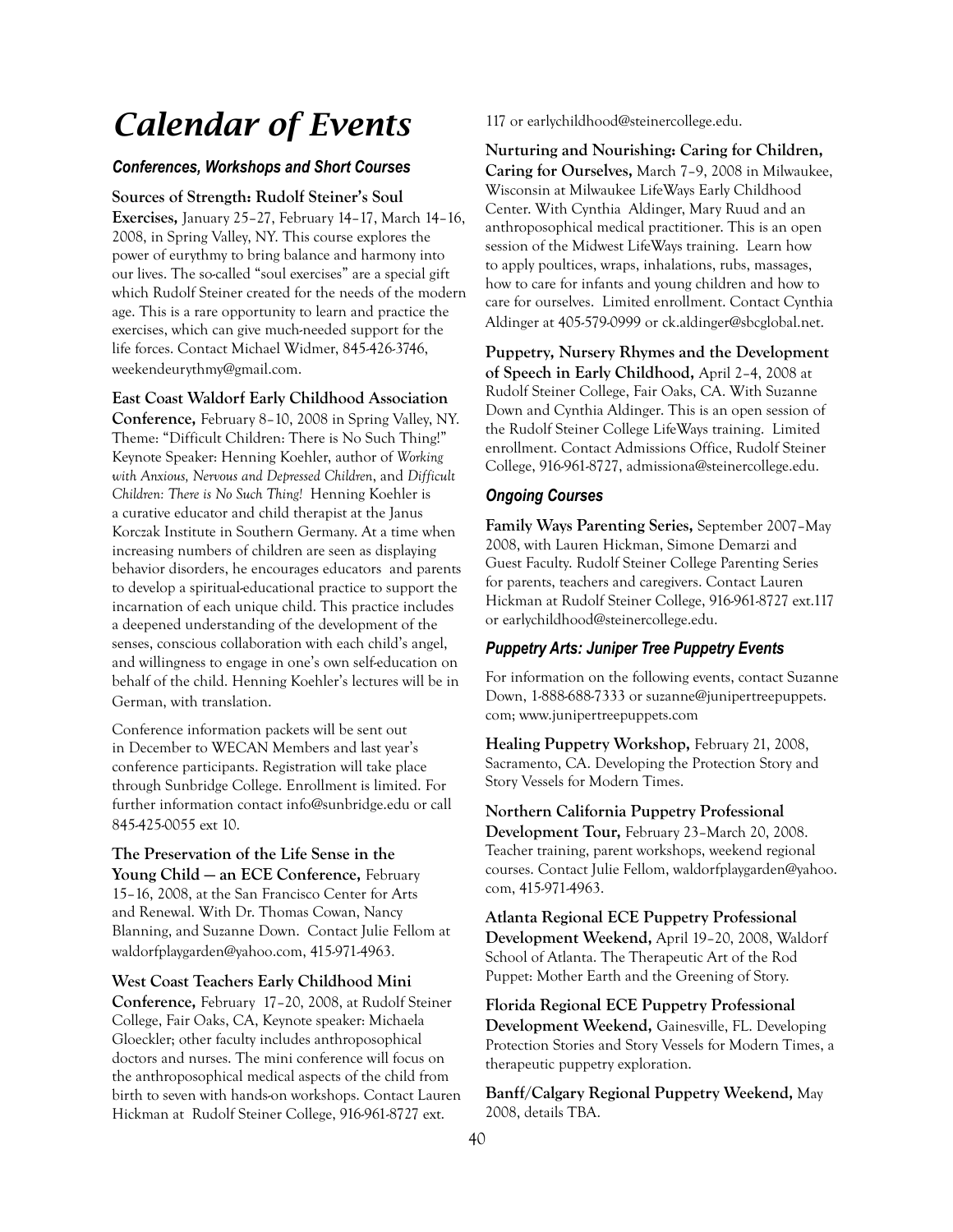Editor: Stephen Spitalny Editorial Advisor: Susan Howard Managing Editor: Lory Widmer Administrator: Melissa Lyons Copy Editor: Kristine Hunt Cover Art: Michael Howard Production: Frank Costantino

### **Special Thanks**

We would like to thank everyone who contributed articles for this issue directly, or indirectly through other publications.

Past issues of *Gateways* are available online with many articles posted at http://www.waldorflibrary.org/gateways.html. The most recent issues will not be posted online. Hard copies of current issues and back issues can be ordered from WECAN.

## **Seeking Your Contributions**

\*Articles based on your experiences, observations or research.

\*Practical activities such as stories, circle times and crafts.

\*Reviews of books that support our work.

\*Articles about or interviews with the elders in the Waldorf early childhood movement.

\*Websites that support early childhood work.

\*Your comments and questions about *Gateways* and past contents.

Annual individual membership, which includes subscription, is \$40. Deadlines for articles and advertisements are September 15 and March 15. It is preferable that articles be sent on disk or emailed as an attachment to publications@waldorfearlychildhood.org.

*Gateways* is published twice yearly by

the Waldorf Early Childhood Association of North America, 285 Hungry Hollow Road, Spring Valley, New York, 10977. Telephone (845) 352-1690, Fax (845) 352-1695 info@waldorfearlychildhood.org.